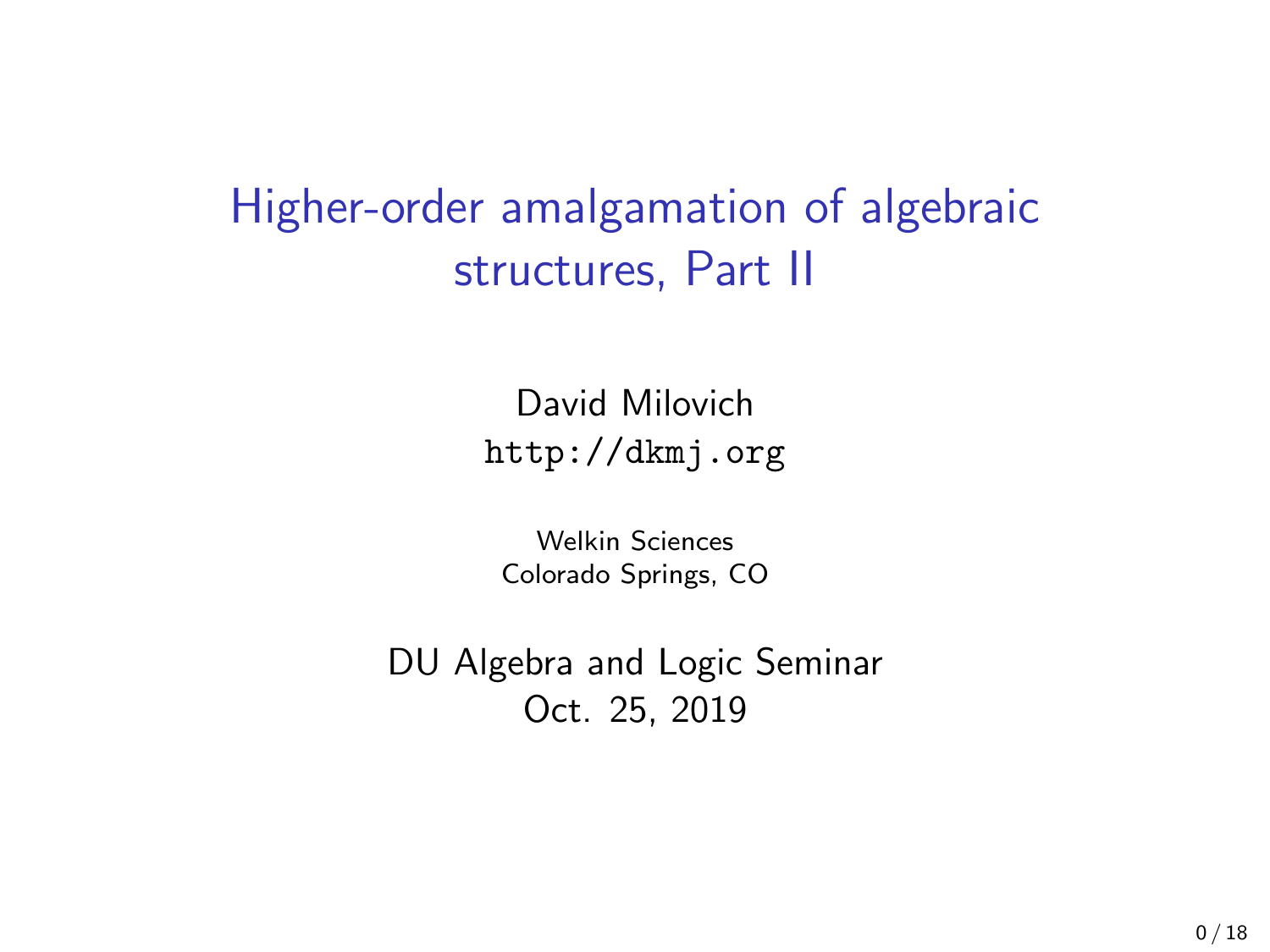## Independence and relative completeness

### Definition

- $\blacktriangleright$   $A \leq B$  means A is a Boolean subalagebra of B.
- $\triangleright$  A  $\cong$  B means A and B are isomorphic Boolean alagebras.
- If  $S \subset A$ , then  $\langle S \rangle = \bigcap \{B \le A \mid S \subset B\}.$
- ▶  $S \subset A$  is independent if, for all distinct  $x_1, \ldots, x_{m+n} \in S$ ,

$$
x_1 \wedge x_2 \wedge \cdots \wedge x_m \nleq x_{m+1} \vee x_{m+2} \vee \cdots \vee x_{m+n}.
$$

- A if free if  $A = \langle S \rangle$  for some independent  $S \subset A$ .
- $\blacktriangleright$  A  $\leq_{rc}$  B means A  $\leq$  B and A is relatively complete, that is, for every  $b \in B$ , there exists max $\{a \in A \mid a \leq b\}$ .

Remark

- $\blacktriangleright$  Up to isomorphism, free Boolean algebras are exactly the clopen algebras of generalized Cantor spaces  $2^{\kappa}$ .
- $\blacktriangleright$  The stone dual of a relative complete subalgebra is a continuous open surjection.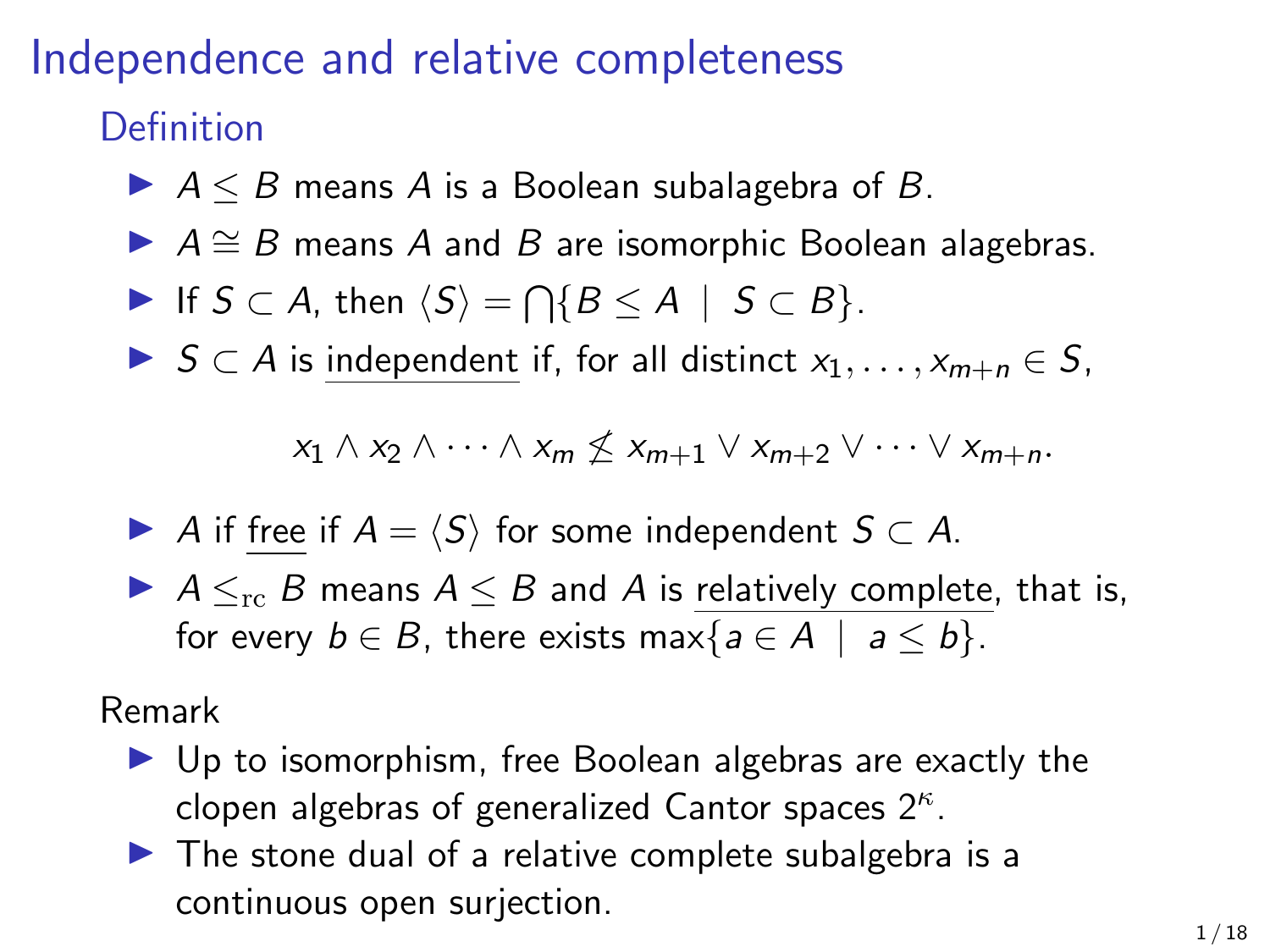Convention: Unless stated otherwise, all maps between Boolean algebras are Boolean homormorphisms and all maps between topological spaces are continuous.

#### Theorem

For each Boolean algebra A, the following are equivalent.

A is projective, that is, for every  $f: A \rightarrow B/I$ , there is  $g: A \rightarrow B$  such that  $g/I = f$ .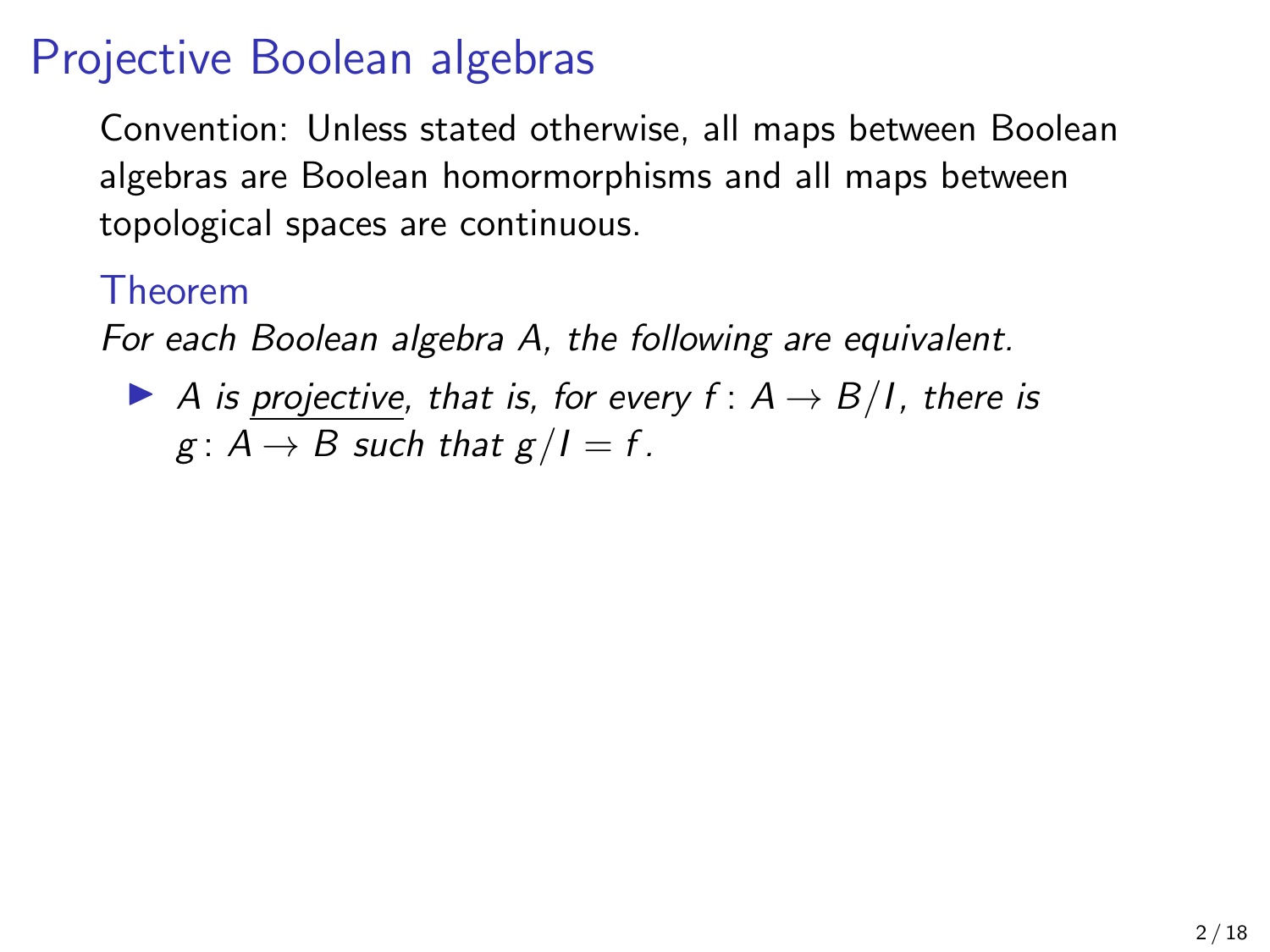Convention: Unless stated otherwise, all maps between Boolean algebras are Boolean homormorphisms and all maps between topological spaces are continuous.

#### Theorem

For each Boolean algebra A, the following are equivalent.

- A is projective, that is, for every  $f: A \rightarrow B/I$ , there is  $g: A \rightarrow B$  such that  $g/I = f$ .
- $\triangleright$  The Stone space  $X = \text{Ult}(A)$  is an injective object, that is, for every compact Hausdorff 0-dimensional Z, closed  $Y \subset Z$ , and f :  $Y \rightarrow X$ , there is g :  $Z \rightarrow X$  extending f.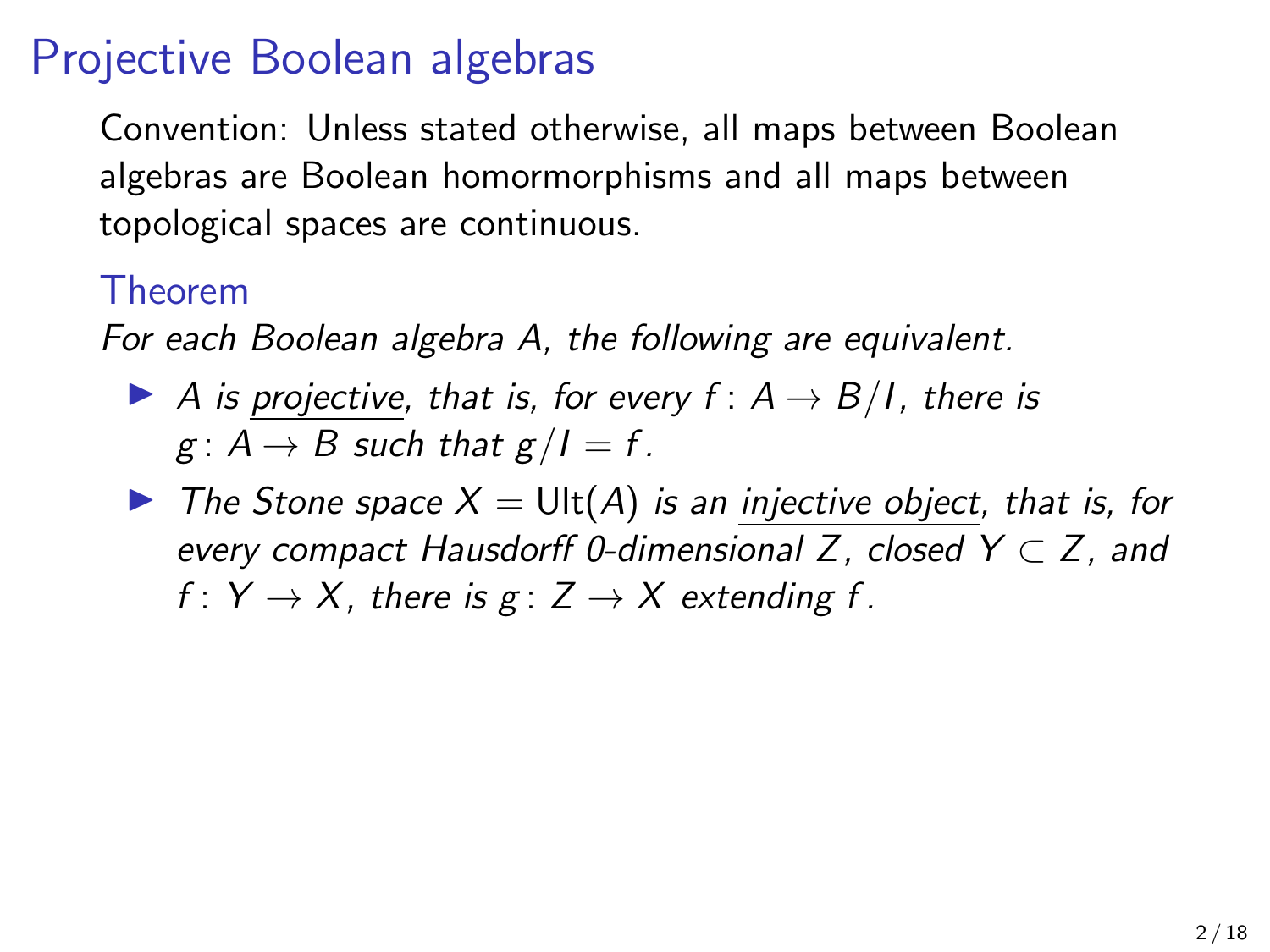Convention: Unless stated otherwise, all maps between Boolean algebras are Boolean homormorphisms and all maps between topological spaces are continuous.

#### Theorem

For each Boolean algebra A, the following are equivalent.

- A is projective, that is, for every  $f: A \rightarrow B/I$ , there is  $g: A \rightarrow B$  such that  $g/I = f$ .
- $\triangleright$  The Stone space  $X = \text{Ult}(A)$  is an injective object, that is, for every compact Hausdorff 0-dimensional Z, closed  $Y \subset Z$ , and f :  $Y \rightarrow X$ , there is g :  $Z \rightarrow X$  extending f.
- $\triangleright$  A is retract of a free Boolean algebra F, that is, there is r:  $F \overline{\rightarrow A'}$  such that  $A \cong A'$  and  $r(a) = a$  for all  $a \in A'.$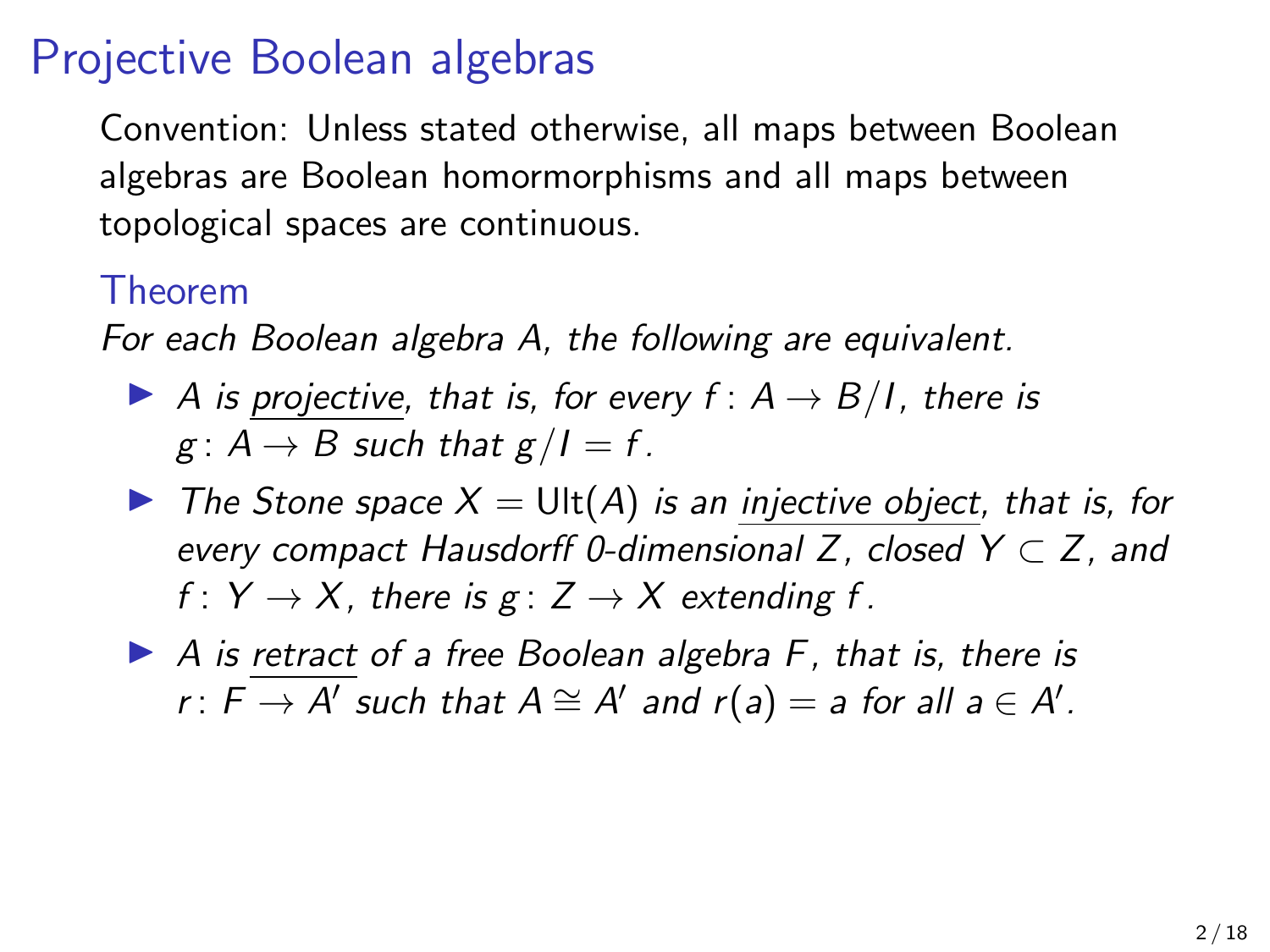Convention: Unless stated otherwise, all maps between Boolean algebras are Boolean homormorphisms and all maps between topological spaces are continuous.

#### Theorem

For each Boolean algebra A, the following are equivalent.

- A is projective, that is, for every  $f: A \rightarrow B/I$ , there is  $g: A \rightarrow B$  such that  $g/I = f$ .
- $\triangleright$  The Stone space  $X = \text{Ult}(A)$  is an injective object, that is, for every compact Hausdorff 0-dimensional Z, closed  $Y \subset Z$ , and f :  $Y \rightarrow X$ , there is  $g: Z \rightarrow X$  extending f.
- $\triangleright$  A is retract of a free Boolean algebra F, that is, there is r:  $F \overline{\rightarrow A'}$  such that  $A \cong A'$  and  $r(a) = a$  for all  $a \in A'.$
- The Stone space  $X = \text{Ult}(A)$  is a retract of some  $2^{\kappa}$ , that is, there is  $r: 2^{\kappa} \to X'$  such that  $X \cong X'$  and  $r(x) = x$  for all  $x \in X'$ .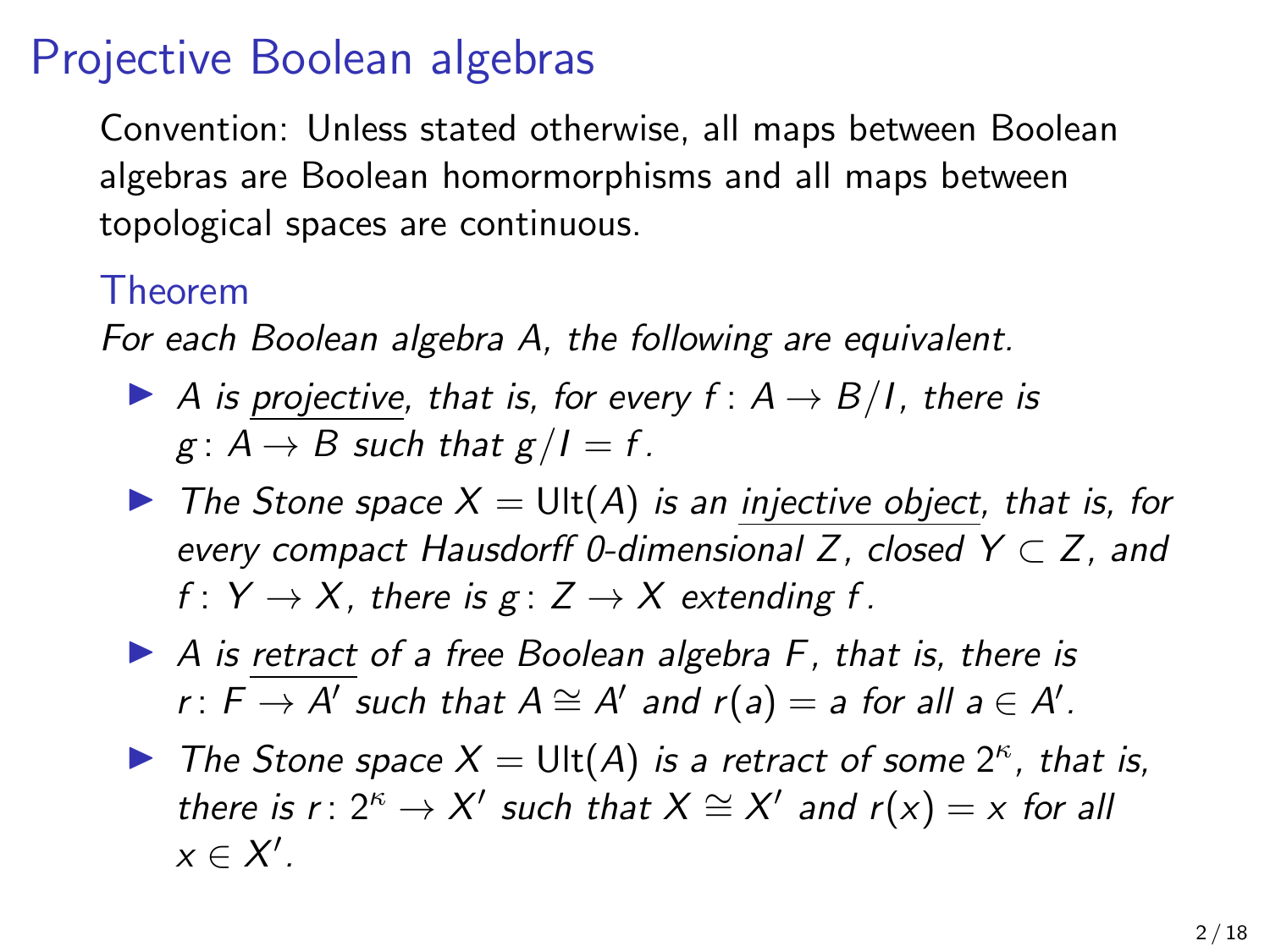A few preservation properties:

- $\triangleright$  A retract of a projective Boolean algebra is projective.
- $\triangleright$  A coproduct of projective Boolean algebras is projective.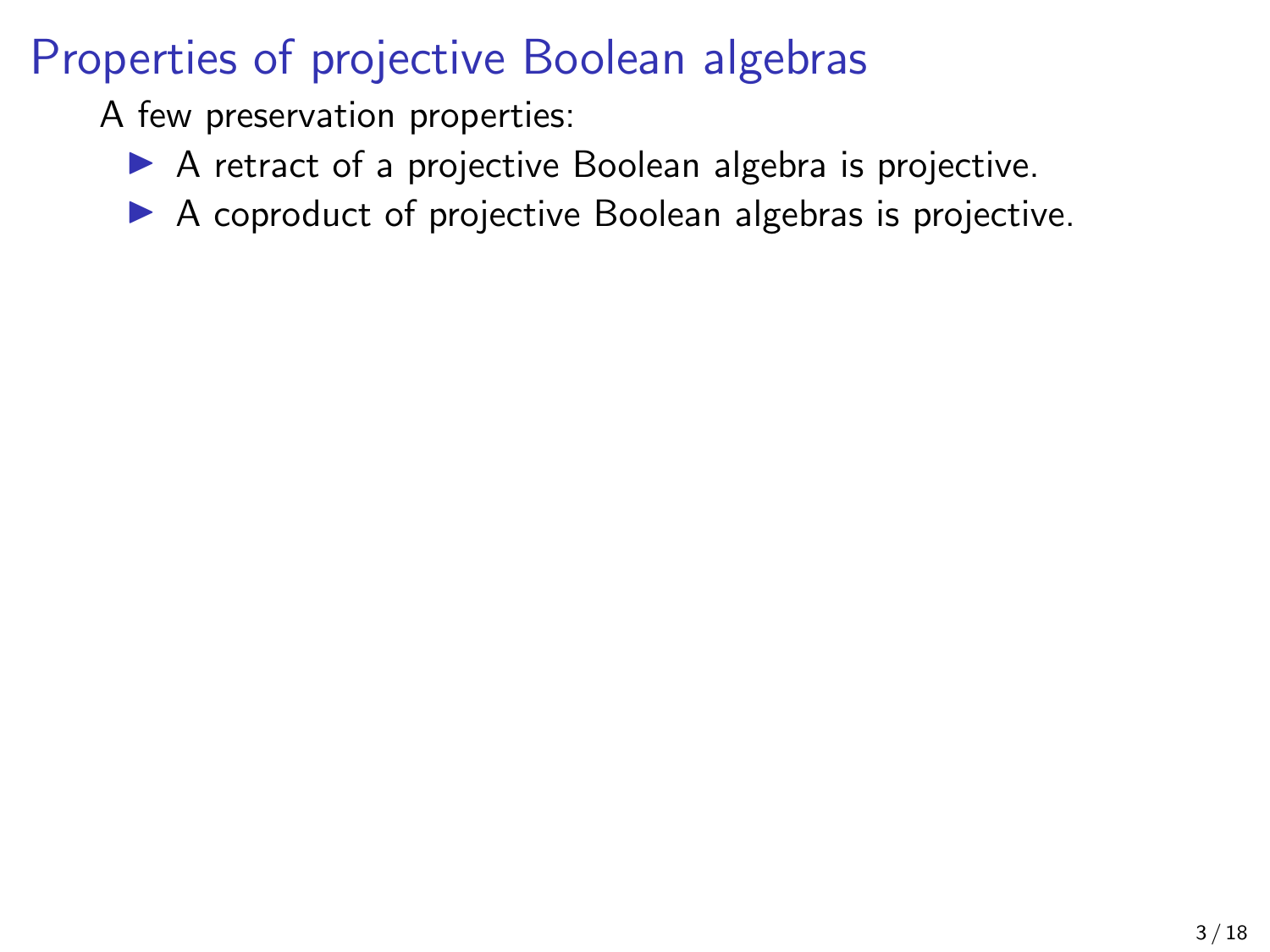A few preservation properties:

- $\blacktriangleright$  A retract of a projective Boolean algebra is projective.
- $\triangleright$  A coproduct of projective Boolean algebras is projective.
- Countable  $\Rightarrow$  projective  $\Rightarrow$  ccc:
	- Every closed subspace of  $2^{\omega}$  is a retract of  $2^{\omega}$ .
	- Every continuous image of  $2^k$  has the ccc.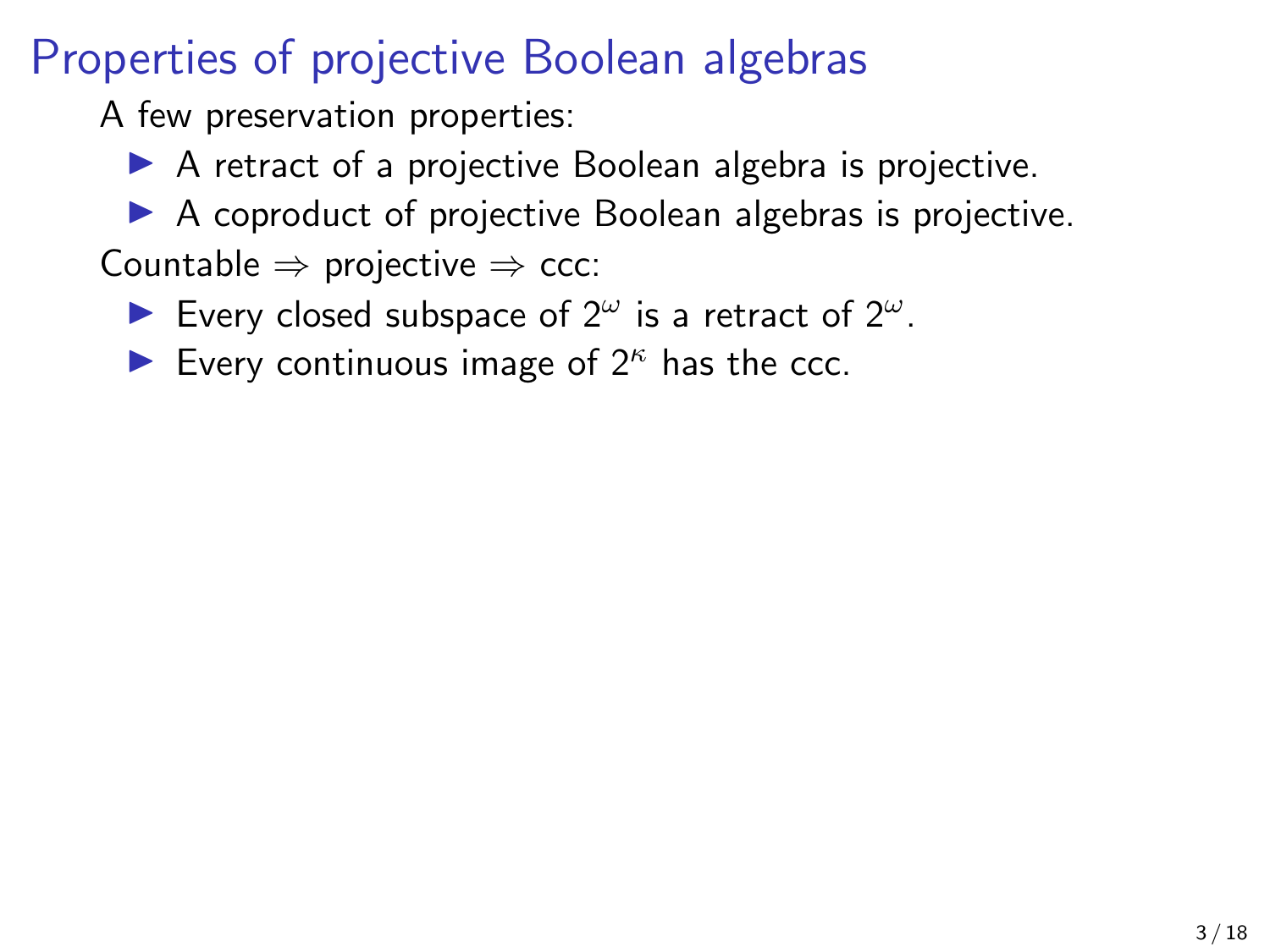A few preservation properties:

 $\blacktriangleright$  A retract of a projective Boolean algebra is projective.

 $\triangleright$  A coproduct of projective Boolean algebras is projective. Countable  $\Rightarrow$  projective  $\Rightarrow$  ccc:

Every closed subspace of  $2^{\omega}$  is a retract of  $2^{\omega}$ .

Every continuous image of  $2^k$  has the ccc.

# Theorem (Ščepin)

If A is projective,  $|A| > N_1$ , and no ultrafilter of A is generated by a set of size less than  $|A|$ , then A is free.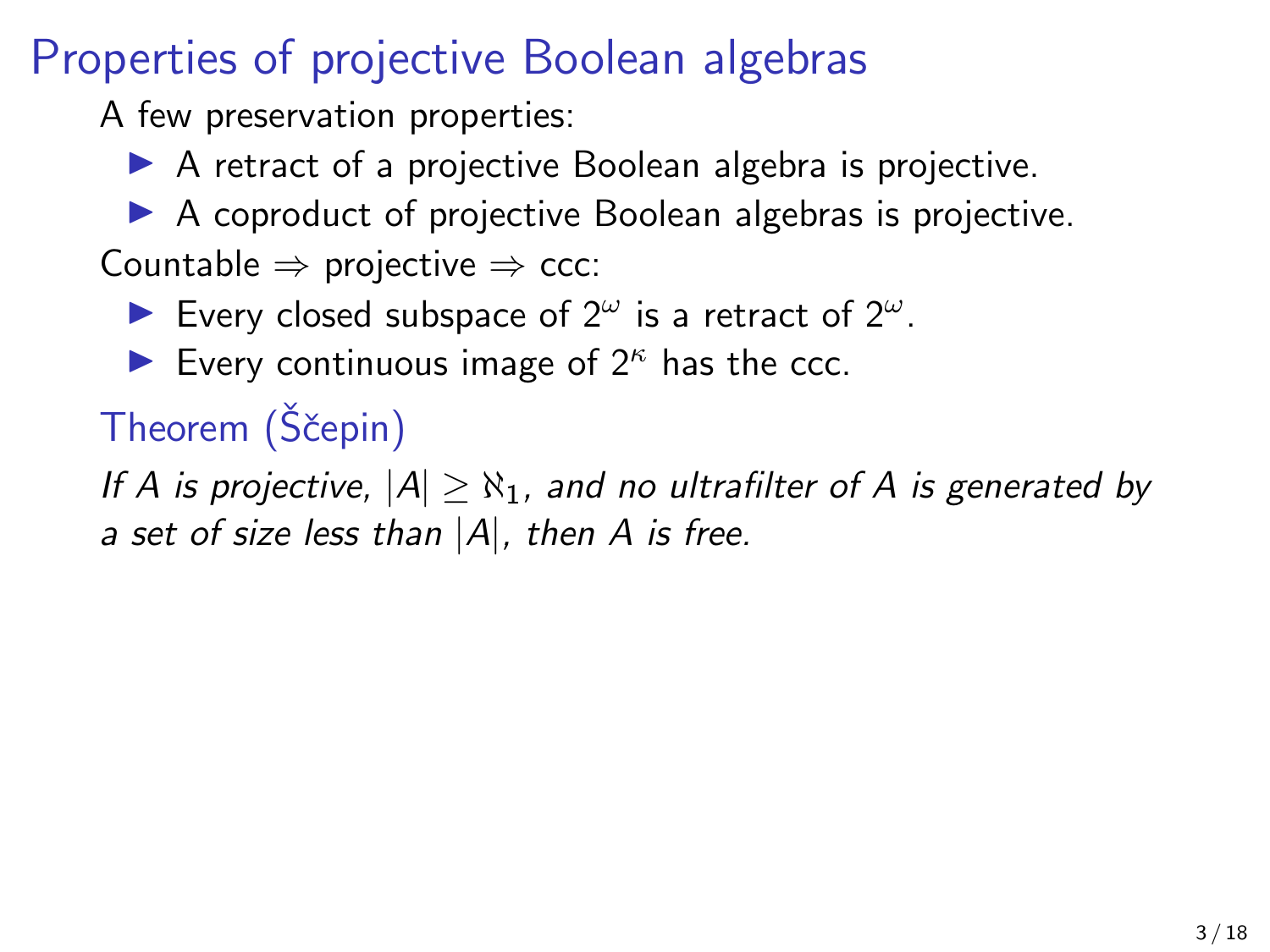A few preservation properties:

 $\triangleright$  A retract of a projective Boolean algebra is projective.

 $\triangleright$  A coproduct of projective Boolean algebras is projective. Countable  $\Rightarrow$  projective  $\Rightarrow$  ccc:

Every closed subspace of  $2^{\omega}$  is a retract of  $2^{\omega}$ .

Every continuous image of  $2^k$  has the ccc.

# Theorem (Ščepin)

If A is projective,  $|A| > N_1$ , and no ultrafilter of A is generated by a set of size less than  $|A|$ , then A is free.

### Theorem (Koppelberg)

A Boolean algebra A is projective iff it is tightly rc-filtered, that is, there is transfinite sequence  $(x_{\alpha} \mid \alpha < \eta)$  such that  $A = \langle \{x_\alpha \mid \alpha < \eta \} \rangle$  and, for all  $\alpha < \eta$ ,

$$
\left\langle \left\{ x_\beta \; \mid \; \beta < \alpha \right\} \right\rangle \leq_{\rm rc} \left\langle \left\{ x_\beta \; \mid \; \beta < \alpha + 1 \right\} \right\rangle.
$$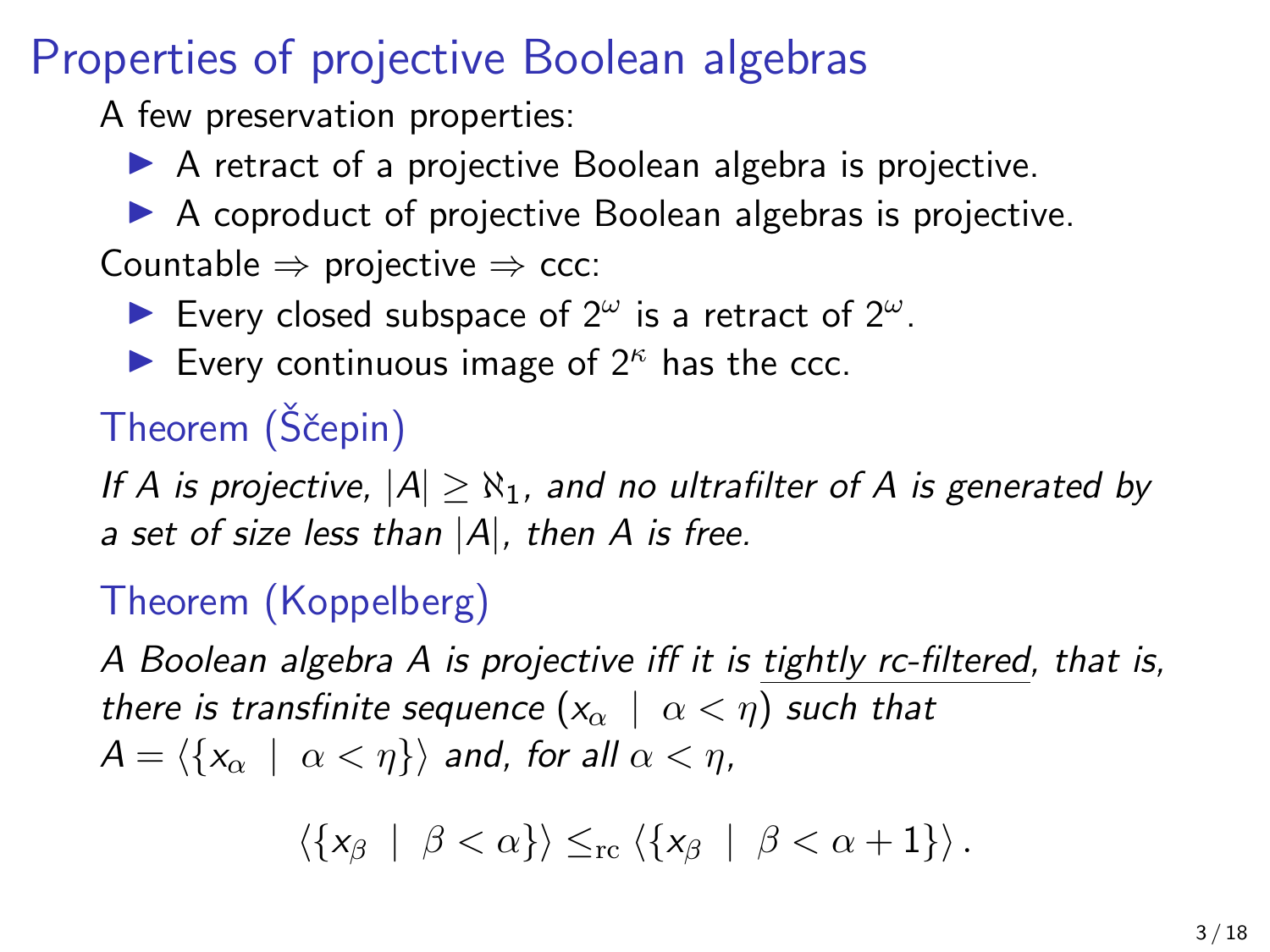# Another view of projective Boolean algebras

Definition

- $\blacktriangleright$   $[A]^{<\aleph_1}$  denotes the set of all countable subsets of A.
- $\blacktriangleright \mathcal{E} \subset [A]^{<\aleph_1}$  is cofinal if for every every  $S \in [A]^{<\aleph_1}$  there is some  $T \in \mathcal{E}$  such that  $S \subset T$ .
- ►  $\mathcal{E} \subset [A]^{<\aleph_1}$  is closed if  $\bigcup \mathcal{C} \in \mathcal{E}$  for all countable chains  $\mathcal{C} \subset \mathcal{E}.$

Remark. For each closed cofinal  ${\cal E}$ , there are functions  $f_n\colon A^n\to A$ for  $n<\omega$  such that, for every  $B\in [A]^{<\aleph_1}$ , if  $f_n[B^n]\subset B$  for all  $n,$ then  $B \in \mathcal{E}$ .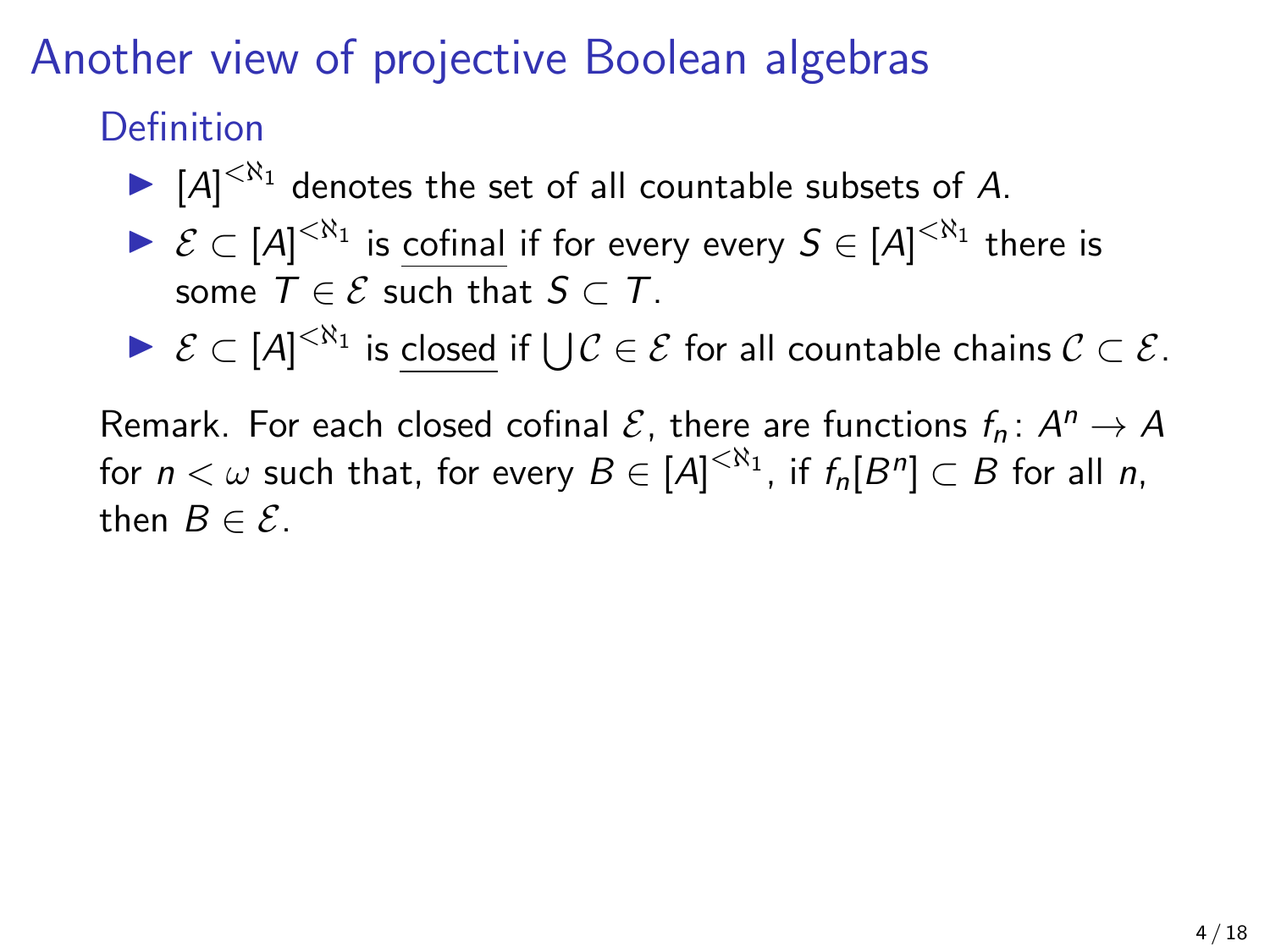# Another view of projective Boolean algebras

Definition

- $\blacktriangleright$   $[A]^{<\aleph_1}$  denotes the set of all countable subsets of A.
- $\blacktriangleright \mathcal{E} \subset [A]^{<\aleph_1}$  is cofinal if for every every  $S \in [A]^{<\aleph_1}$  there is some  $T \in \mathcal{E}$  such that  $S \subset T$ .
- ►  $\mathcal{E} \subset [A]^{<\aleph_1}$  is closed if  $\bigcup \mathcal{C} \in \mathcal{E}$  for all countable chains  $\mathcal{C} \subset \mathcal{E}.$

Remark. For each closed cofinal  ${\cal E}$ , there are functions  $f_n\colon A^n\to A$ for  $n<\omega$  such that, for every  $B\in [A]^{<\aleph_1}$ , if  $f_n[B^n]\subset B$  for all  $n,$ then  $B \in \mathcal{E}$ .

Theorem (Ščepin, c. 1980)

 $\triangleright$  A Boolean algebra A is projective iff there is a closed cofinal  $\mathcal{E} \subset [A]^{<\aleph_1}$  such that  $\langle \bigcup \mathcal{S} \rangle \leq_{\mathrm{rc}} A$  for all  $\mathcal{S} \subset \mathcal{E}.$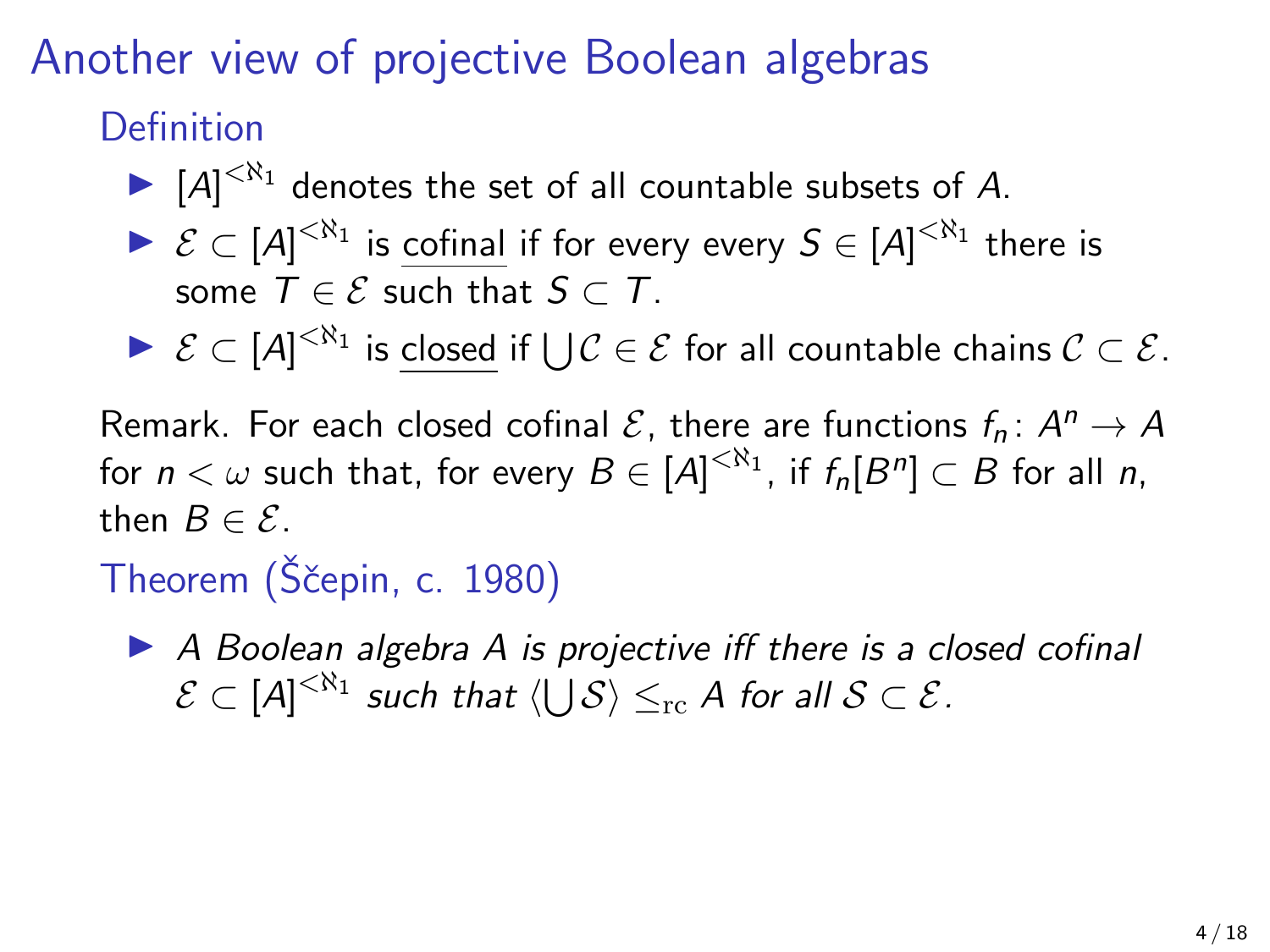# Another view of projective Boolean algebras

Definition

- $\blacktriangleright$   $[A]^{<\aleph_1}$  denotes the set of all countable subsets of A.
- $\blacktriangleright \mathcal{E} \subset [A]^{<\aleph_1}$  is cofinal if for every every  $S \in [A]^{<\aleph_1}$  there is some  $T \in \mathcal{E}$  such that  $S \subset T$ .
- ►  $\mathcal{E} \subset [A]^{<\aleph_1}$  is closed if  $\bigcup \mathcal{C} \in \mathcal{E}$  for all countable chains  $\mathcal{C} \subset \mathcal{E}.$

Remark. For each closed cofinal  ${\cal E}$ , there are functions  $f_n\colon A^n\to A$ for  $n<\omega$  such that, for every  $B\in [A]^{<\aleph_1}$ , if  $f_n[B^n]\subset B$  for all  $n,$ then  $B \in \mathcal{E}$ .

# Theorem (Ščepin, c. 1980)

- $\triangleright$  A Boolean algebra A is projective iff there is a closed cofinal  $\mathcal{E} \subset [A]^{<\aleph_1}$  such that  $\langle \bigcup \mathcal{S} \rangle \leq_{\mathrm{rc}} A$  for all  $\mathcal{S} \subset \mathcal{E}.$
- Among Boolean algebras of size  $\aleph_2$ , but not among those of size  $\aleph_1$ , there exists A that is not projective but is rc-filtered, that is, such that  $S \leq_{\text{rc}} A$  for all S in some closed cofinal  $\mathcal{E} \subset [A]^{<\aleph_1}$ .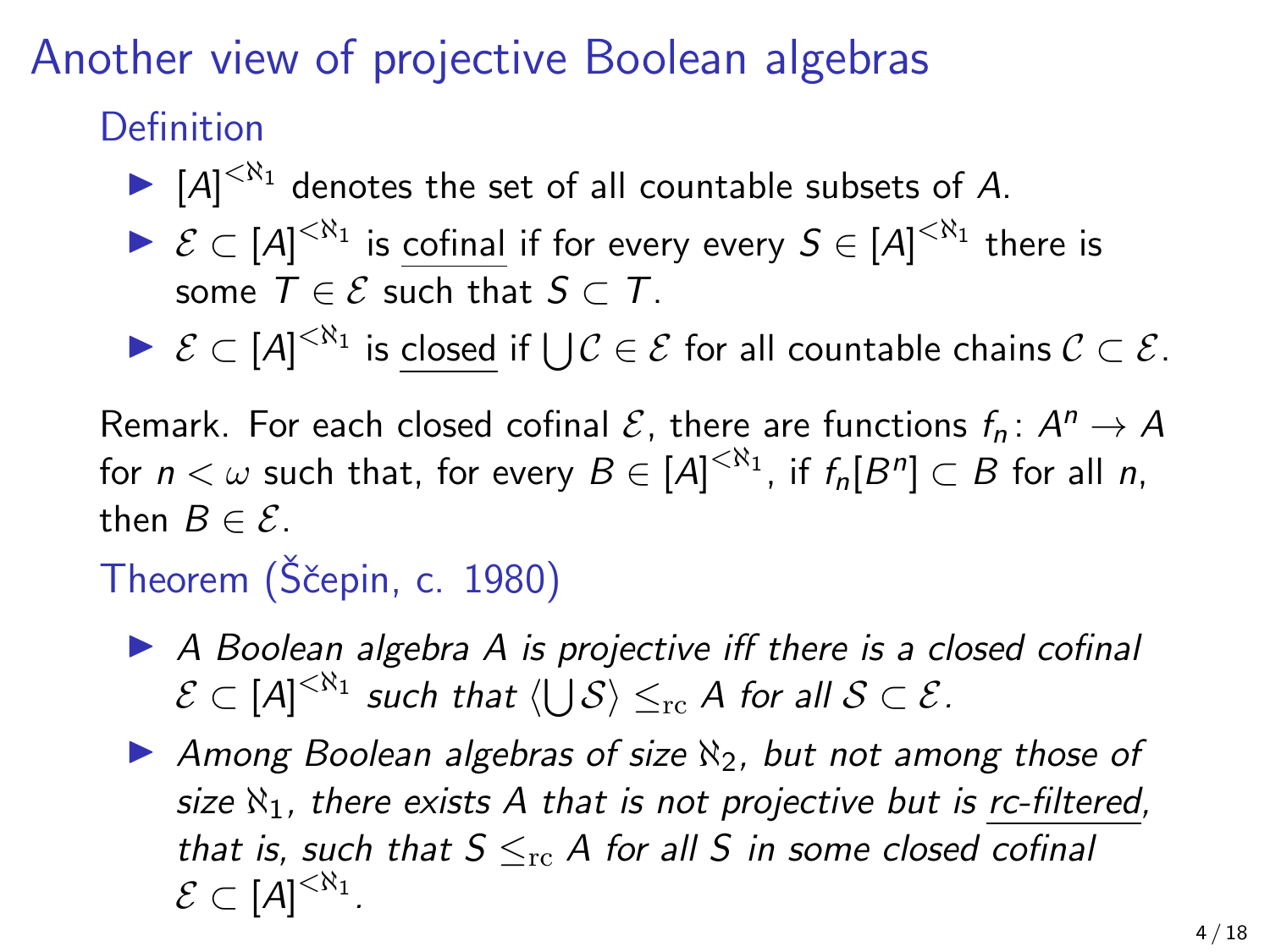Question (Geschke, 2002)

Suppose A is a Boolean algebra with is doubly rc-filtered, that is, such that  $\langle S \cup T \rangle \leq_{\text{rc}} A$  for all S, T in some closed cofinal  $\mathcal{E} \subset [A]^{<\aleph_1}$ . Must A be projective?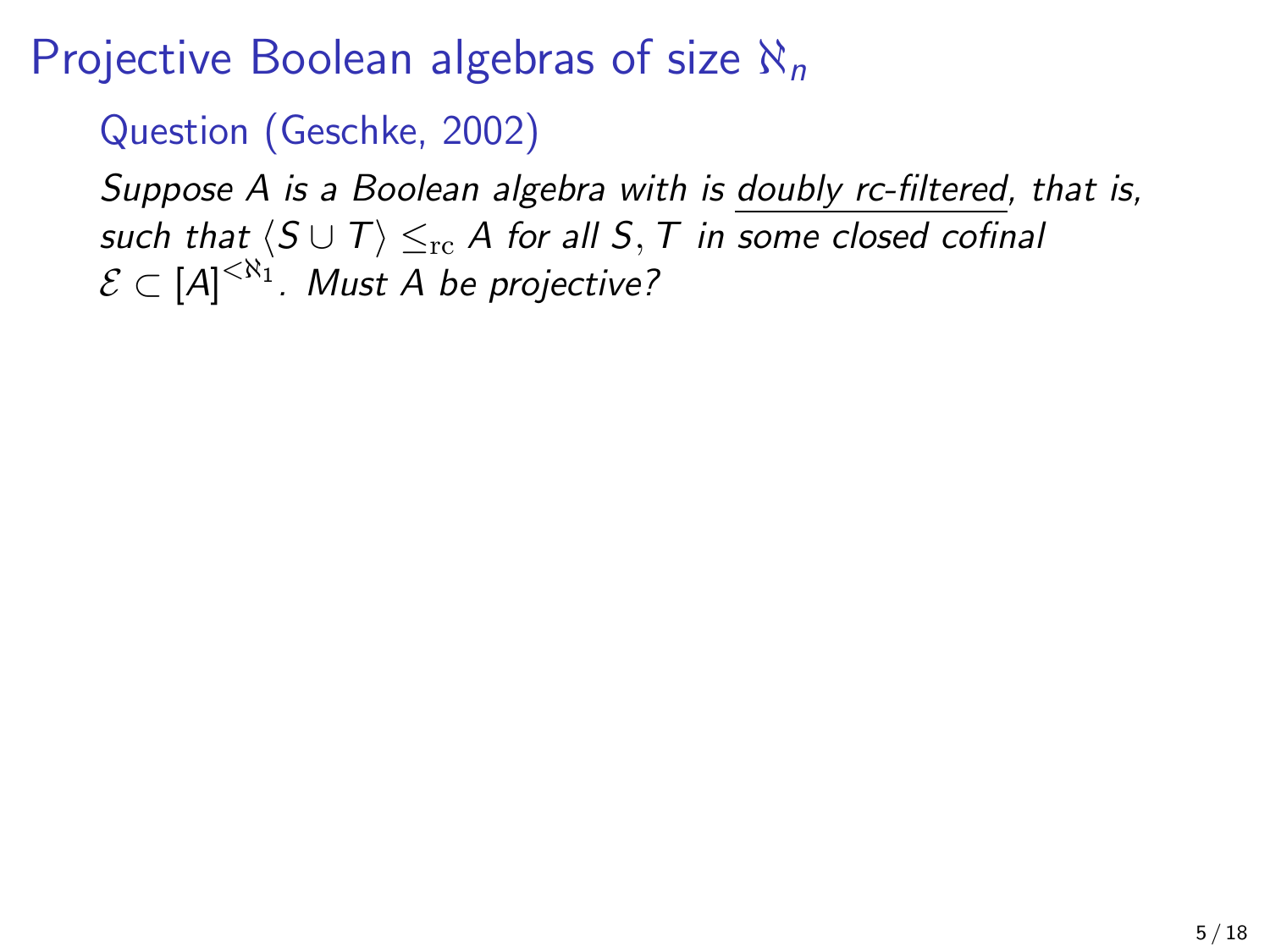Question (Geschke, 2002)

Suppose A is a Boolean algebra with is doubly rc-filtered, that is, such that  $\langle S \cup T \rangle \leq_{\text{rc}} A$  for all S, T in some closed cofinal  $\mathcal{E} \subset [A]^{<\aleph_1}$ . Must A be projective?

### Main Theorem (M., arXiv:1607.07944)

The answer is, "no." Moreover, for each  $n < \omega$ :

 $\triangleright$  There is a non-projective Boolean algebra A with size  $\aleph_n$  and a closed cofinal  $\mathcal{E}\subset [A]^{<\aleph_1}$  such that  $\langle S_1\cup\cdots\cup S_{n-1}\rangle\leq_{\mathrm{rc}} A$ for all  $S_1, \ldots, S_{n-1} \in \mathcal{E}$ .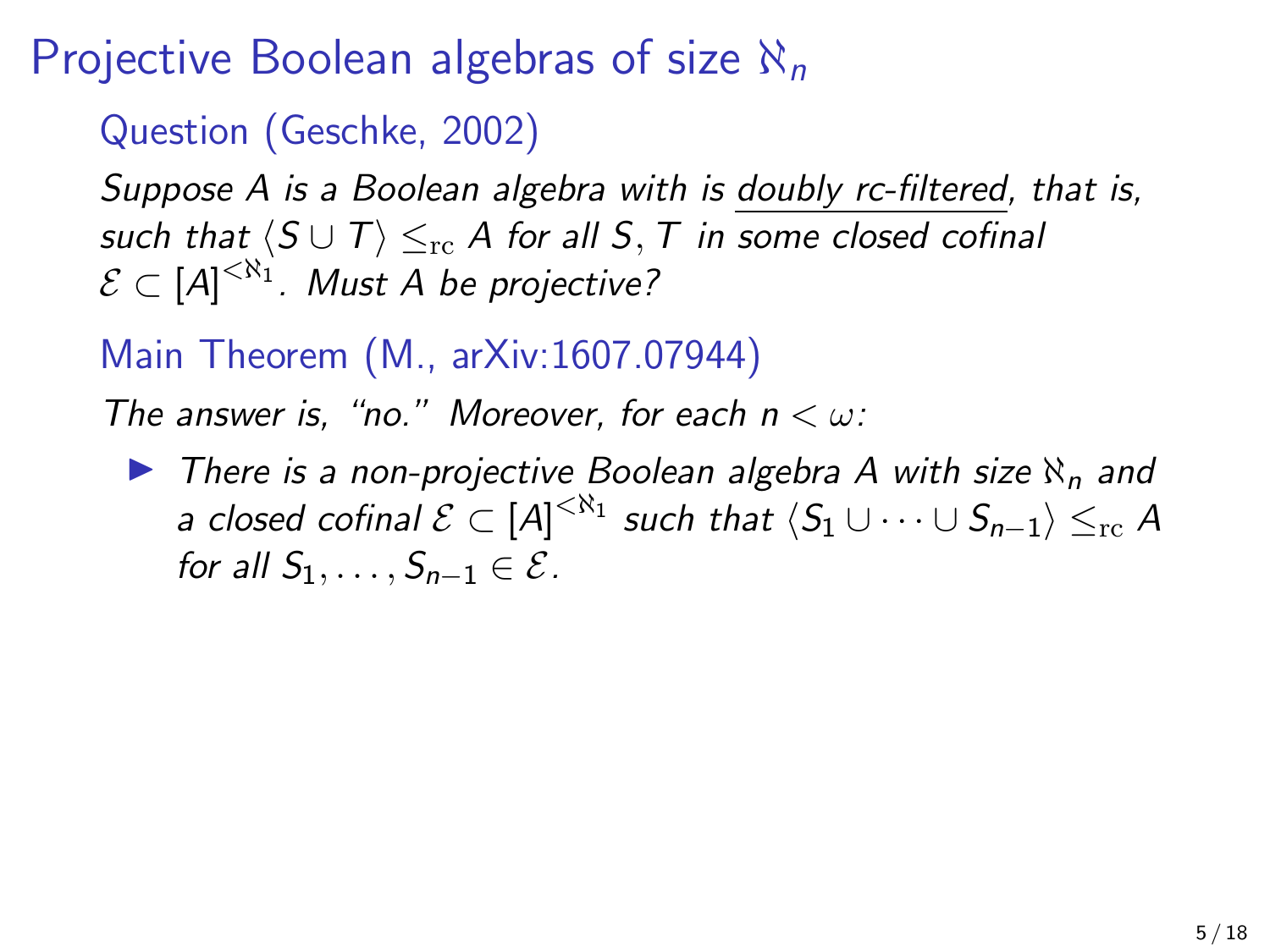Question (Geschke, 2002)

Suppose A is a Boolean algebra with is doubly rc-filtered, that is, such that  $\langle S \cup T \rangle \leq_{\text{rc}} A$  for all S, T in some closed cofinal  $\mathcal{E} \subset [A]^{<\aleph_1}$ . Must A be projective?

### Main Theorem (M., arXiv:1607.07944)

The answer is, "no." Moreover, for each  $n < \omega$ :

- $\triangleright$  There is a non-projective Boolean algebra A with size  $\aleph_n$  and a closed cofinal  $\mathcal{E}\subset [A]^{<\aleph_1}$  such that  $\langle S_1\cup\cdots\cup S_{n-1}\rangle\leq_{\mathrm{rc}} A$ for all  $S_1, \ldots, S_{n-1} \in \mathcal{E}$ .
- A Boolean algebra A of size  $\leq \aleph_n$  is projective iff there is a closed cofinal  $\mathcal{E}\subset [A]^{<\aleph_1}$  such that  $\langle S_1\cup\cdots\cup S_n\rangle\leq_{\operatorname{rc}} A$  for all  $S_1, \ldots, S_n \in \mathcal{E}$ .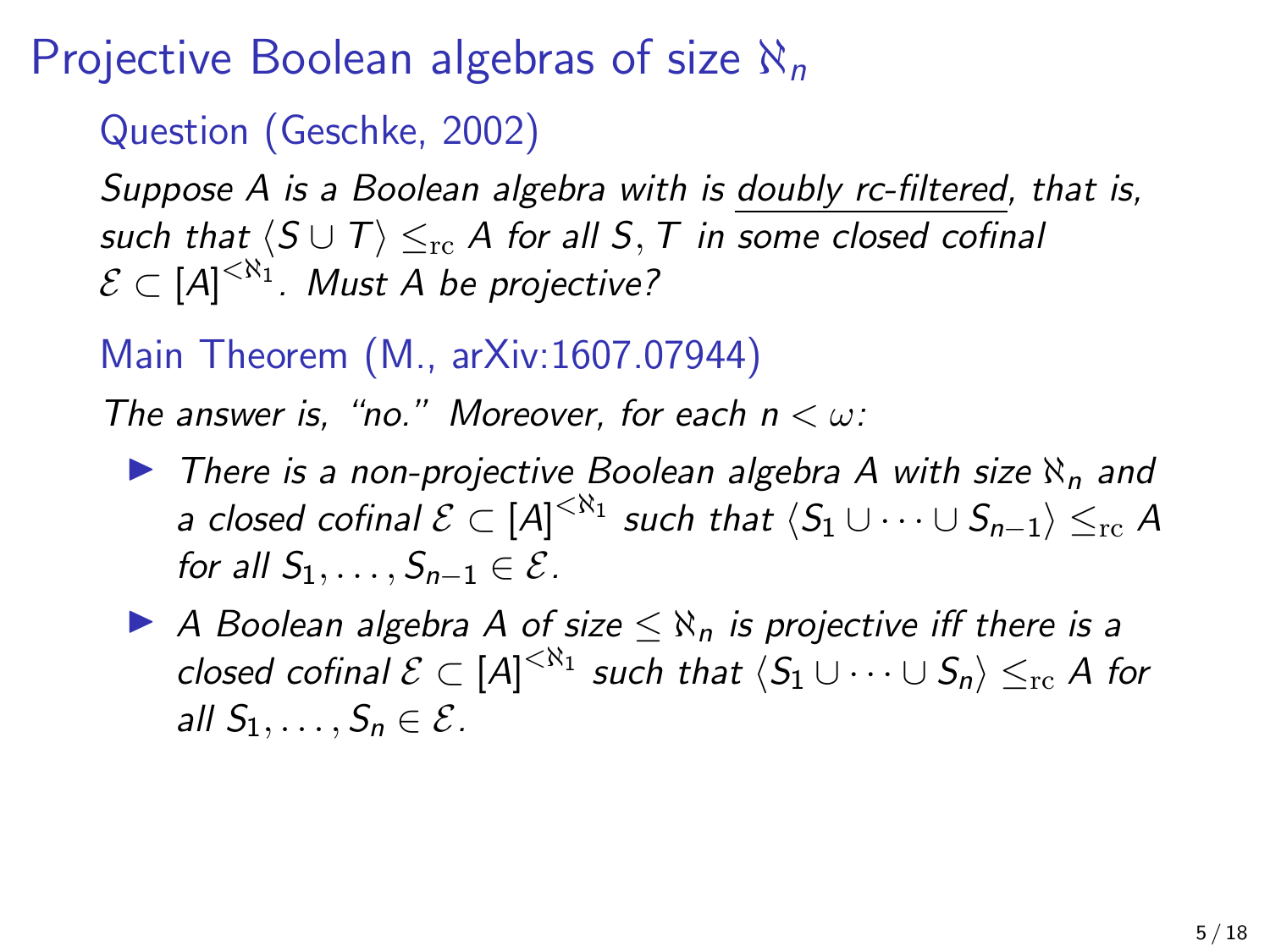Question (Geschke, 2002)

Suppose A is a Boolean algebra with is doubly rc-filtered, that is, such that  $\langle S \cup T \rangle \leq_{\text{rc}} A$  for all S, T in some closed cofinal  $\mathcal{E} \subset [A]^{<\aleph_1}$ . Must A be projective?

### Main Theorem (M., arXiv:1607.07944)

The answer is, "no." Moreover, for each  $n < \omega$ :

- $\triangleright$  There is a non-projective Boolean algebra A with size  $\aleph_n$  and a closed cofinal  $\mathcal{E}\subset [A]^{<\aleph_1}$  such that  $\langle S_1\cup\cdots\cup S_{n-1}\rangle\leq_{\mathrm{rc}} A$ for all  $S_1, \ldots, S_{n-1} \in \mathcal{E}$ .
- A Boolean algebra A of size  $\leq \aleph_n$  is projective iff there is a closed cofinal  $\mathcal{E}\subset [A]^{<\aleph_1}$  such that  $\langle S_1\cup\cdots\cup S_n\rangle\leq_{\operatorname{rc}} A$  for all  $S_1, \ldots, S_n \in \mathcal{E}$ .
- A Boolean algebra A of size  $>$   $\aleph_{\omega}$  is projective iff there is a closed cofinal  $\mathcal{E}\subset [A]^{<\aleph_1}$  such that  $\langle S_1\cup\cdots\cup S_m\rangle\leq_{\operatorname{rc}} A$  for all  $m < \omega$  and  $S_1, \ldots, S_m \in \mathcal{E}$ .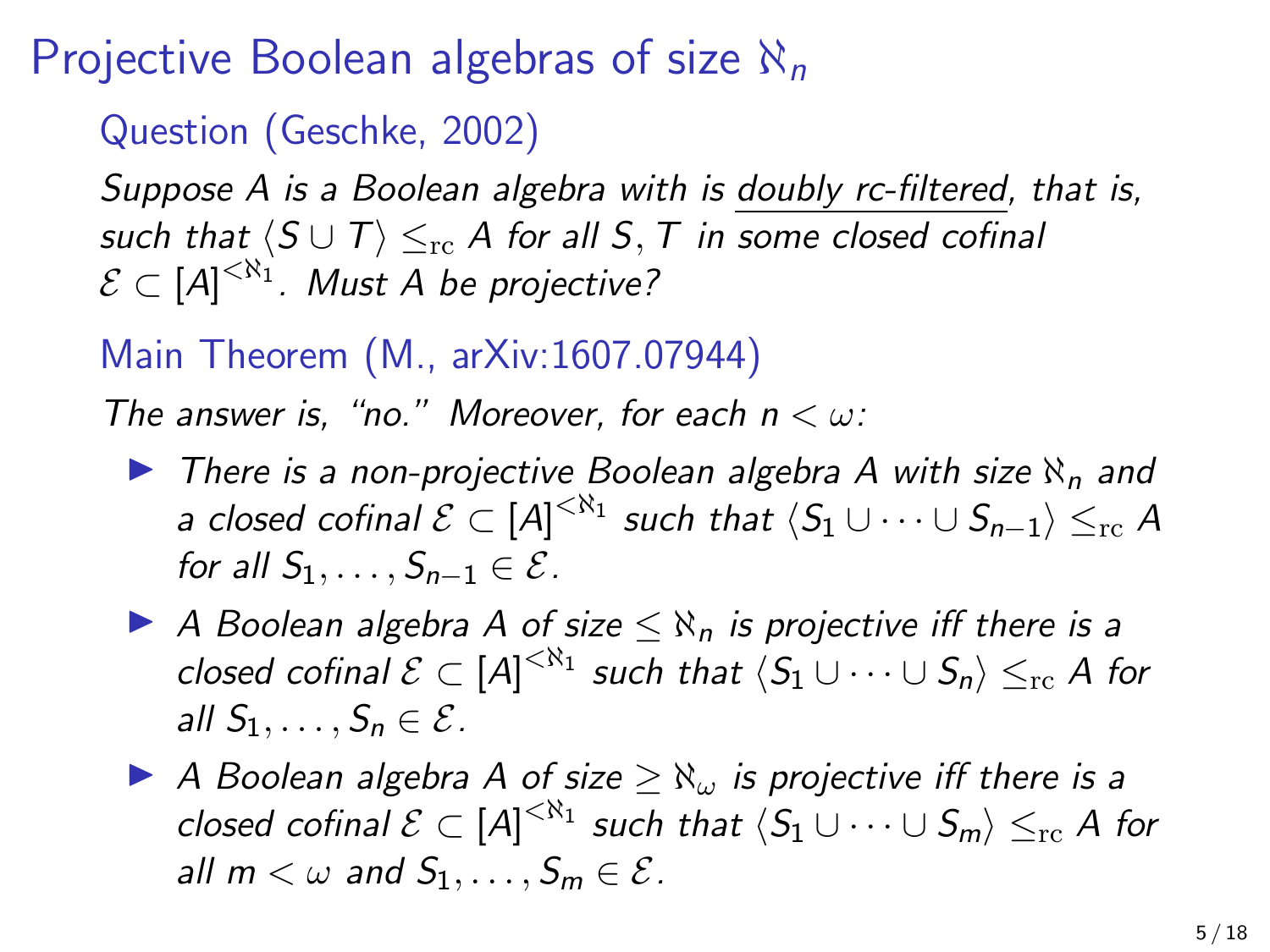• Answering Geschke's question requires constructing a Boolean algebra of size  $\aleph_3$ .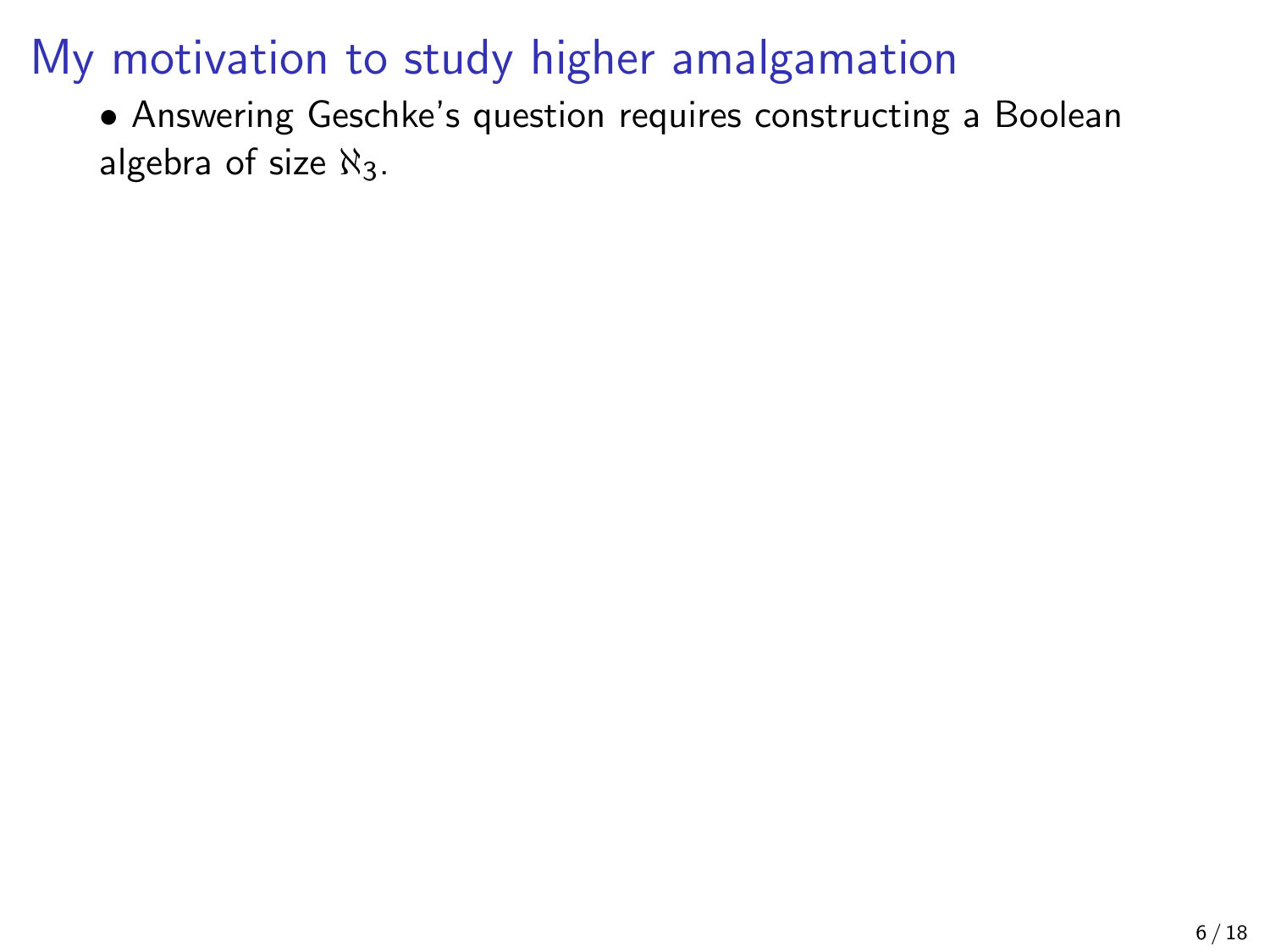• Answering Geschke's question requires constructing a Boolean algebra of size  $\aleph_3$ .

• My construction is a directed union of overlapping countable Boolean algebras.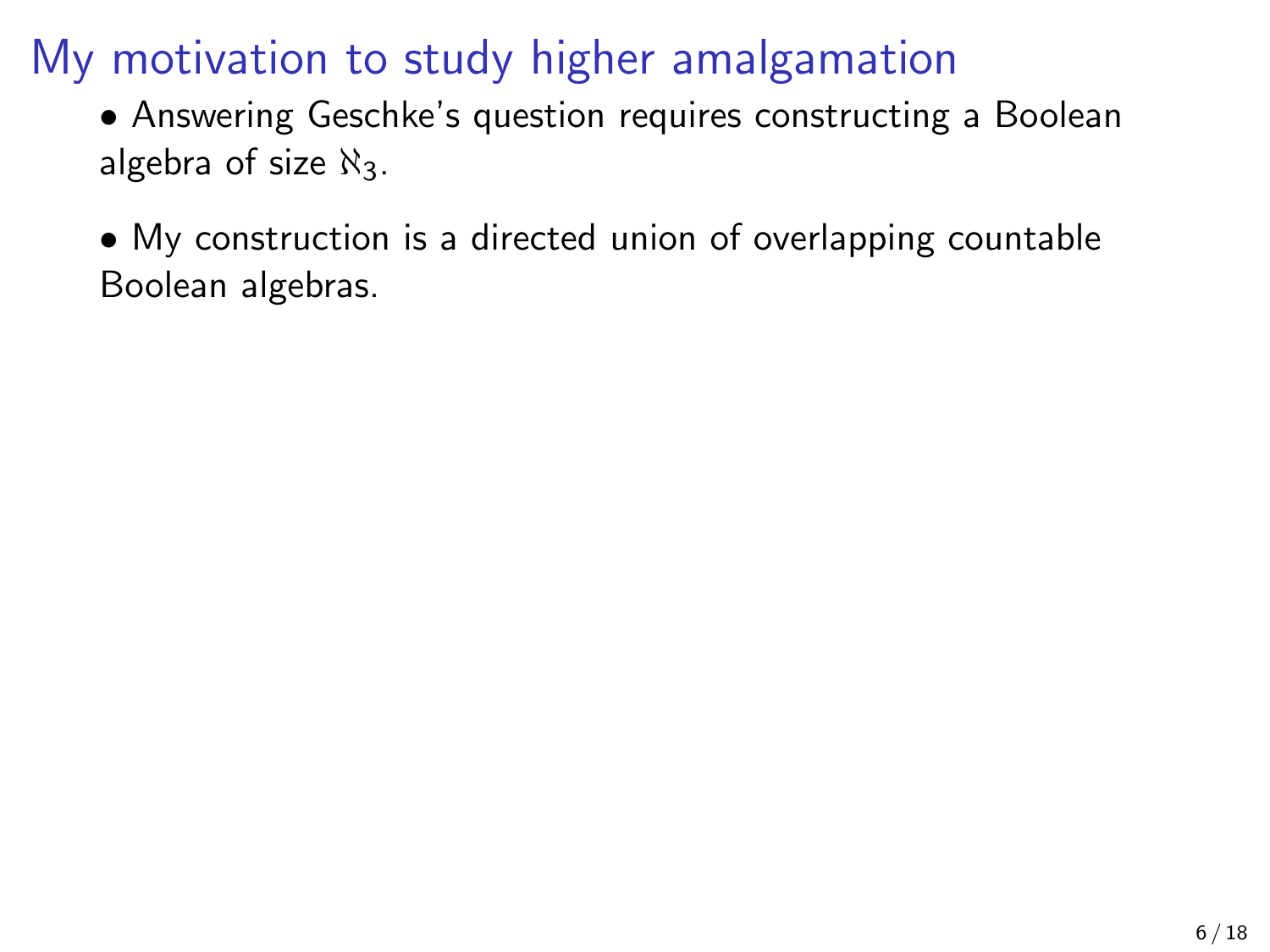• Answering Geschke's question requires constructing a Boolean algebra of size  $\aleph_3$ .

• My construction is a directed union of overlapping countable Boolean algebras.

### Definition

A nonempty family of sets  $D$  is directed if for every two  $X, Y \in D$ there exists  $Z \in \mathcal{D}$  such that  $X \cup Y \subset Z$ .

#### Theorem

If  $\mathcal D$  is directed, every  $X\in \mathcal D$  is countable, and  $|\bigcup \mathcal D|\geq \aleph_n$ , then there exist  $X_0, \ldots, X_{n-1} \in \mathcal{D}$  such that, for each  $i < n$ ,  $\bigcap_{j\neq i}X_j\not\subset X_i$  .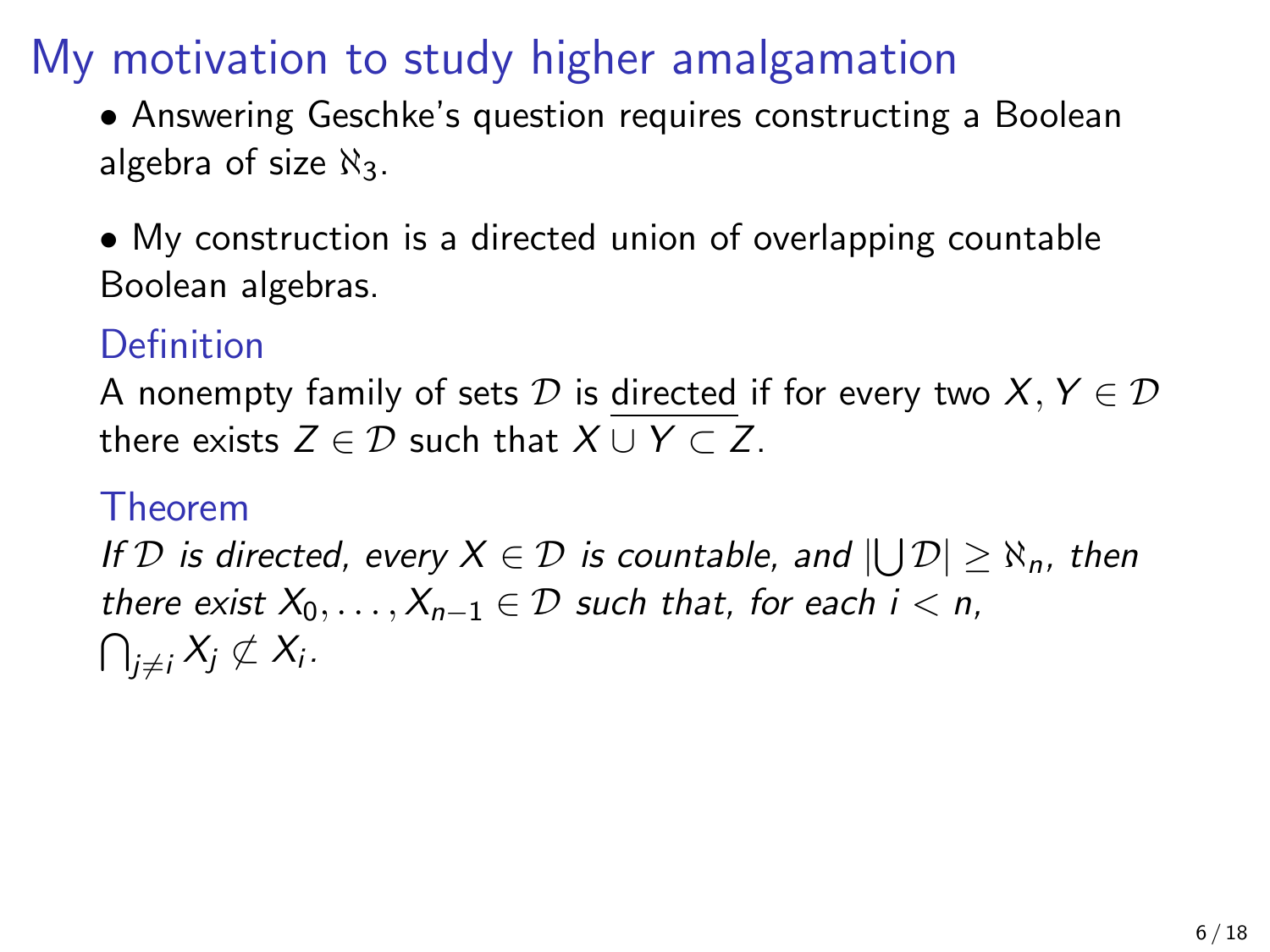• Answering Geschke's question requires constructing a Boolean algebra of size  $\aleph_3$ .

• My construction is a directed union of overlapping countable Boolean algebras.

### Definition

A nonempty family of sets  $D$  is directed if for every two  $X, Y \in D$ there exists  $Z \in \mathcal{D}$  such that  $X \cup Y \subset Z$ .

#### Theorem

If  $\mathcal D$  is directed, every  $X\in \mathcal D$  is countable, and  $|\bigcup \mathcal D|\geq \aleph_n$ , then there exist  $X_0, \ldots, X_{n-1} \in \mathcal{D}$  such that, for each  $i < n$ ,  $\bigcap_{j\neq i}X_j\not\subset X_i$  .

### **Corollary**

If  $D$  is directed, every  $X \in D$  is countable, and  $|\bigcup \mathcal{D}| \geq \aleph_3$ , there exist  $X_0, X_1, X_2 \subset \mathcal{D}$  such that  $\{X_i \mid i < 3\}$  is not a  $\Delta$ -system.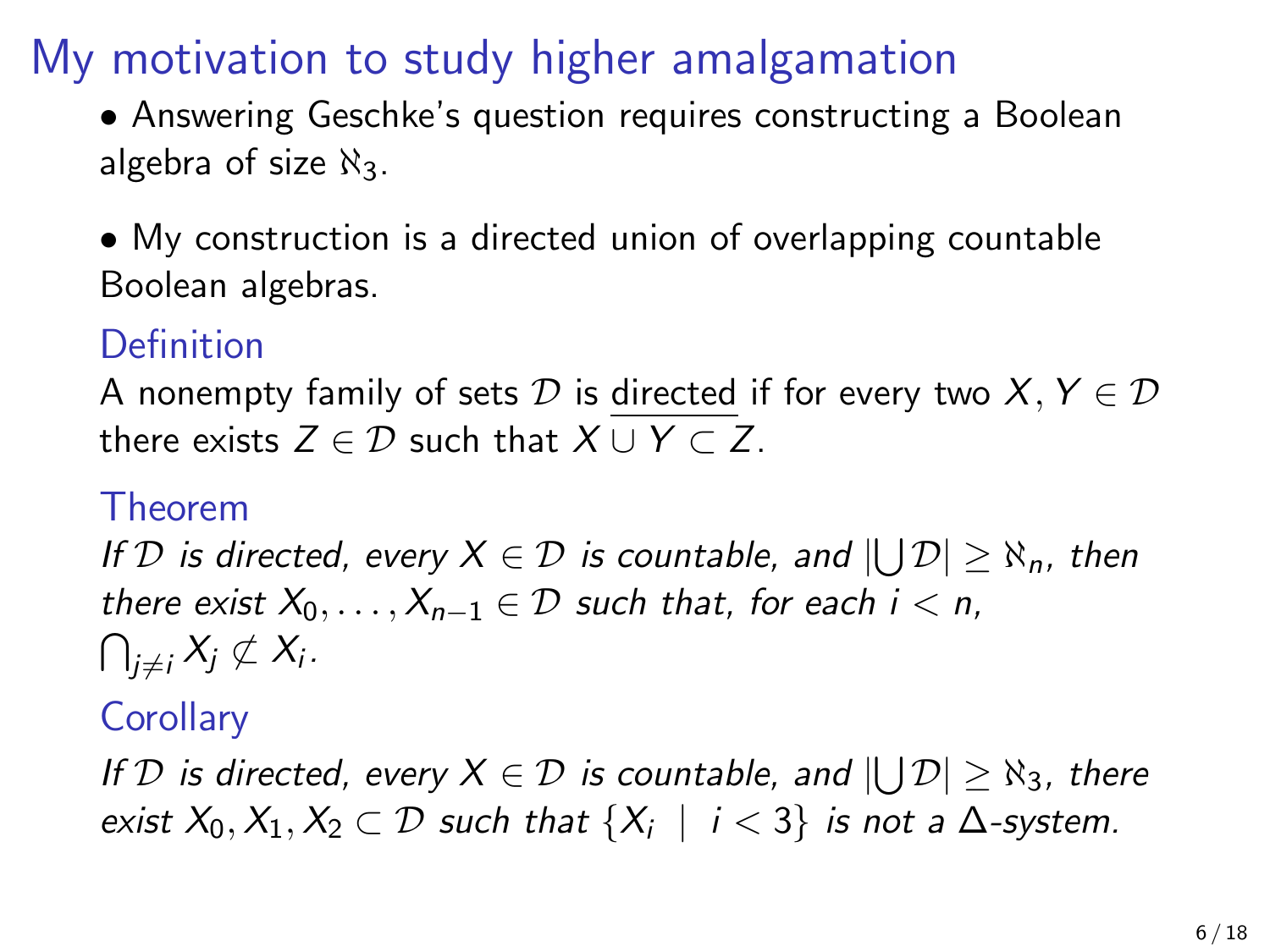• Answering Geschke's question requires constructing a Boolean algebra of size  $\aleph_3$ .

• My construction is a directed union of overlapping countable Boolean algebras.

### Definition

A nonempty family of sets  $D$  is directed if for every two  $X, Y \in D$ there exists  $Z \in \mathcal{D}$  such that  $X \cup Y \subset Z$ .

#### Theorem

If  $\mathcal D$  is directed, every  $X\in \mathcal D$  is countable, and  $|\bigcup \mathcal D|\geq \aleph_n$ , then there exist  $X_0, \ldots, X_{n-1} \in \mathcal{D}$  such that, for each  $i < n$ ,  $\bigcap_{j\neq i}X_j\not\subset X_i$  .

### **Corollary**

If  $D$  is directed, every  $X \in D$  is countable, and  $|\bigcup \mathcal{D}| \geq \aleph_3$ , there exist  $X_0, X_1, X_2 \subset \mathcal{D}$  such that  $\{X_i \mid i < 3\}$  is not a  $\Delta$ -system.

• So, I have to amalgamate non-∆-systems.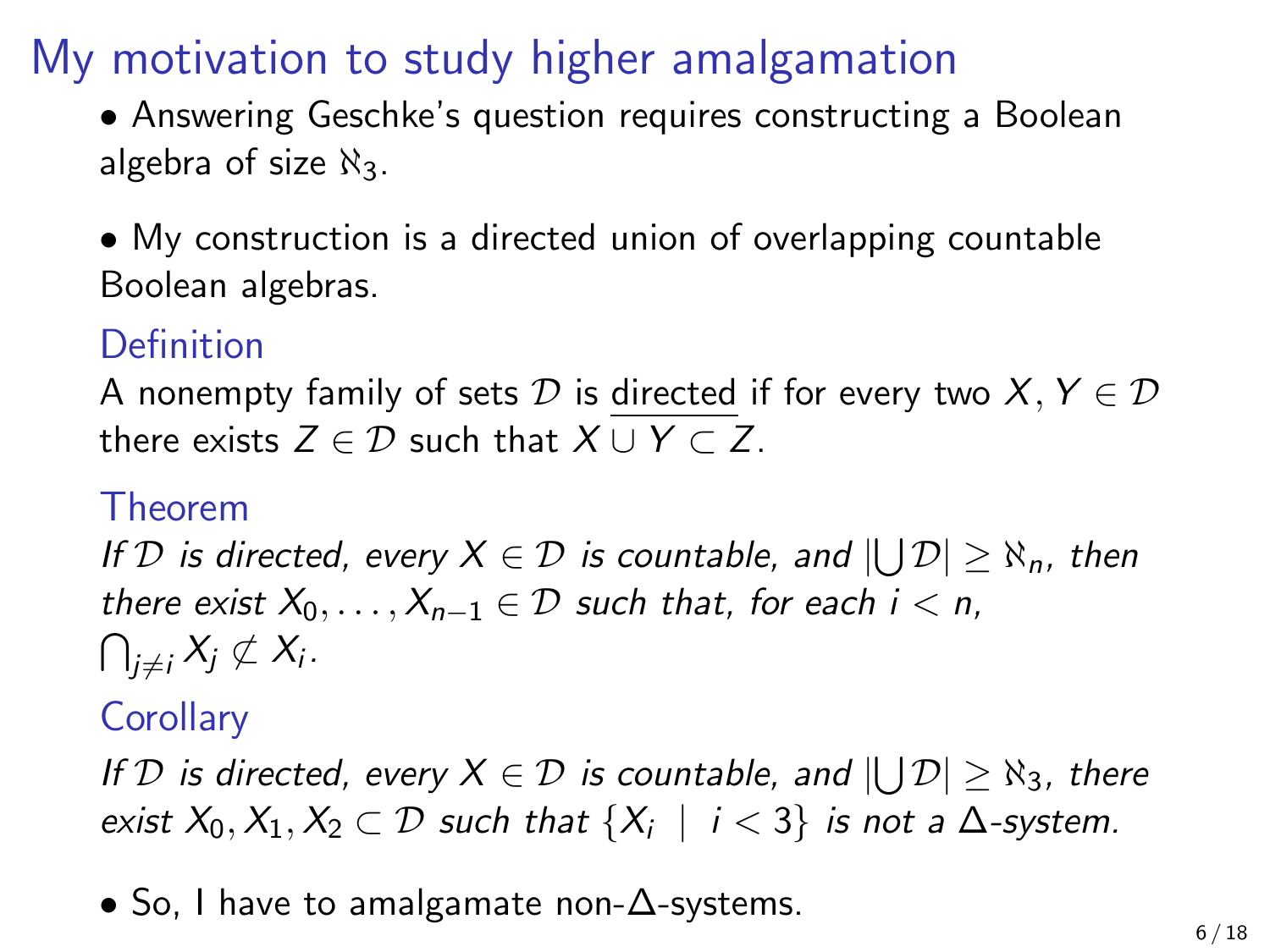$\triangleright$  Let  $\theta$  denote an uncountable regular cardinal large enough for the argument at hand.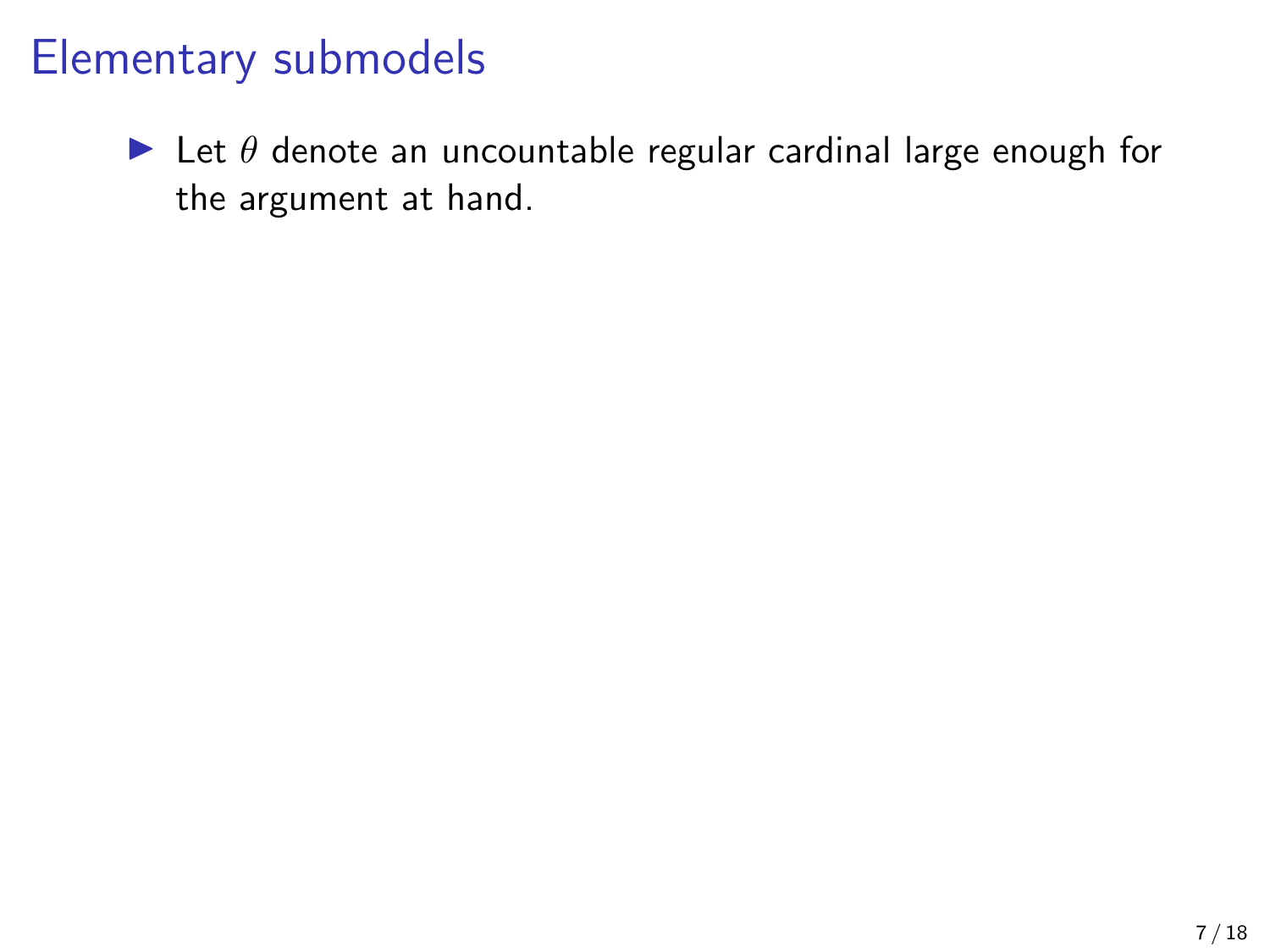- $\blacktriangleright$  Let  $\theta$  denote an uncountable regular cardinal large enough for the argument at hand.
- $\blacktriangleright$   $H(\theta)$  is the set of all sets x satisfying  $|x| < \theta$  and  $\forall y \in x \ |y| < \theta$  and  $\forall y \in x \ \forall z \in y \ |z| < \theta$  and ...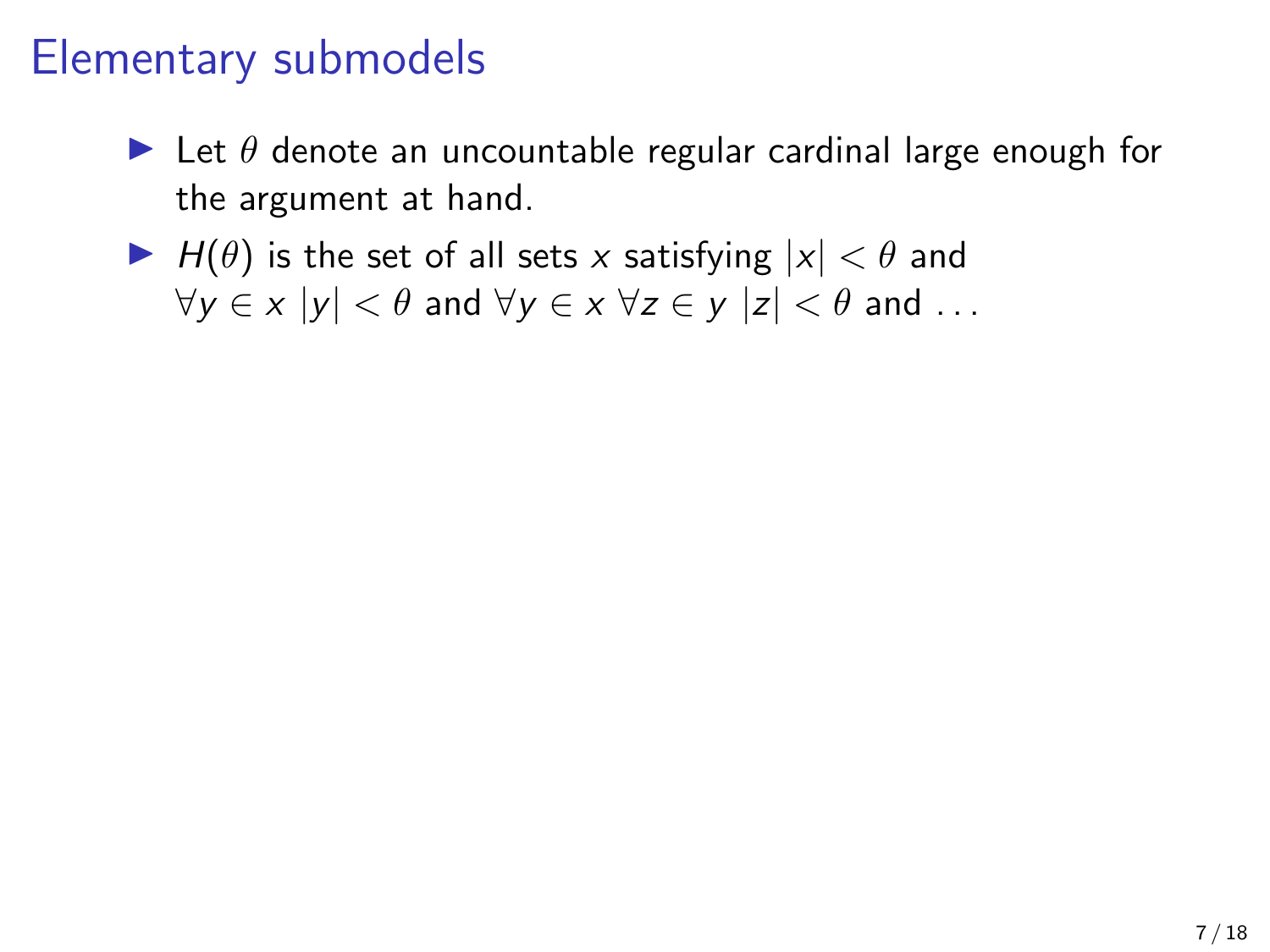- $\blacktriangleright$  Let  $\theta$  denote an uncountable regular cardinal large enough for the argument at hand.
- $\blacktriangleright$  H( $\theta$ ) is the set of all sets x satisfying  $|x| < \theta$  and  $\forall v \in x \ |v| < \theta$  and  $\forall v \in x \ \forall z \in v \ |z| < \theta$  and ...
- $\blacktriangleright$  ( $H(\theta), \in$ ) satisfies all the axioms of ZFC except possibly Power Set, but it has enough power sets for the argument at hand.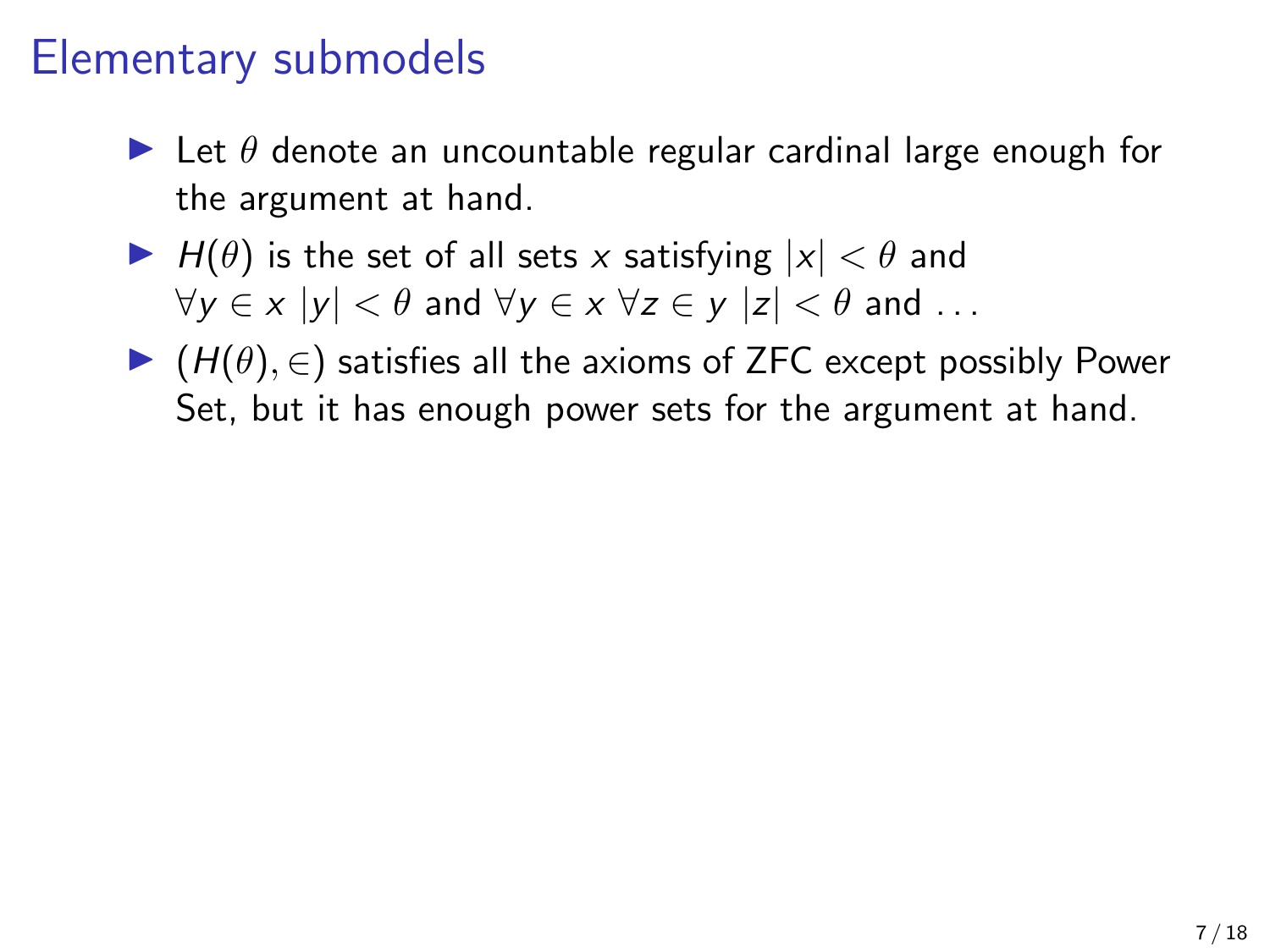- $\blacktriangleright$  Let  $\theta$  denote an uncountable regular cardinal large enough for the argument at hand.
- $\blacktriangleright$  H( $\theta$ ) is the set of all sets x satisfying  $|x| < \theta$  and  $\forall v \in x \ |v| < \theta$  and  $\forall v \in x \ \forall z \in v \ |z| < \theta$  and ...
- $\blacktriangleright$  ( $H(\theta), \in$ ) satisfies all the axioms of ZFC except possibly Power Set, but it has enough power sets for the argument at hand.
- $\blacktriangleright$  Let  $\mathfrak{H} = (H(\theta), \in, \sqsubset_{\theta})$  for some well-ordering  $\sqsubset_{\theta}$  of  $\theta$ .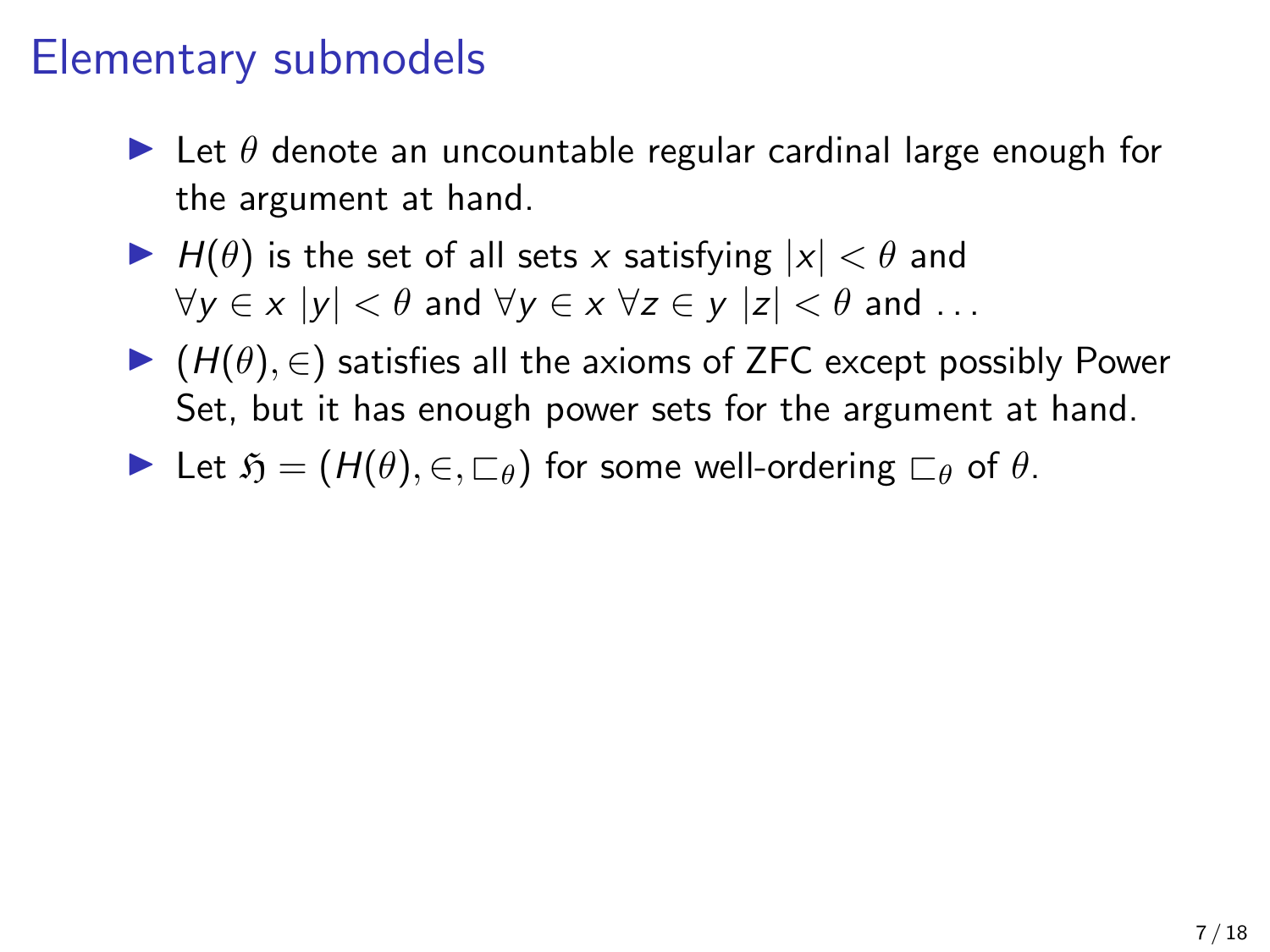- $\blacktriangleright$  Let  $\theta$  denote an uncountable regular cardinal large enough for the argument at hand.
- $\blacktriangleright$  H( $\theta$ ) is the set of all sets x satisfying  $|x| < \theta$  and  $\forall v \in x \ |v| < \theta$  and  $\forall v \in x \ \forall z \in v \ |z| < \theta$  and ...
- $\blacktriangleright$  ( $H(\theta), \in$ ) satisfies all the axioms of ZFC except possibly Power Set, but it has enough power sets for the argument at hand.
- $\blacktriangleright$  Let  $\mathfrak{H} = (H(\theta), \in, \sqsubset_{\theta})$  for some well-ordering  $\sqsubset_{\theta}$  of  $\theta$ .
- $\triangleright$  We say  $M \subset H(\theta)$  is an elementary submodel and write  $M \prec \mathfrak{H}$  if  $x \in M$  for every  $x \in H(\theta)$  that is definable in  $\mathfrak{H}$  by a first-order  $\{\in, \sqsubset_{\theta}\}$ -formula with parameters only from M.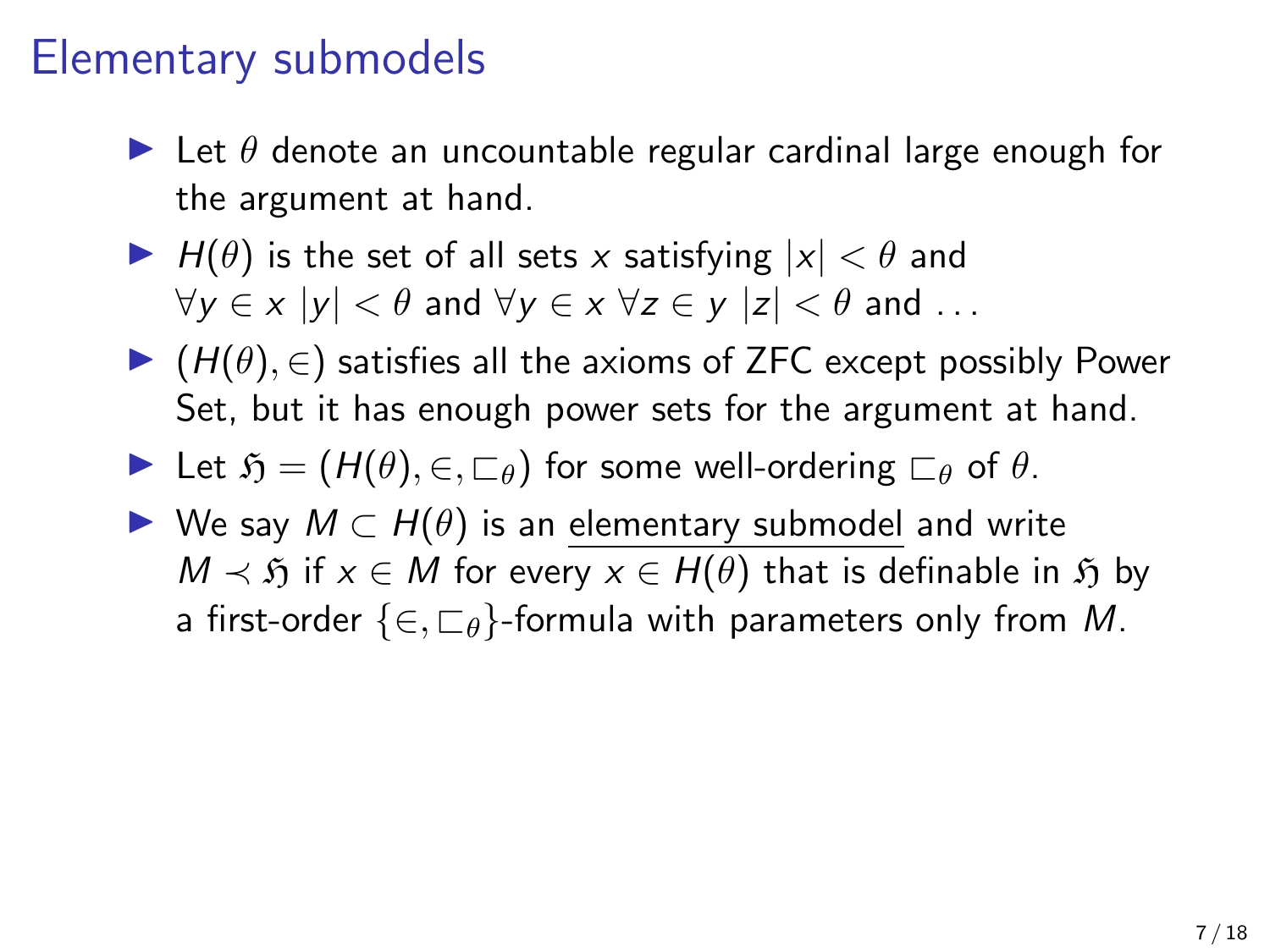- $\blacktriangleright$  Let  $\theta$  denote an uncountable regular cardinal large enough for the argument at hand.
- $\blacktriangleright$  H( $\theta$ ) is the set of all sets x satisfying  $|x| < \theta$  and  $\forall v \in x \ |v| < \theta$  and  $\forall v \in x \ \forall z \in v \ |z| < \theta$  and ...
- $\blacktriangleright$  ( $H(\theta)$ ,  $\in$ ) satisfies all the axioms of ZFC except possibly Power Set, but it has enough power sets for the argument at hand.
- $\blacktriangleright$  Let  $\mathfrak{H} = (H(\theta), \in, \sqsubset_{\theta})$  for some well-ordering  $\sqsubset_{\theta}$  of  $\theta$ .
- $\triangleright$  We say  $M \subset H(\theta)$  is an elementary submodel and write  $M \prec \mathfrak{H}$  if  $x \in M$  for every  $x \in H(\theta)$  that is definable in  $\mathfrak{H}$  by a first-order  $\{\in, \sqsubset_{\theta}\}$ -formula with parameters only from M.
- ►  ${A \cap M \mid M \prec \mathfrak{H}}$   $\cap$   $[A]^{< N_1}$  contains a closed and cofinal subset of  $[A]^{< \aleph_1}$  (provided  $A \in H(\theta)$ ).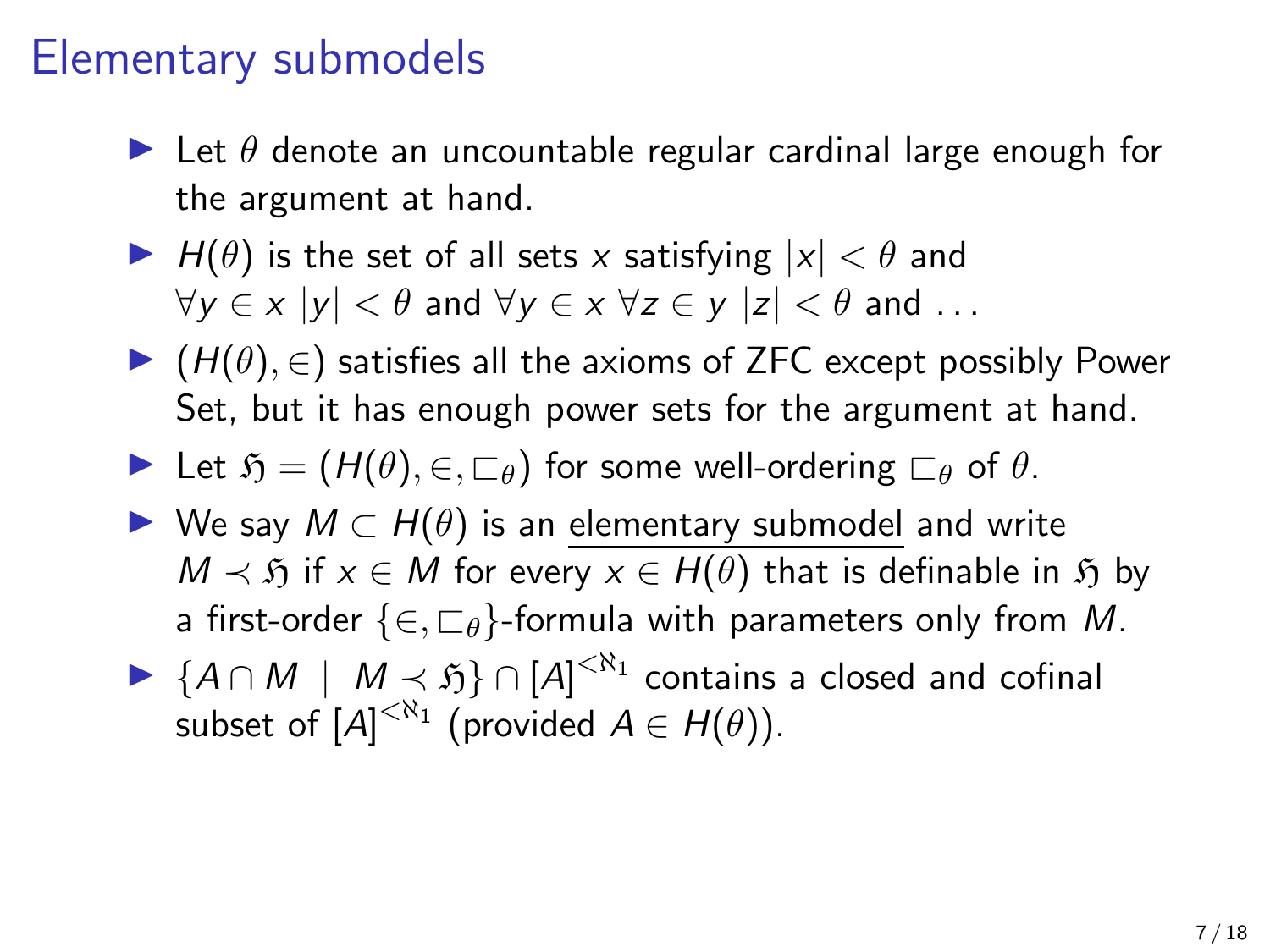- $\blacktriangleright$  Let  $\theta$  denote an uncountable regular cardinal large enough for the argument at hand.
- $\blacktriangleright$  H( $\theta$ ) is the set of all sets x satisfying  $|x| < \theta$  and  $\forall v \in x \ |v| < \theta$  and  $\forall v \in x \ \forall z \in v \ |z| < \theta$  and ...
- $\blacktriangleright$  ( $H(\theta)$ ,  $\in$ ) satisfies all the axioms of ZFC except possibly Power Set, but it has enough power sets for the argument at hand.
- $\blacktriangleright$  Let  $\mathfrak{H} = (H(\theta), \in, \sqsubset_{\theta})$  for some well-ordering  $\sqsubset_{\theta}$  of  $\theta$ .
- $\triangleright$  We say  $M \subset H(\theta)$  is an elementary submodel and write  $M \prec \mathfrak{H}$  if  $x \in M$  for every  $x \in H(\theta)$  that is definable in  $\mathfrak{H}$  by a first-order  $\{\in, \sqsubset_{\theta}\}$ -formula with parameters only from M.
- ►  ${A \cap M \mid M \prec \mathfrak{H}}$   $\cap$   $[A]^{< N_1}$  contains a closed and cofinal subset of  $[A]^{< \aleph_1}$  (provided  $A \in H(\theta)$ ).
- If D is directed and  $M \prec \mathfrak{H}$  for all  $M \in \mathcal{D}$ , then  $\bigcup \mathcal{D} \prec \mathfrak{H}$ .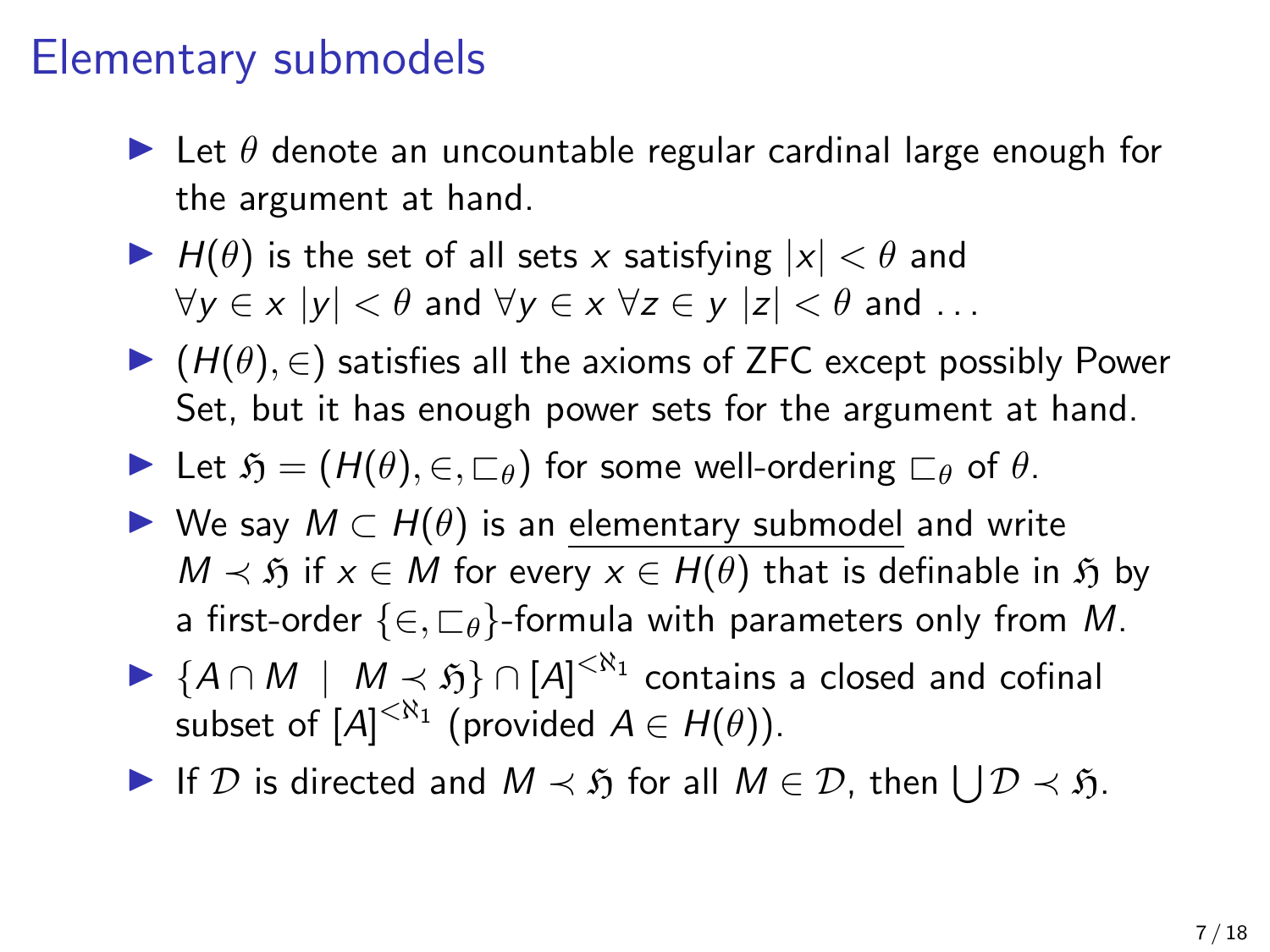- $\blacktriangleright$  Let  $\theta$  denote an uncountable regular cardinal large enough for the argument at hand.
- $\blacktriangleright$  H( $\theta$ ) is the set of all sets x satisfying  $|x| < \theta$  and  $\forall v \in x \ |v| < \theta$  and  $\forall v \in x \ \forall z \in v \ |z| < \theta$  and ...
- $\blacktriangleright$  ( $H(\theta), \in$ ) satisfies all the axioms of ZFC except possibly Power Set, but it has enough power sets for the argument at hand.
- $\blacktriangleright$  Let  $\mathfrak{H} = (H(\theta), \in, \sqsubset_{\theta})$  for some well-ordering  $\sqsubset_{\theta}$  of  $\theta$ .
- $\triangleright$  We say  $M \subset H(\theta)$  is an elementary submodel and write  $M \prec \tilde{p}$  if  $x \in M$  for every  $x \in H(\theta)$  that is definable in  $\tilde{p}$  by a first-order  $\{\in, \sqsubset_{\theta}\}$ -formula with parameters only from M.
- ►  ${A \cap M \mid M \prec \mathfrak{H}}$   $\cap$   $[A]^{< N_1}$  contains a closed and cofinal subset of  $[A]^{< \aleph_1}$  (provided  $A \in H(\theta)$ ).
- If D is directed and  $M \prec \mathfrak{H}$  for all  $M \in \mathcal{D}$ , then  $\bigcup \mathcal{D} \prec \mathfrak{H}$ .
- **If**  $M, N \prec \tilde{p}$ , then  $M \cap N \prec \tilde{p}$ . (This is where I use  $\sqsubset_{\theta}$ .)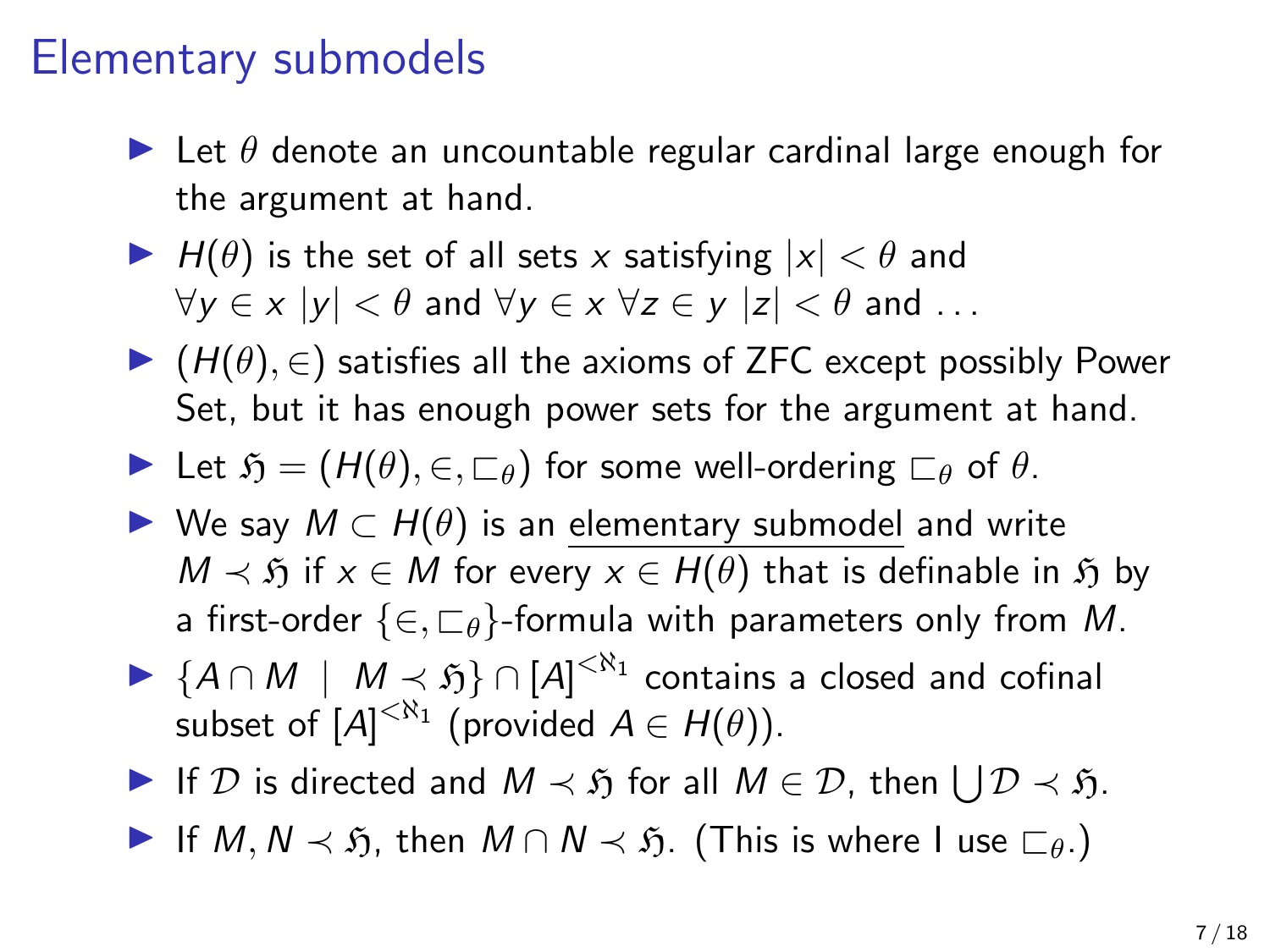Definition

A Davies sequence (a.k.a. a sage Davies tree; a.k.a. a long  $ω_1$ -approximation sequence) is a transfinite sequence  $(M_\beta)_{\beta<\alpha}$ such that:

- $M_{\beta} \prec \mathfrak{H},$
- $|M_\beta| = \aleph_0$ , and
- **IF** The sequence  $(M_{\gamma})_{\gamma<\beta}$  is an element of  $M_{\beta}$ .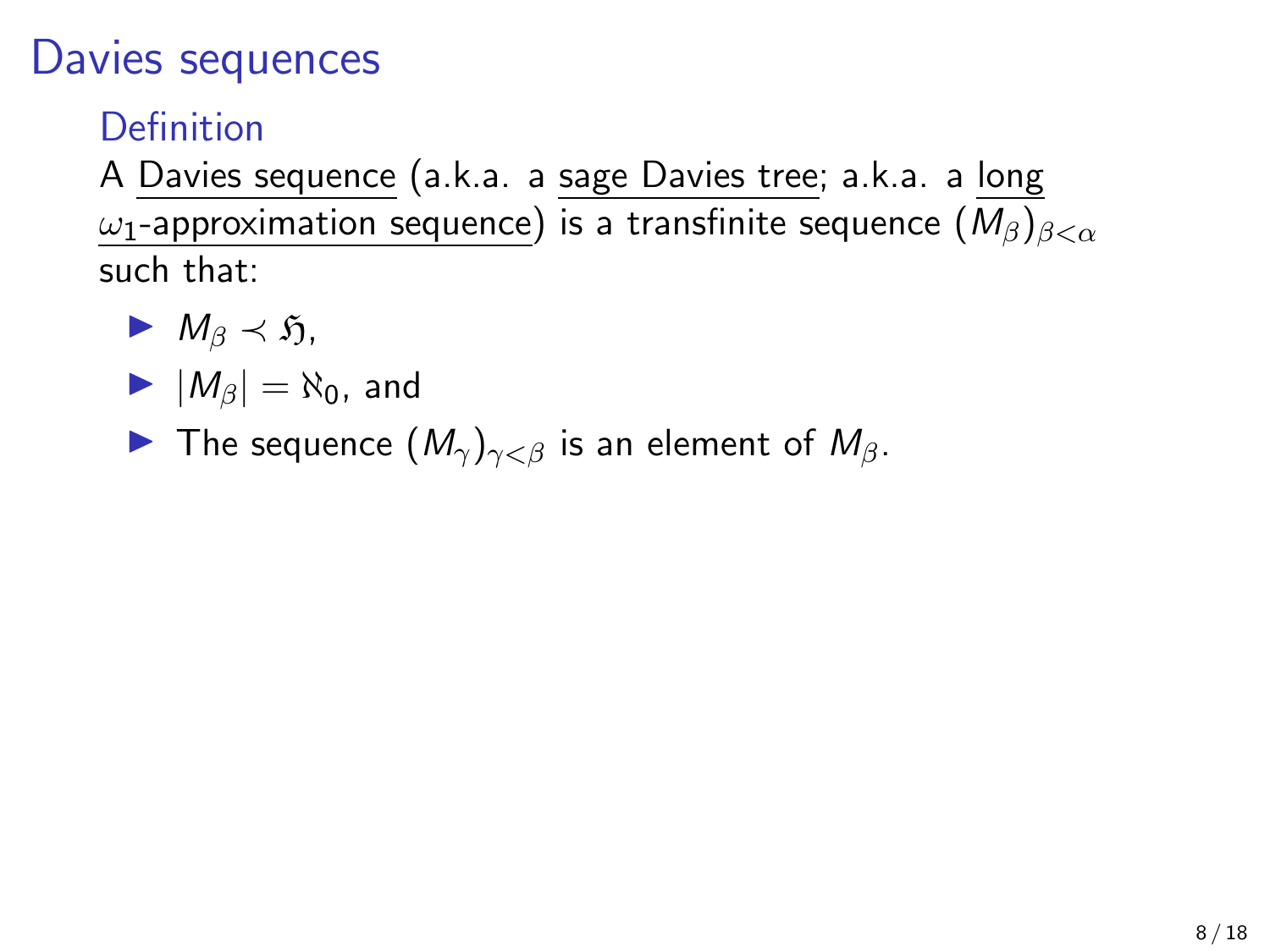Definition

A Davies sequence (a.k.a. a sage Davies tree; a.k.a. a long  $ω_1$ -approximation sequence) is a transfinite sequence  $(M_\beta)_{\beta<\alpha}$ such that:

- $M_{\beta} \prec \mathfrak{H}$ ,
- $|M_\beta| = \aleph_0$ , and
- **IF** The sequence  $(M_{\gamma})_{\gamma<\beta}$  is an element of  $M_{\beta}$ .

Warning: if  $\alpha > \omega_1$ , then  $(M_\beta)_{\beta < \alpha}$  is not a chain: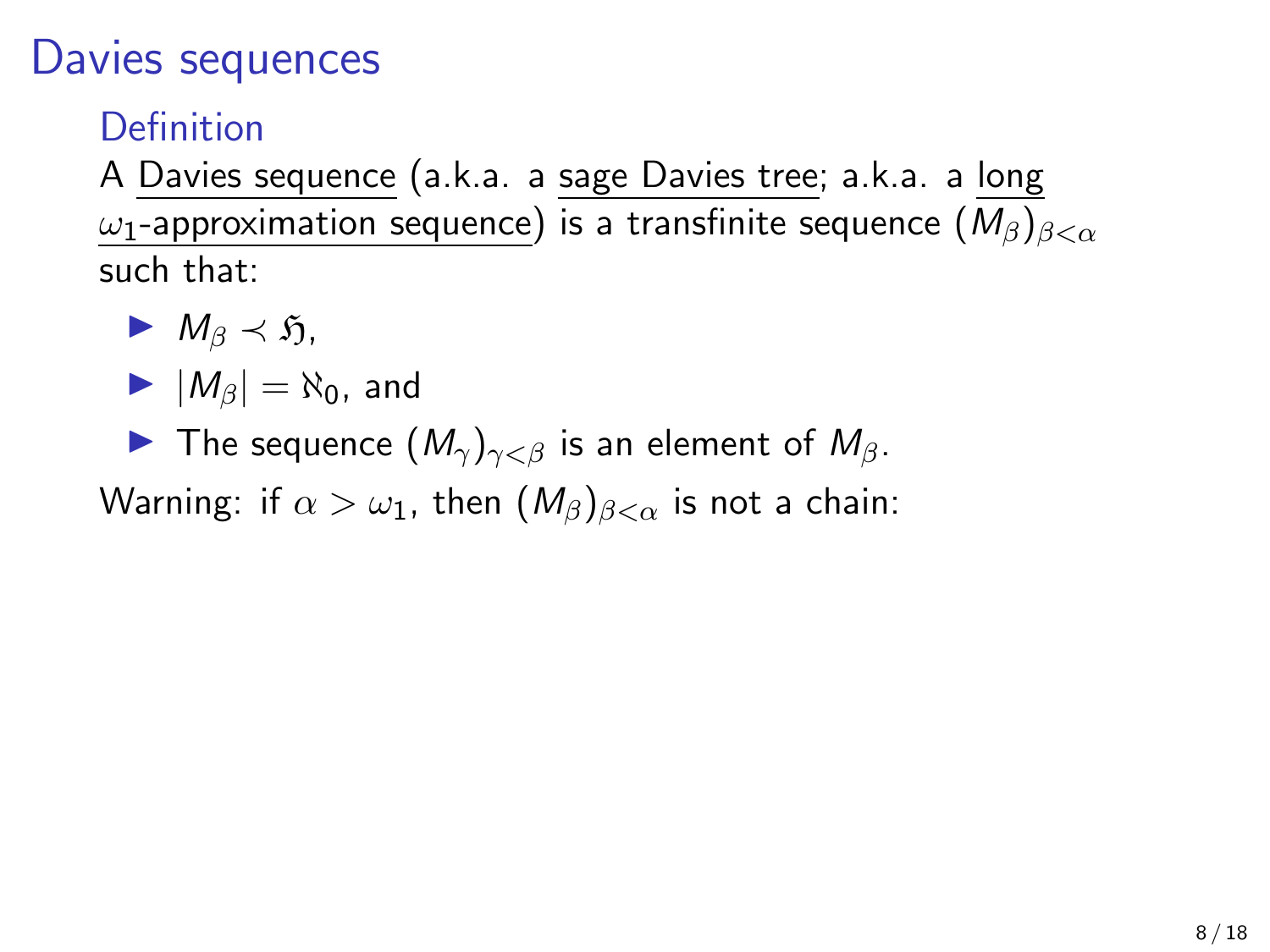Definition

A Davies sequence (a.k.a. a sage Davies tree; a.k.a. a long  $\omega_1$ -approximation sequence) is a transfinite sequence  $(M_\beta)_{\beta<\alpha}$ such that:

- $M_{\beta} \prec \mathfrak{H}$ ,
- $|M_\beta| = \aleph_0$ , and

**IF** The sequence  $(M_{\gamma})_{\gamma<\beta}$  is an element of  $M_{\beta}$ .

Warning: if  $\alpha > \omega_1$ , then  $(M_\beta)_{\beta < \alpha}$  is not a chain: if  $\delta=\omega_1\cap M_{\omega_1}$ , then  $\delta\in M_{\delta}\setminus M_{\omega_1}$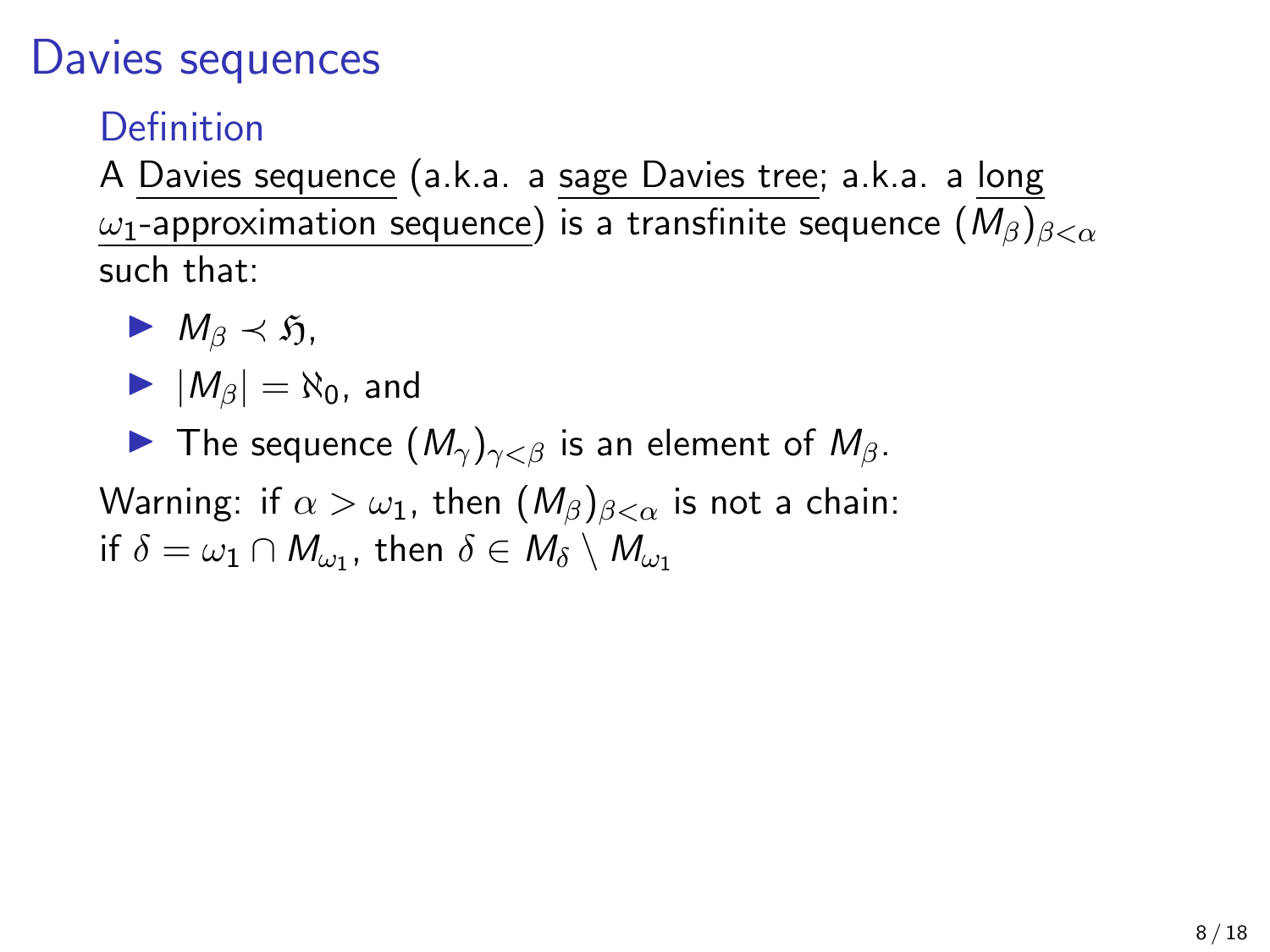Definition

A Davies sequence (a.k.a. a sage Davies tree; a.k.a. a long  $ω_1$ -approximation sequence) is a transfinite sequence  $(M_\beta)_{\beta<\alpha}$ such that:

$$
\blacktriangleright M_\beta \prec \mathfrak{H},
$$

$$
\blacktriangleright |M_{\beta}| = \aleph_0, \text{ and}
$$

**IF** The sequence  $(M_{\gamma})_{\gamma<\beta}$  is an element of  $M_{\beta}$ .

Warning: if  $\alpha > \omega_1$ , then  $(M_\beta)_{\beta < \alpha}$  is not a chain: if  $\delta=\omega_1\cap M_{\omega_1}$ , then  $\delta\in M_{\delta}\setminus M_{\omega_1}$ and  $\omega_2\cap\bigcup_{\beta<\omega_1}M_\beta\in M_{\omega_1}\setminus M_\delta.$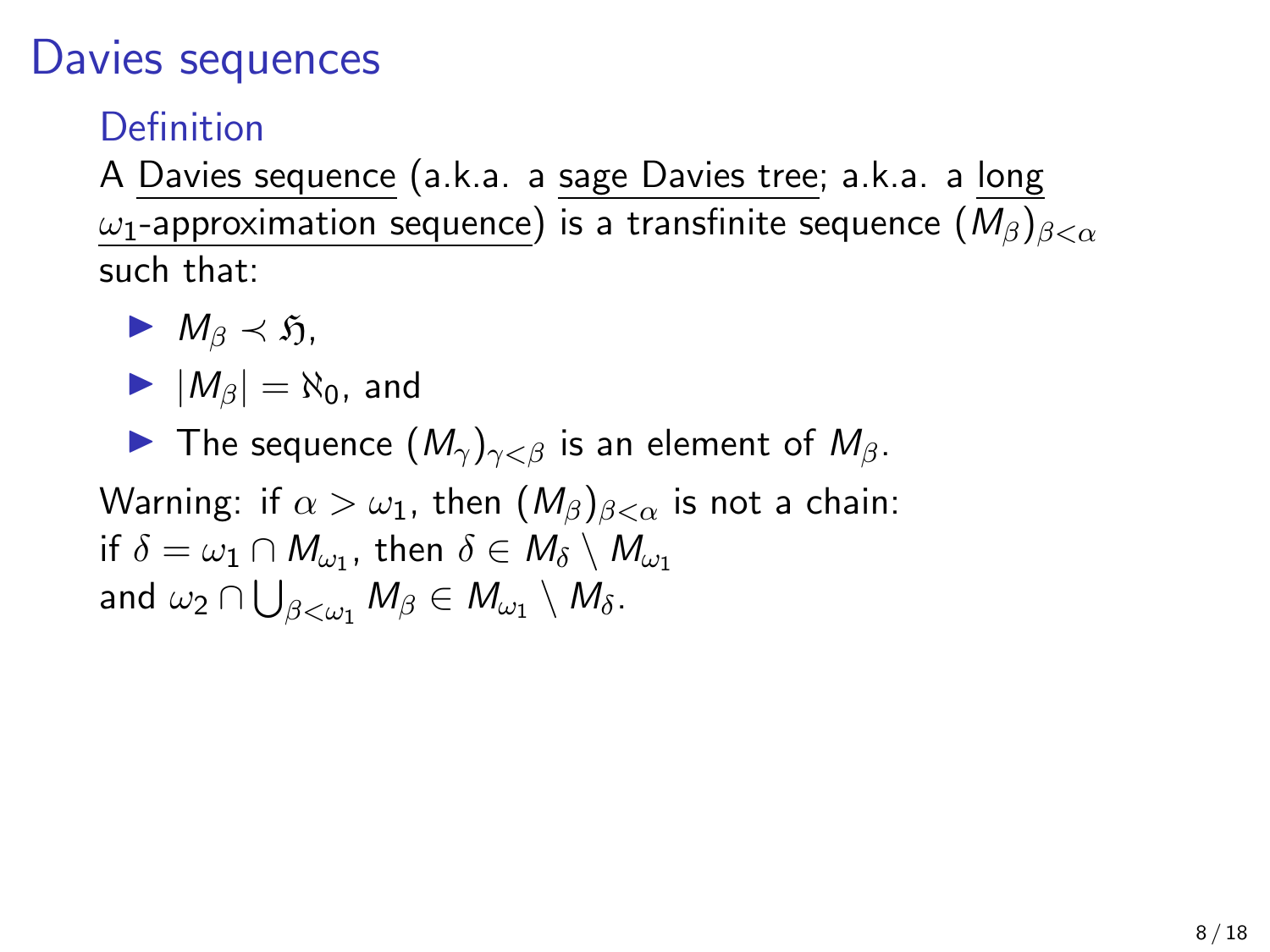Definition

A Davies sequence (a.k.a. a sage Davies tree; a.k.a. a long  $\omega_1$ -approximation sequence) is a transfinite sequence  $(M_\beta)_{\beta<\alpha}$ such that:

$$
\blacktriangleright M_\beta \prec \mathfrak{H},
$$

$$
\blacktriangleright |M_{\beta}| = \aleph_0, \text{ and}
$$

**IF** The sequence  $(M_{\gamma})_{\gamma<\beta}$  is an element of  $M_{\beta}$ .

Warning: if  $\alpha > \omega_1$ , then  $(M_\beta)_{\beta < \alpha}$  is not a chain: if  $\delta=\omega_1\cap M_{\omega_1}$ , then  $\delta\in M_{\delta}\setminus M_{\omega_1}$ and  $\omega_2 \cap \bigcup_{\beta<\omega_1} M_\beta \in M_{\omega_1} \setminus M_\delta.$ In general,  $M_{\gamma} \subset M_{\beta} \Leftrightarrow M_{\gamma} \in M_{\beta} \Leftrightarrow \gamma \in \beta \cap M_{\beta}$ .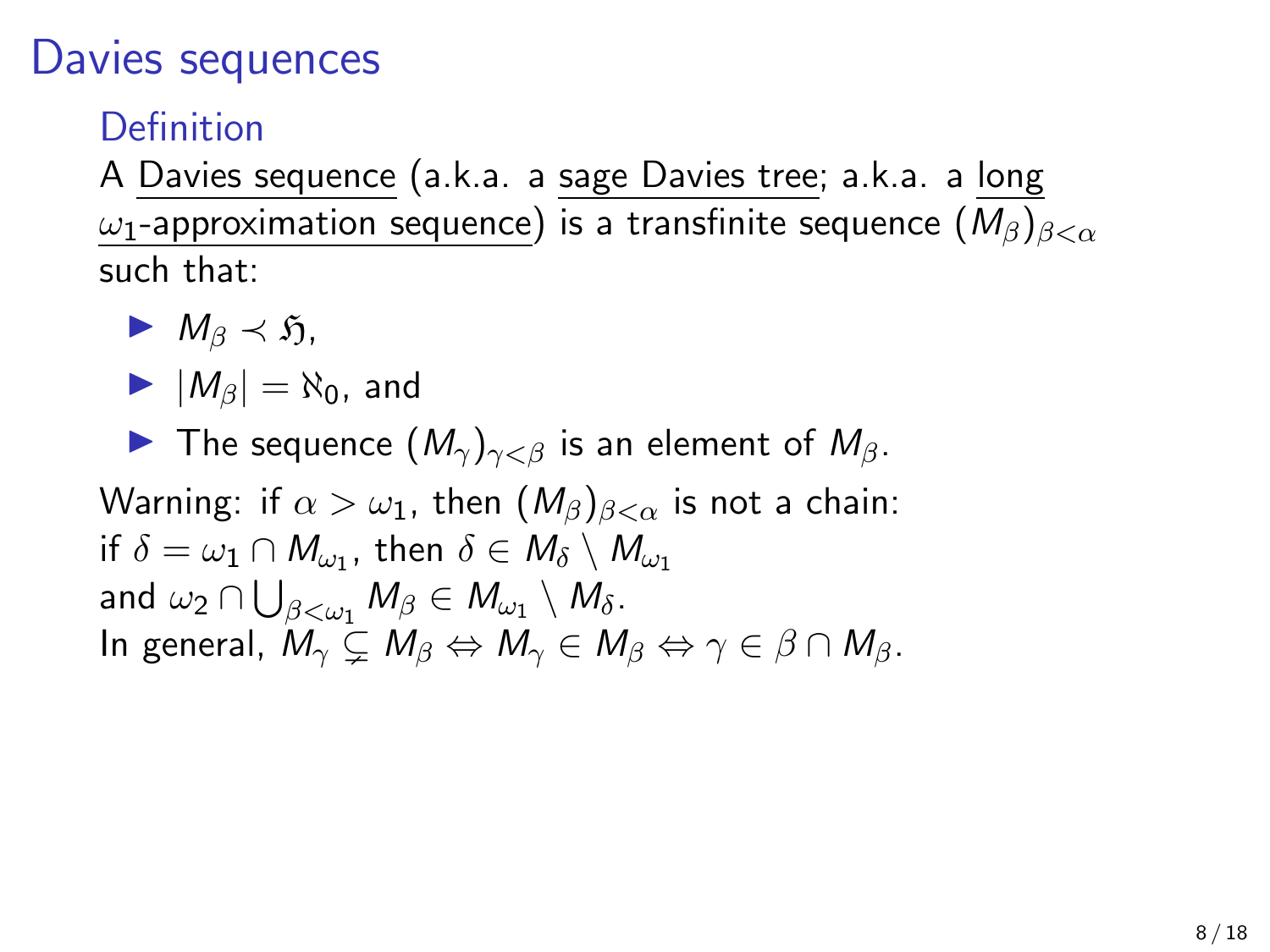**Definition** 

A Davies sequence (a.k.a. a sage Davies tree; a.k.a. a long  $ω_1$ -approximation sequence) is a transfinite sequence  $(M_\beta)_{\beta<\alpha}$ such that:

$$
\blacktriangleright M_\beta \prec \mathfrak{H},
$$

$$
\blacktriangleright |M_{\beta}| = \aleph_0, \text{ and}
$$

**IF** The sequence  $(M_{\gamma})_{\gamma<\beta}$  is an element of  $M_{\beta}$ .

Warning: if  $\alpha > \omega_1$ , then  $(M_\beta)_{\beta < \alpha}$  is not a chain: if  $\delta=\omega_1\cap M_{\omega_1}$ , then  $\delta\in M_{\delta}\setminus M_{\omega_1}$ and  $\omega_2 \cap \bigcup_{\beta<\omega_1} M_\beta \in M_{\omega_1} \setminus M_\delta.$ In general,  $M_{\gamma} \subset M_{\beta} \Leftrightarrow M_{\gamma} \in M_{\beta} \Leftrightarrow \gamma \in \beta \cap M_{\beta}$ .

### Theorem (M., 2008)

For each ordinal  $\alpha$ , there is an  $\{\alpha\}$ -definable finite interval partition  $(\mathcal{I}_i(\alpha) \mid i < \mathcal{I}(\alpha))$  of  $\alpha$  such that, for every Davies sequence  $(M_\beta)_{\beta<\alpha}$ ,  $\{M_\beta \mid \beta \in \mathcal{I}_i(\alpha)\}\$ is directed.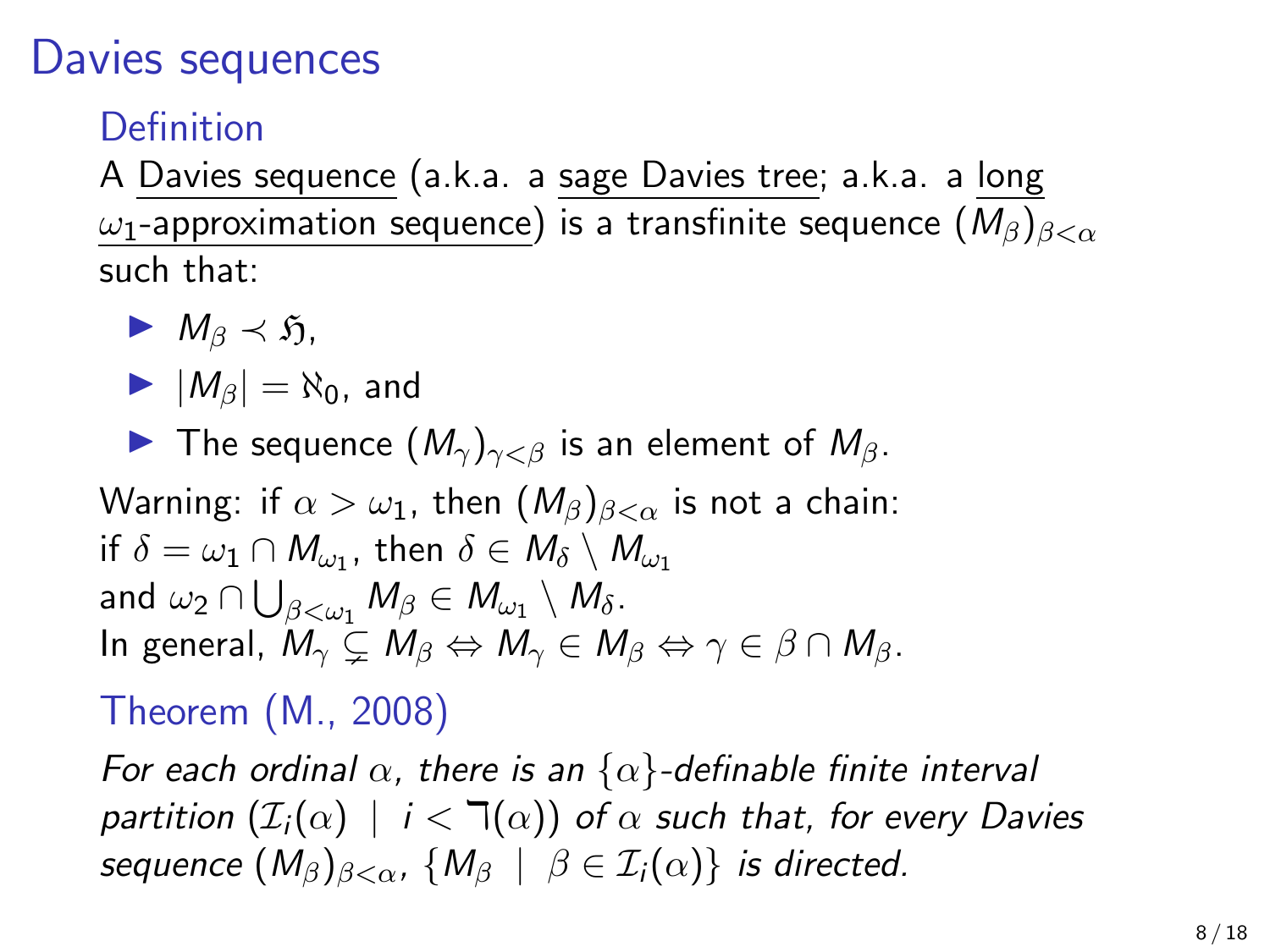### Davies sequences

Definition

A Davies sequence (a.k.a. a sage Davies tree; a.k.a. a long  $\omega_1$ -approximation sequence) is a transfinite sequence  $(M_\beta)_{\beta<\alpha}$ such that:

$$
\blacktriangleright M_\beta \prec \mathfrak{H},
$$

$$
\blacktriangleright |M_{\beta}| = \aleph_0, \text{ and}
$$

**IF** The sequence  $(M_{\gamma})_{\gamma<\beta}$  is an element of  $M_{\beta}$ .

Warning: if  $\alpha > \omega_1$ , then  $(M_\beta)_{\beta < \alpha}$  is not a chain: if  $\delta=\omega_1\cap M_{\omega_1}$ , then  $\delta\in M_{\delta}\setminus M_{\omega_1}$ and  $\omega_2 \cap \bigcup_{\beta<\omega_1} M_\beta \in M_{\omega_1} \setminus M_\delta.$ In general,  $M_{\gamma} \subset M_{\beta} \Leftrightarrow M_{\gamma} \in M_{\beta} \Leftrightarrow \gamma \in \beta \cap M_{\beta}$ .

#### Theorem (M., 2008)

For each ordinal  $\alpha$ , there is an  $\{\alpha\}$ -definable finite interval partition  $(\mathcal{I}_i(\alpha) \mid i < \mathcal{I}(\alpha))$  of  $\alpha$  such that, for every Davies sequence  $(M_\beta)_{\beta<\alpha}$ ,  $\{M_\beta \mid \beta \in \mathcal{I}_i(\alpha)\}\$ is directed. Moreover, if  $\alpha < \omega_n$ , then  $\mathbb{I}(\alpha) \leq n$ ;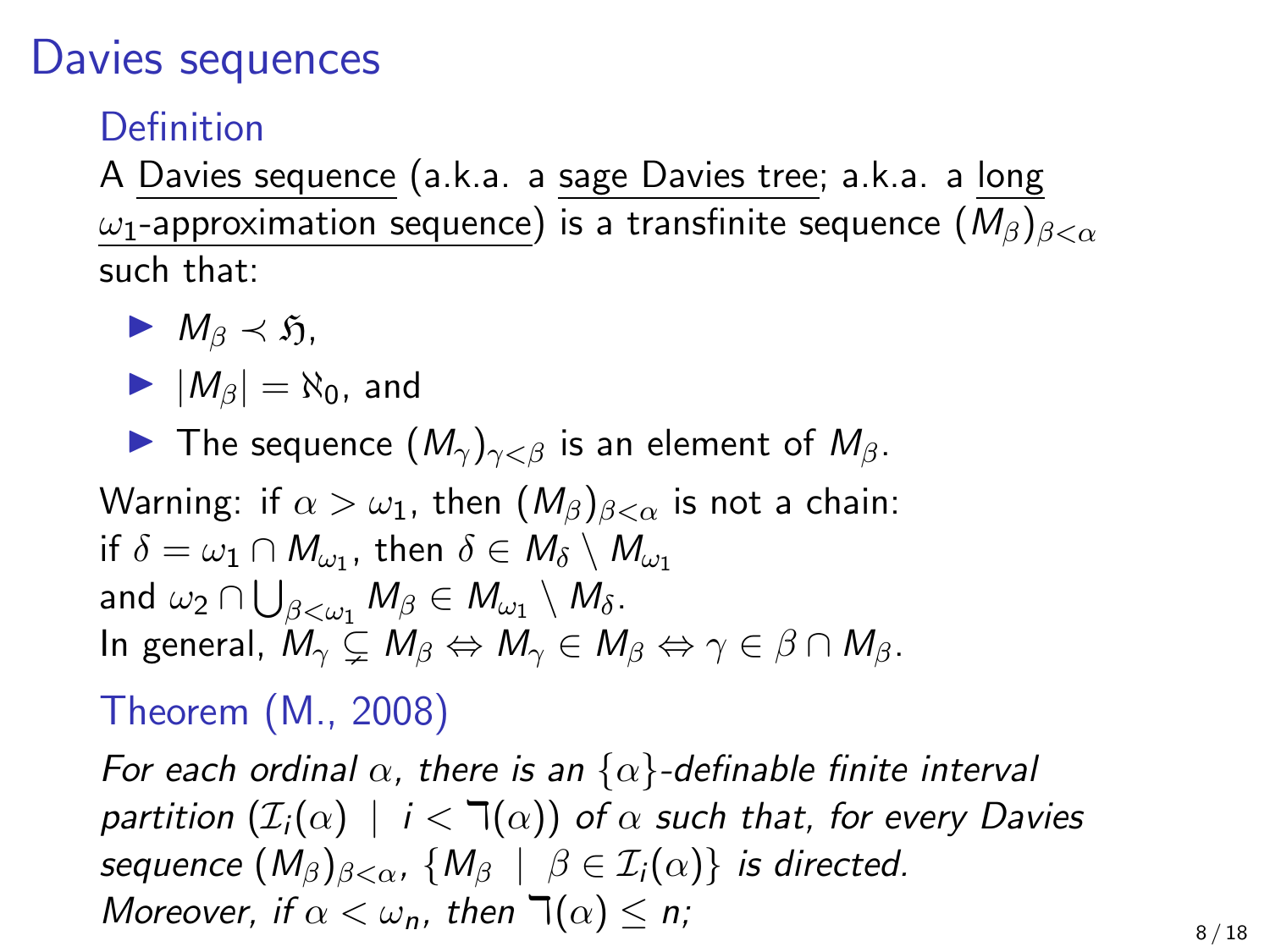### Davies sequences

Definition

A Davies sequence (a.k.a. a sage Davies tree; a.k.a. a long  $\omega_1$ -approximation sequence) is a transfinite sequence  $(M_\beta)_{\beta<\alpha}$ such that:

$$
\blacktriangleright M_\beta \prec \mathfrak{H},
$$

$$
\blacktriangleright |M_{\beta}| = \aleph_0, \text{ and}
$$

**IF** The sequence  $(M_{\gamma})_{\gamma<\beta}$  is an element of  $M_{\beta}$ .

Warning: if  $\alpha > \omega_1$ , then  $(M_\beta)_{\beta < \alpha}$  is not a chain: if  $\delta=\omega_1\cap M_{\omega_1}$ , then  $\delta\in M_{\delta}\setminus M_{\omega_1}$ and  $\omega_2 \cap \bigcup_{\beta<\omega_1} M_\beta \in M_{\omega_1} \setminus M_\delta.$ In general,  $M_{\gamma} \subset M_{\beta} \Leftrightarrow M_{\gamma} \in M_{\beta} \Leftrightarrow \gamma \in \beta \cap M_{\beta}$ .

#### Theorem (M., 2008)

For each ordinal  $\alpha$ , there is an  $\{\alpha\}$ -definable finite interval partition  $(\mathcal{I}_i(\alpha) \mid i < \mathcal{I}(\alpha))$  of  $\alpha$  such that, for every Davies sequence  $(M_\beta)_{\beta<\alpha}$ ,  $\{M_\beta \mid \beta \in \mathcal{I}_i(\alpha)\}\$ is directed. Moreover, if  $\alpha < \omega_n$ , then  $\exists (\alpha) \leq n$ ; if  $\alpha = |\alpha|$ , then  $\exists (\alpha) \leq 1$ .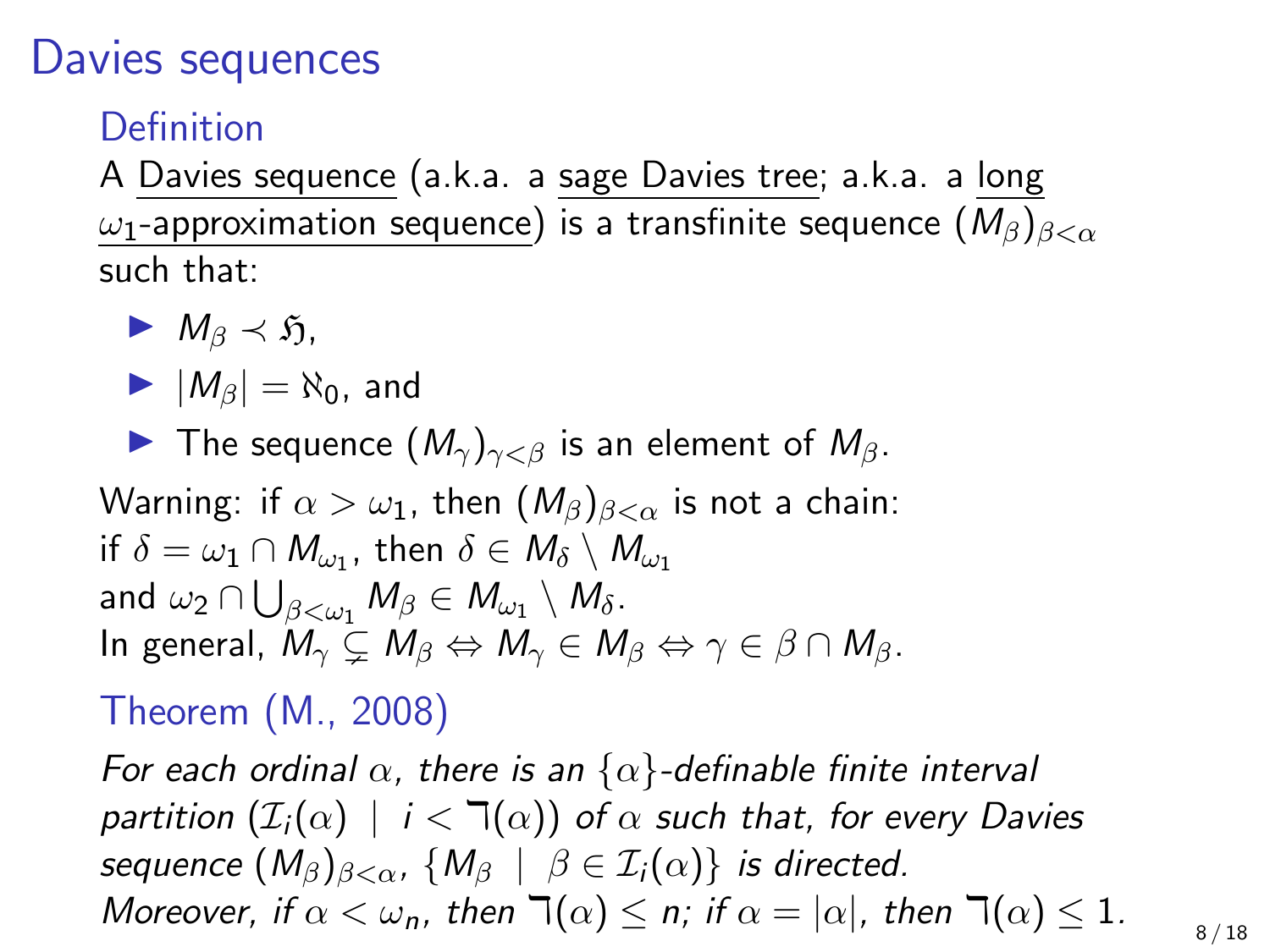#### Theorem (M., 2008)

For each ordinal  $\alpha$ , there is an  $\{\alpha\}$ -definable finite interval partition  $(\mathcal{I}_i(\alpha) \mid i < \mathcal{I}(\alpha))$  of  $\alpha$  such that, for every Davies sequence  $(M_\beta)_{\beta<\alpha}$ ,  $\{M_\beta \mid \beta \in \mathcal{I}_i(\alpha)\}\$ is directed. Moreover, if  $\alpha < \omega_n$ , then  $\exists (\alpha) \leq n$ ; if  $\alpha = |\alpha|$ , then  $\exists (\alpha) \leq 1$ .

A new way to build an  $\aleph_n$ -sized algebra A:

$$
0. \ \ A = \bigcup \{ A_{\alpha} \ \mid \ \alpha < \omega_n \}.
$$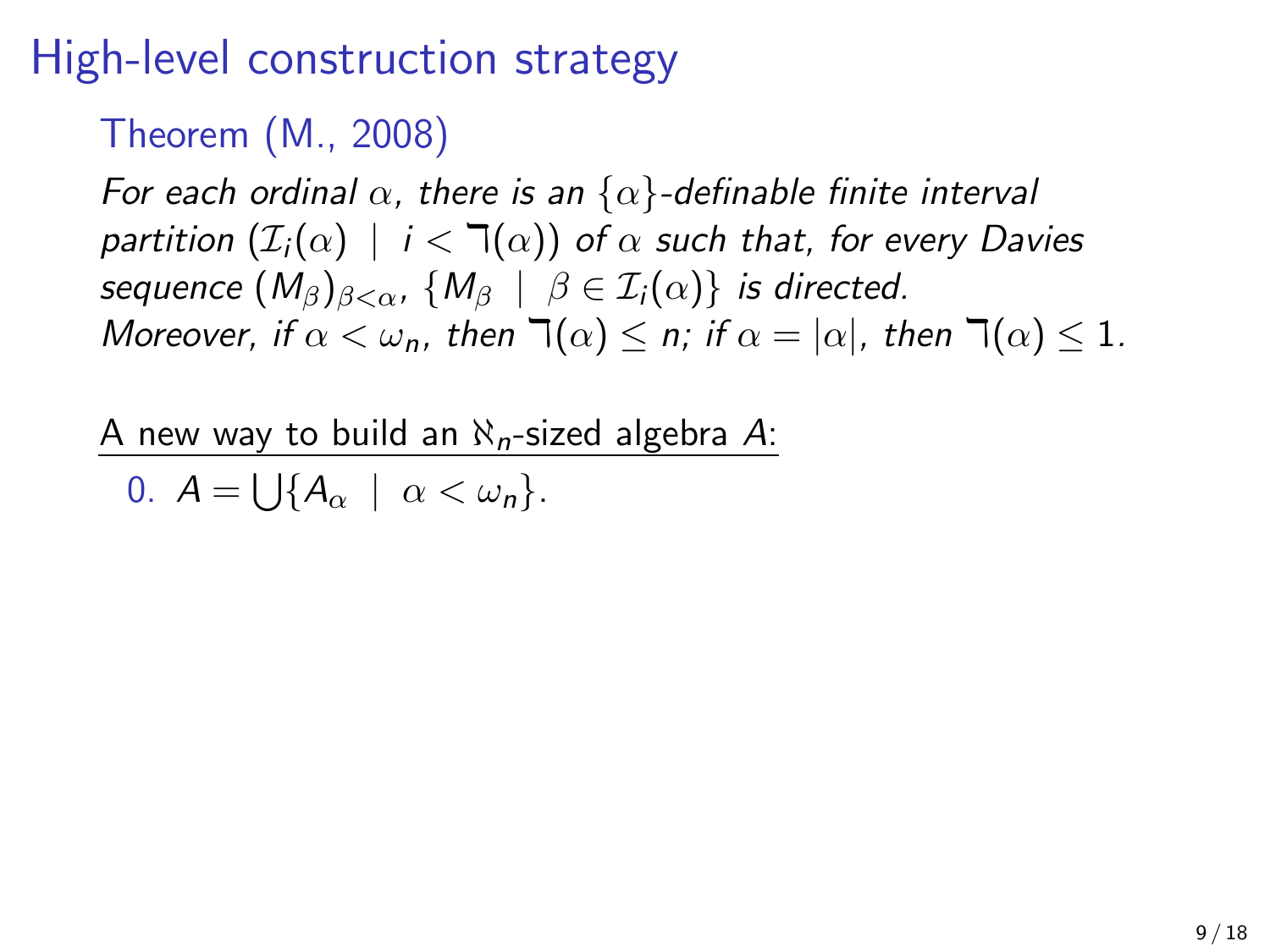#### Theorem (M., 2008)

For each ordinal  $\alpha$ , there is an  $\{\alpha\}$ -definable finite interval partition  $(\mathcal{I}_i(\alpha) \mid i < \mathcal{I}(\alpha))$  of  $\alpha$  such that, for every Davies sequence  $(M_\beta)_{\beta<\alpha}$ ,  $\{M_\beta \mid \beta \in \mathcal{I}_i(\alpha)\}\$ is directed. Moreover, if  $\alpha < \omega_n$ , then  $\exists (\alpha) \leq n$ ; if  $\alpha = |\alpha|$ , then  $\exists (\alpha) \leq 1$ .

A new way to build an  $\aleph_n$ -sized algebra A:

$$
0. \ \ A=\bigcup\{A_{\alpha}\ \mid\ \alpha<\omega_n\}.
$$

1.  $(M_{\alpha})_{\alpha<\omega_n}$  will be a Davies sequence with  $(A_{\beta})_{\beta<\alpha}\in M_{\alpha}$ .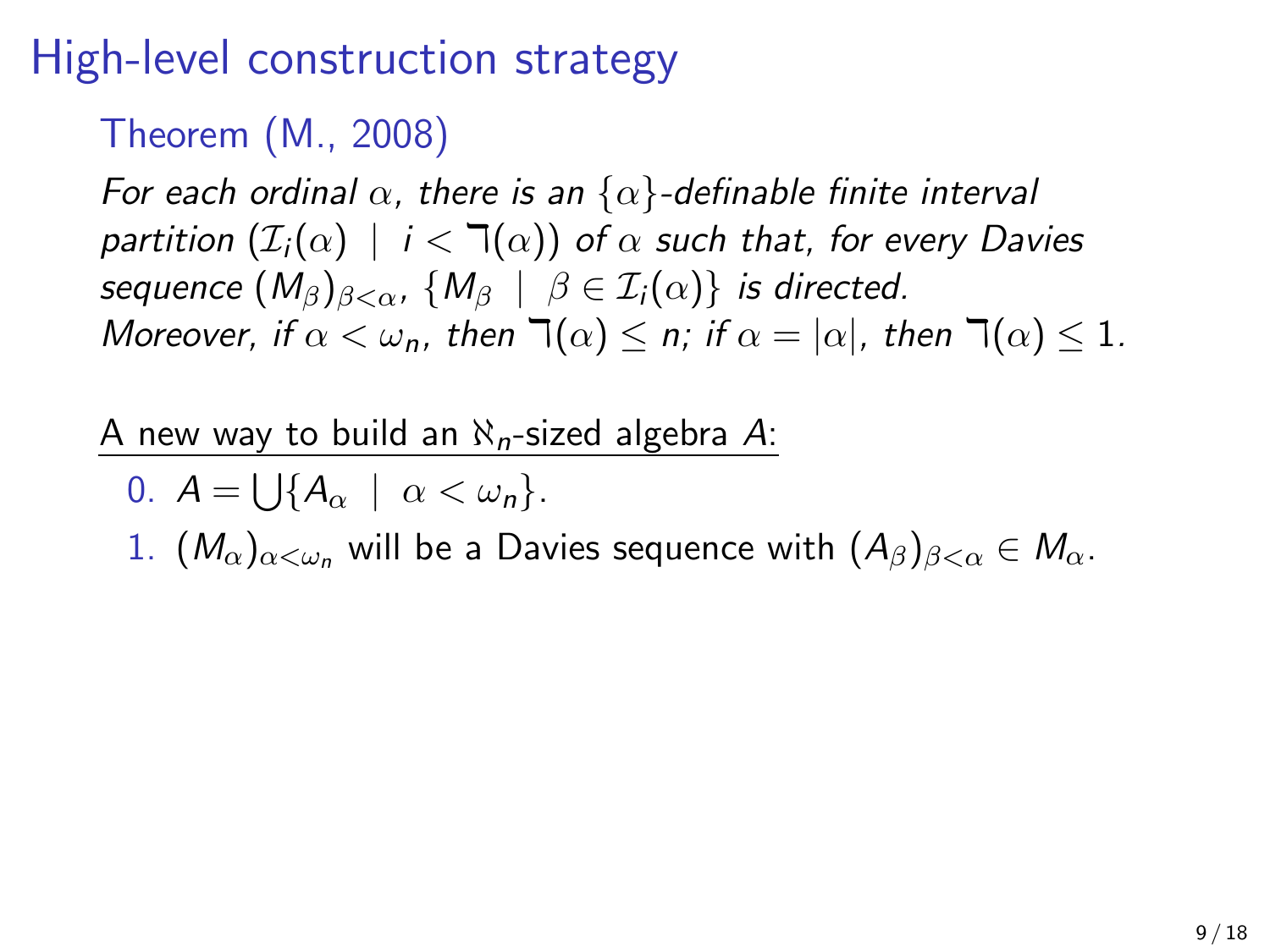#### Theorem (M., 2008)

For each ordinal  $\alpha$ , there is an  $\{\alpha\}$ -definable finite interval partition  $(\mathcal{I}_i(\alpha) \mid i < \mathcal{I}(\alpha))$  of  $\alpha$  such that, for every Davies sequence  $(M_\beta)_{\beta<\alpha}$ ,  $\{M_\beta \mid \beta \in \mathcal{I}_i(\alpha)\}\$ is directed. Moreover, if  $\alpha < \omega_n$ , then  $\exists (\alpha) \leq n$ ; if  $\alpha = |\alpha|$ , then  $\exists (\alpha) \leq 1$ .

A new way to build an  $\aleph_n$ -sized algebra A:

\n- 0. 
$$
A = \bigcup \{ A_{\alpha} \mid \alpha < \omega_n \}
$$
.
\n- 1.  $(M_{\alpha})_{\alpha < \omega_n}$  will be a Davies sequence with  $(A_{\beta})_{\beta < \alpha} \in M_{\alpha}$ .
\n- 2.  $A_{\alpha} \subset M_{\alpha}$  and  $A_{\alpha} \cap \bigcup_{\beta < \alpha} M_{\beta} \subset \bigcup_{\beta < \alpha} A_{\beta}$ .
\n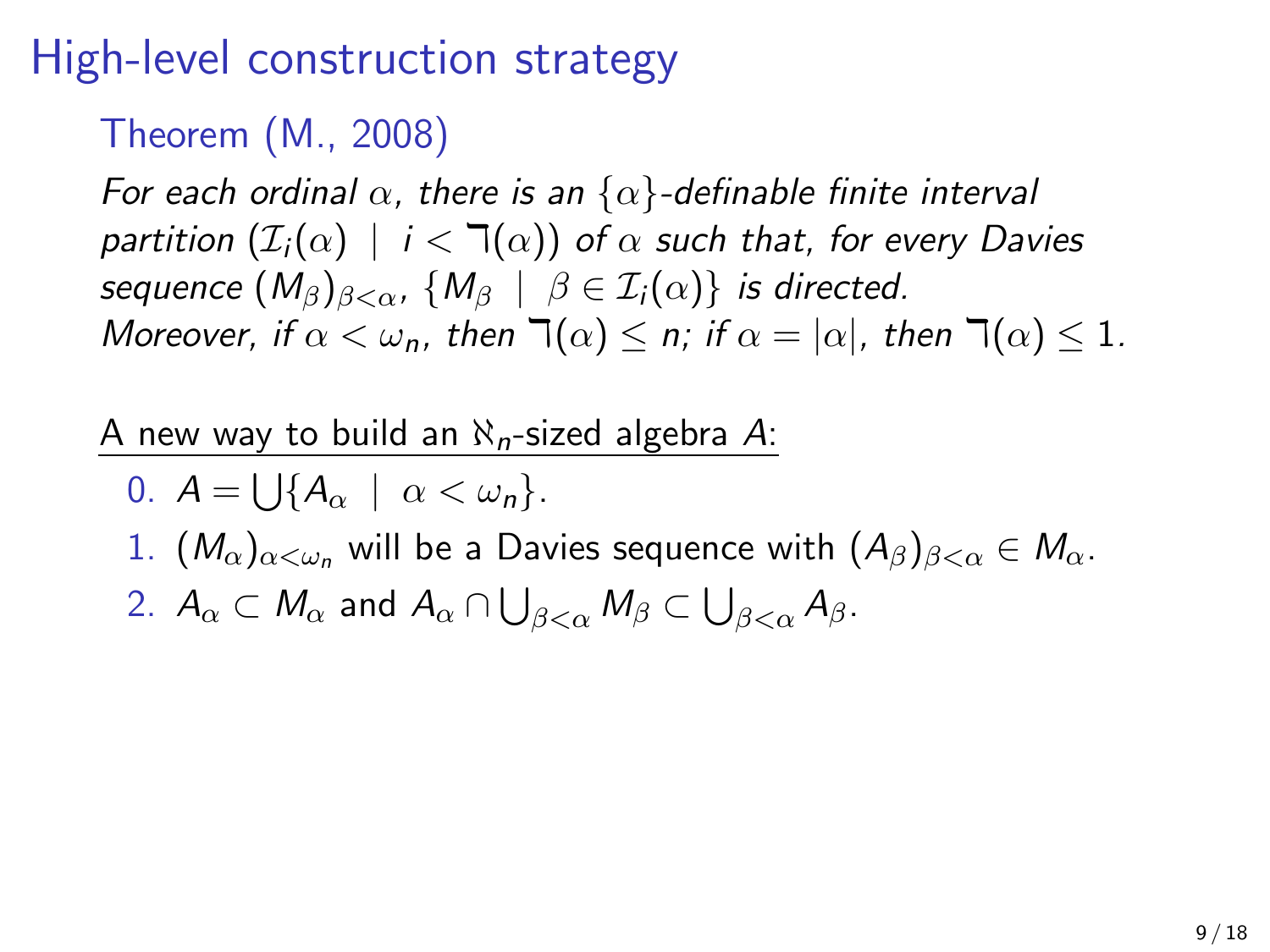#### Theorem (M., 2008)

For each ordinal  $\alpha$ , there is an  $\{\alpha\}$ -definable finite interval partition  $(\mathcal{I}_i(\alpha) \mid i < \mathcal{I}(\alpha))$  of  $\alpha$  such that, for every Davies sequence  $(M_\beta)_{\beta<\alpha}$ ,  $\{M_\beta \mid \beta \in \mathcal{I}_i(\alpha)\}\$ is directed. Moreover, if  $\alpha < \omega_n$ , then  $\exists (\alpha) \leq n$ ; if  $\alpha = |\alpha|$ , then  $\exists (\alpha) \leq 1$ .

#### A new way to build an  $\aleph_n$ -sized algebra A:

\n- 0. 
$$
A = \bigcup \{ A_{\alpha} \mid \alpha < \omega_n \}
$$
.
\n- 1.  $(M_{\alpha})_{\alpha < \omega_n}$  will be a Davies sequence with  $(A_{\beta})_{\beta < \alpha} \in M_{\alpha}$ .
\n- 2.  $A_{\alpha} \subset M_{\alpha}$  and  $A_{\alpha} \cap \bigcup_{\beta < \alpha} M_{\beta} \subset \bigcup_{\beta < \alpha} A_{\beta}$ .
\n- 3.  $A_{\alpha}$  must analgamate up to *n* overlapping countable algebras.
\n

$$
A_{\alpha,i}=\bigcup\{A_{\beta}\mid \beta\in\mathcal{I}_i(\alpha)\cap M_{\alpha}\}.
$$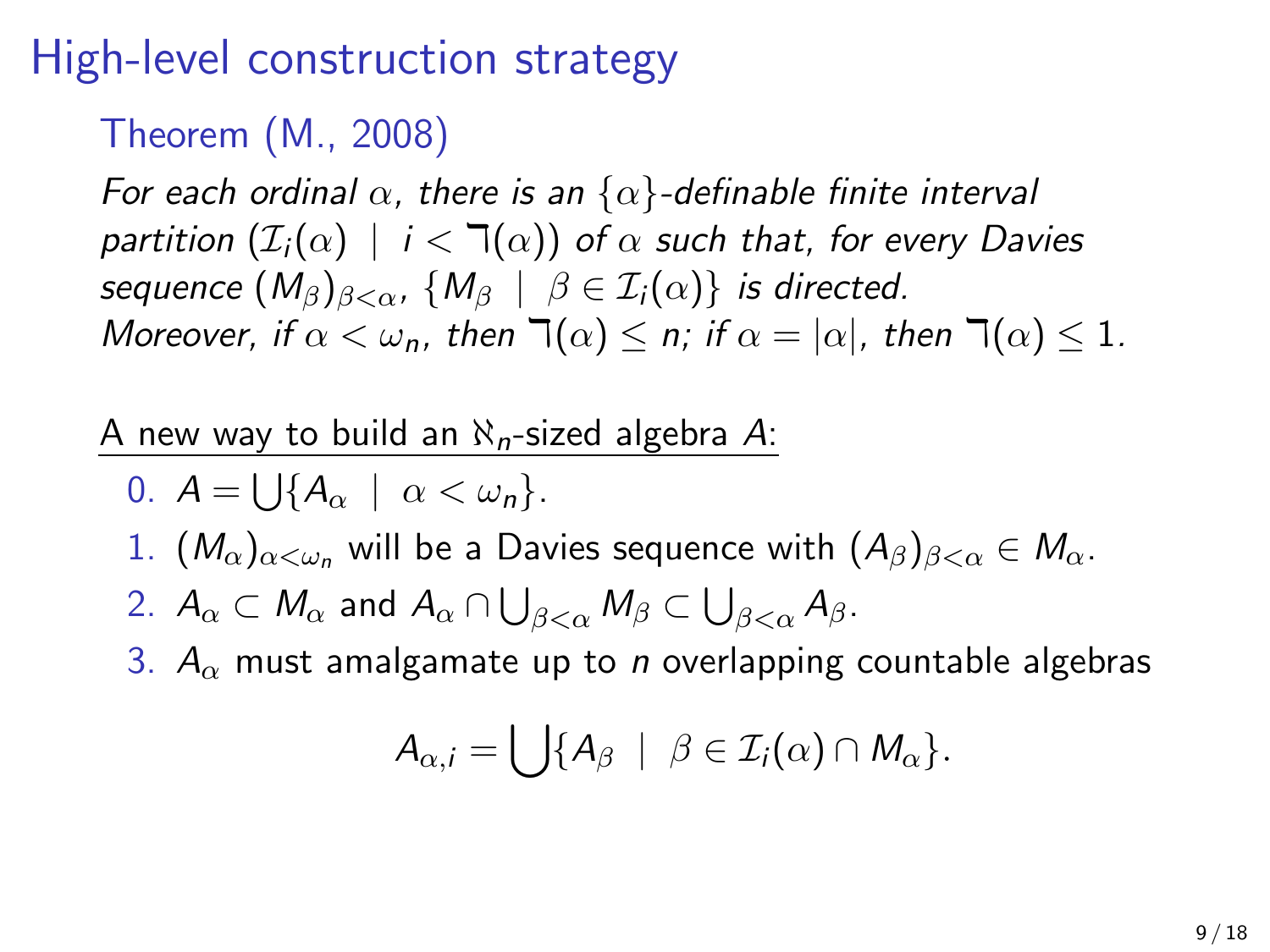#### Theorem (M., 2008)

For each ordinal  $\alpha$ , there is an  $\{\alpha\}$ -definable finite interval partition  $(\mathcal{I}_i(\alpha) \mid i < \mathbb{k}(\alpha))$  of  $\alpha$  such that, for every Davies sequence  $(M_\beta)_{\beta<\alpha}$ ,  $\{M_\beta \mid \beta \in \mathcal{I}_i(\alpha)\}\$ is directed. Moreover, if  $\alpha < \omega_n$ , then  $\exists (\alpha) \leq n$ ; if  $\alpha = |\alpha|$ , then  $\exists (\alpha) \leq 1$ .

A new way to build an  $\aleph_n$ -sized algebra A:

\n- 0. 
$$
A = \bigcup \{ A_{\alpha} \mid \alpha < \omega_n \}
$$
.
\n- 1.  $(M_{\alpha})_{\alpha < \omega_n}$  will be a Davies sequence with  $(A_{\beta})_{\beta < \alpha} \in M_{\alpha}$ .
\n- 2.  $A_{\alpha} \subset M_{\alpha}$  and  $A_{\alpha} \cap \bigcup_{\beta < \alpha} M_{\beta} \subset \bigcup_{\beta < \alpha} A_{\beta}$ .
\n- 3.  $A_{\alpha}$  must analyze up to *n* overlapping countable algebra.
\n

3.  $A_{\alpha}$  must amalgamate up to *n* overlapping countable algebras

$$
A_{\alpha,i}=\bigcup\{A_{\beta}\mid \beta\in\mathcal{I}_i(\alpha)\cap M_{\alpha}\}.
$$

Requirements 1–3 ensure that  $\{A_\alpha \mid \alpha < \omega_n\}$  and  ${A_{\beta} \mid \beta \in \mathcal{I}_i(\alpha) \cap M_{\alpha}}$  will be directed.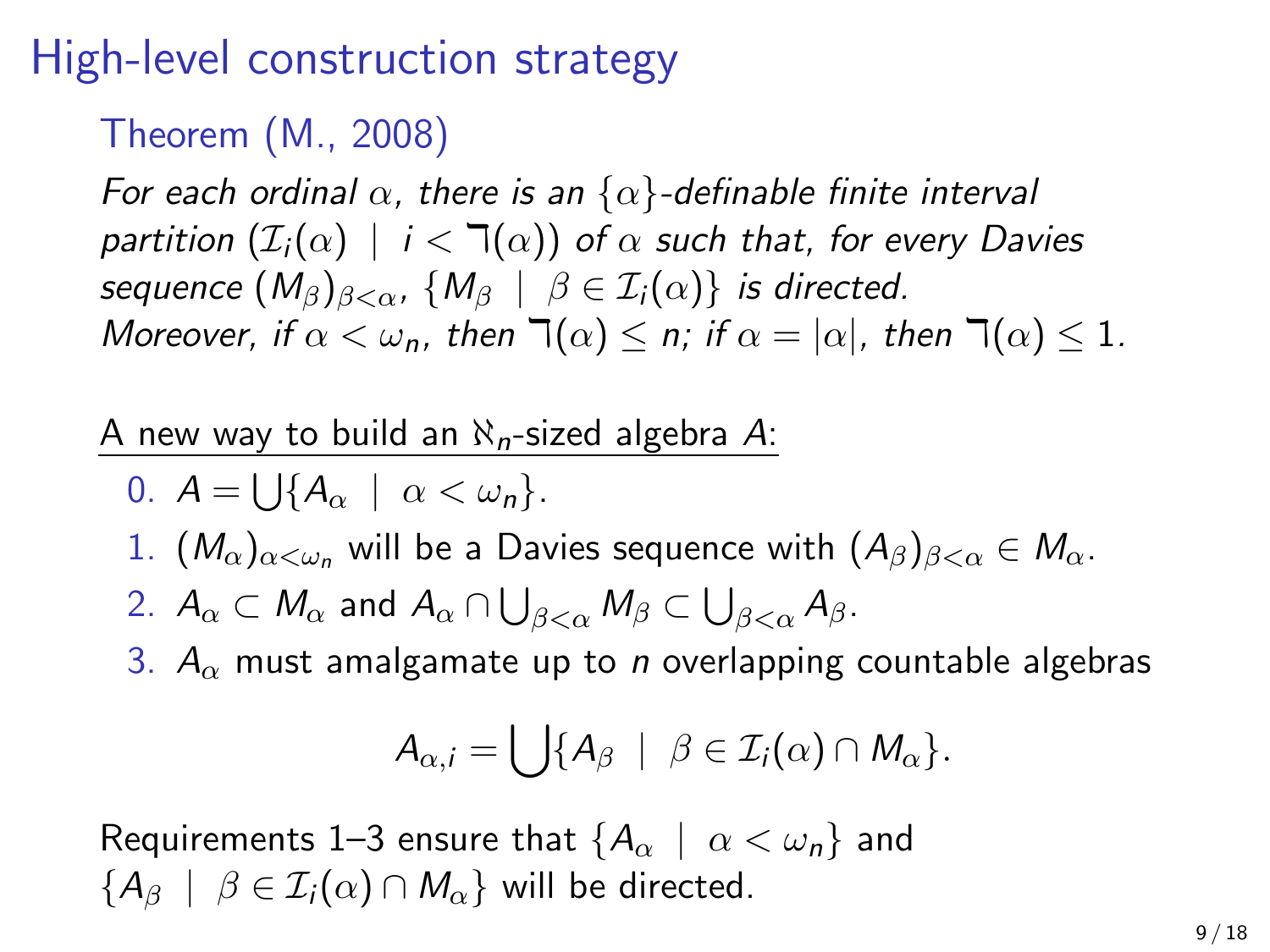Because any two overlapping Boolean algebras amalgamate, it is sufficient that  $A_{\alpha,0},A_{\alpha,1},\ldots,A_{\alpha,\daleth(\alpha)-1}$  satisfy the following three conditions for linear amalgamation (from Part I of this talk):

For all  $i < \daleth(\alpha)$  and all terms  $s,t$  generated by  $A_{\alpha,i} \cap \bigcup_{j < i} A_{\alpha,j}$ : (a) If  $s=t$  in  $A_{\alpha,i}$ , then  $s=t$  is already implied by how  $A_{\alpha,0}\cap A_{\alpha,i},\ldots,A_{\alpha,i-1}\cap A_{\alpha,i}$  overlap.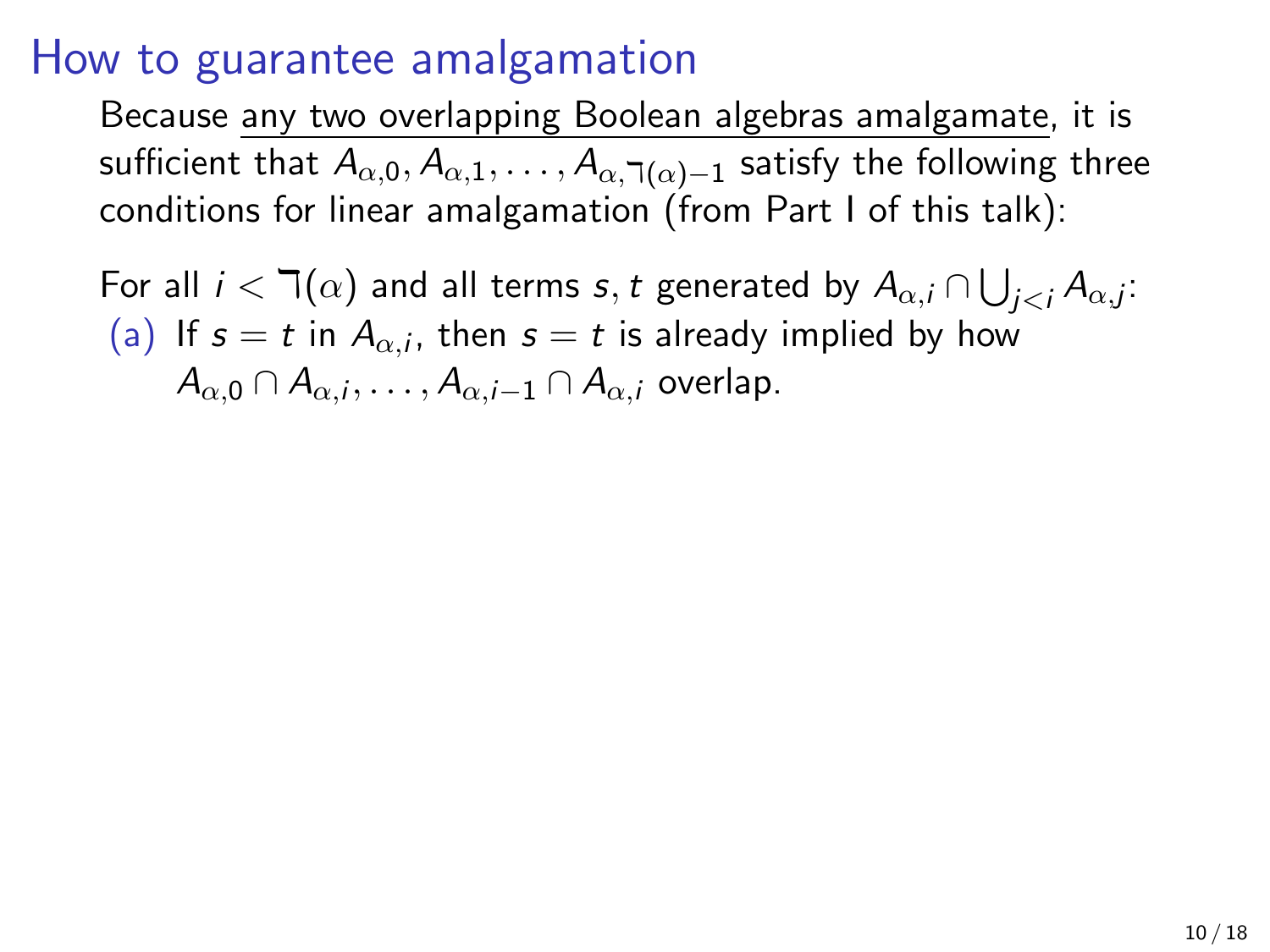Because any two overlapping Boolean algebras amalgamate, it is sufficient that  $A_{\alpha,0},A_{\alpha,1},\ldots,A_{\alpha,\daleth(\alpha)-1}$  satisfy the following three conditions for linear amalgamation (from Part I of this talk):

For all  $i < \daleth(\alpha)$  and all terms  $s,t$  generated by  $A_{\alpha,i} \cap \bigcup_{j < i} A_{\alpha,j}$ : (a) If  $s=t$  in  $A_{\alpha,i}$ , then  $s=t$  is already implied by how  $A_{\alpha,0}\cap A_{\alpha,i},\ldots,A_{\alpha,i-1}\cap A_{\alpha,i}$  overlap. (b) If  $s = t$  is implied by how  $A_{\alpha,0}, \ldots, A_{\alpha,i-1}$  overlap, then it is already implied by how  $A_{\alpha,0}\cap A_{\alpha,i},\ldots,A_{\alpha,i-1}\cap A_{\alpha,i}$  overlap.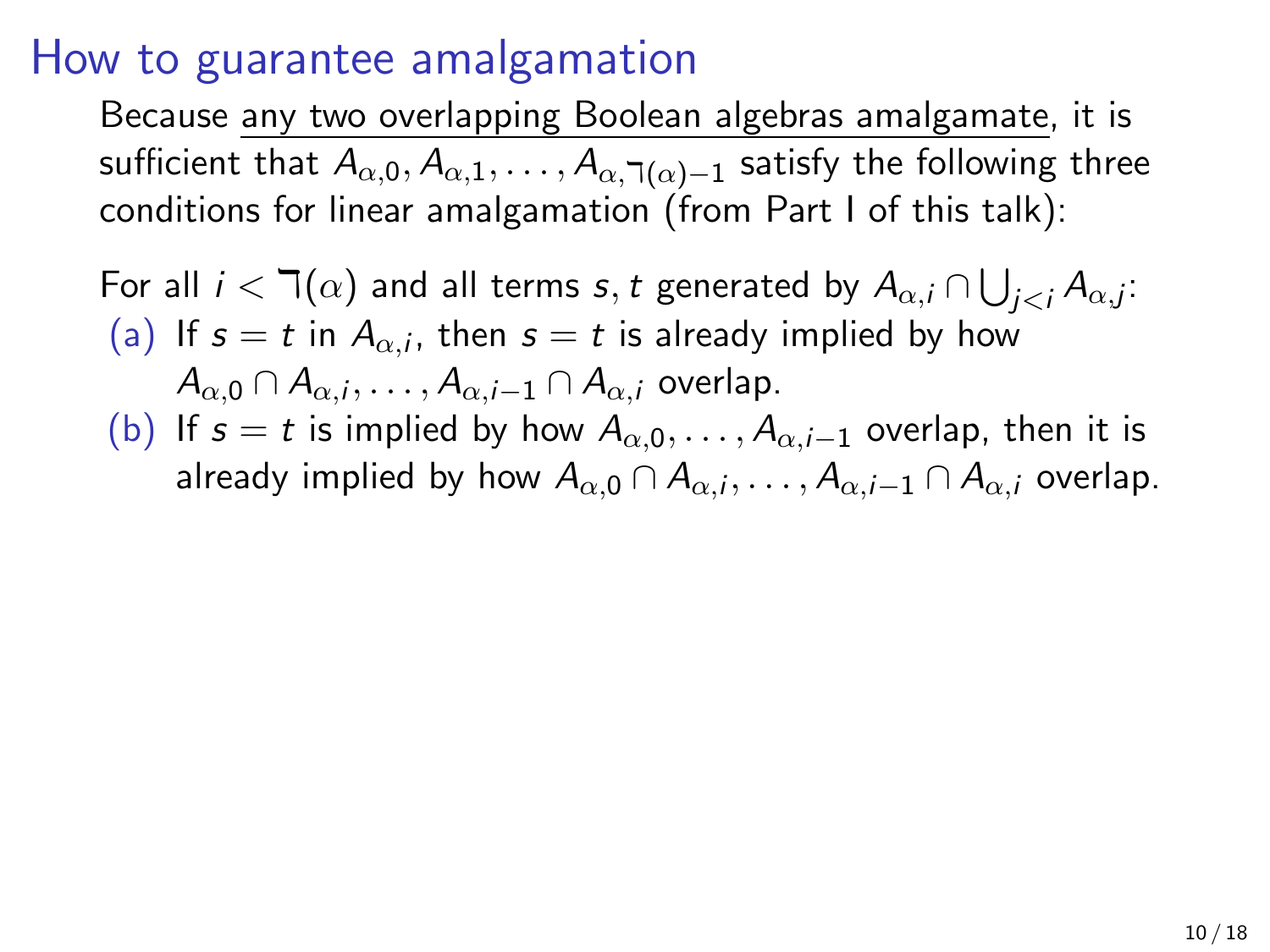Because any two overlapping Boolean algebras amalgamate, it is sufficient that  $A_{\alpha,0},A_{\alpha,1},\ldots,A_{\alpha,\daleth(\alpha)-1}$  satisfy the following three conditions for linear amalgamation (from Part I of this talk):

For all 
$$
i < \mathbb{I}(\alpha)
$$
 and all terms  $s, t$  generated by  $A_{\alpha,i} \cap \bigcup_{j < i} A_{\alpha,j}$ : (a) If  $s = t$  in  $A_{\alpha,i}$ , then  $s = t$  is already implied by how  $A_{\alpha,0} \cap A_{\alpha,i}, \ldots, A_{\alpha,i-1} \cap A_{\alpha,i}$  overlap. (b) If  $s = t$  is implied by how  $A_{\alpha,0}, \ldots, A_{\alpha,i-1}$  overlap, then it is already implied by how  $A_{\alpha,0} \cap A_{\alpha,i}, \ldots, A_{\alpha,i-1} \cap A_{\alpha,i}$  overlap. (c) If  $k < i$ ,  $u \in A_{\alpha,k}$ , and  $s = u$  is implied by how  $A_{\alpha,0}, \ldots, A_{\alpha,i-1}$  overlap, then already  $u \in A_{\alpha,k} \cap A_{\alpha,i}$ .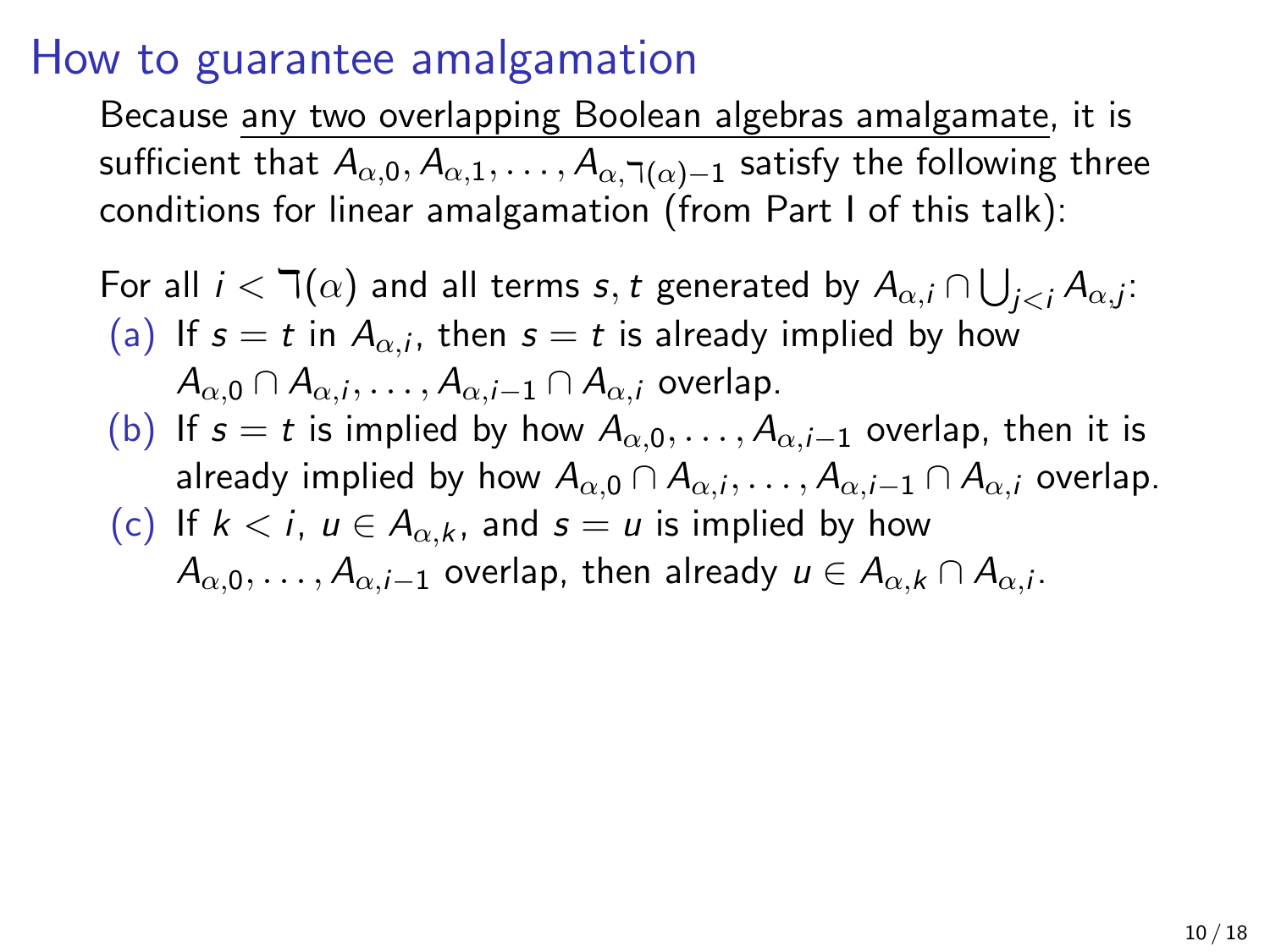Because any two overlapping Boolean algebras amalgamate, it is sufficient that  $A_{\alpha,0},A_{\alpha,1},\ldots,A_{\alpha,\daleth(\alpha)-1}$  satisfy the following three conditions for linear amalgamation (from Part I of this talk):

For all 
$$
i < \mathbb{I}(\alpha)
$$
 and all terms  $s, t$  generated by  $A_{\alpha,i} \cap \bigcup_{j < i} A_{\alpha,j}$ : (a) If  $s = t$  in  $A_{\alpha,i}$ , then  $s = t$  is already implied by how  $A_{\alpha,0} \cap A_{\alpha,i}, \ldots, A_{\alpha,i-1} \cap A_{\alpha,i}$  overlap. (b) If  $s = t$  is implied by how  $A_{\alpha,0}, \ldots, A_{\alpha,i-1}$  overlap, then it is already implied by how  $A_{\alpha,0} \cap A_{\alpha,i}, \ldots, A_{\alpha,i-1} \cap A_{\alpha,i}$  overlap. (c) If  $k < i$ ,  $u \in A_{\alpha,k}$ , and  $s = u$  is implied by how  $A_{\alpha,0}, \ldots, A_{\alpha,i-1}$  overlap, then already  $u \in A_{\alpha,k} \cap A_{\alpha,i}$ .

Conditions (b) and (c) are closure conditions on  $A_{\alpha,i}$  and follow from inductively assuming Requirements 1-3 for all  $\beta < \alpha$ .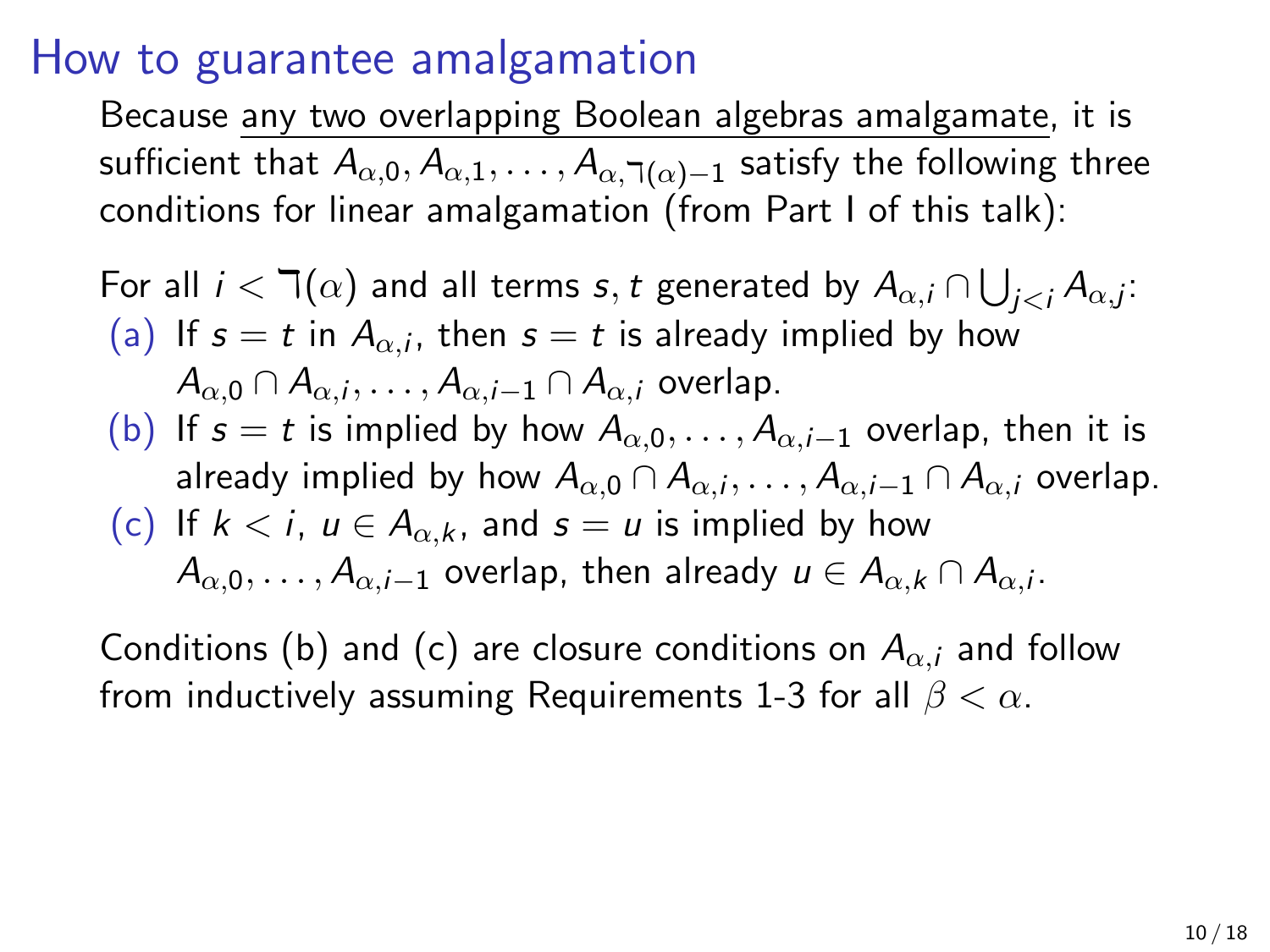Because any two overlapping Boolean algebras amalgamate, it is sufficient that  $A_{\alpha,0},A_{\alpha,1},\ldots,A_{\alpha,\daleth(\alpha)-1}$  satisfy the following three conditions for linear amalgamation (from Part I of this talk):

For all 
$$
i < \mathbb{I}(\alpha)
$$
 and all terms  $s, t$  generated by  $A_{\alpha,i} \cap \bigcup_{j < i} A_{\alpha,j}$ : (a) If  $s = t$  in  $A_{\alpha,i}$ , then  $s = t$  is already implied by how  $A_{\alpha,0} \cap A_{\alpha,i}, \ldots, A_{\alpha,i-1} \cap A_{\alpha,i}$  overlap. (b) If  $s = t$  is implied by how  $A_{\alpha,0}, \ldots, A_{\alpha,i-1}$  overlap, then it is already implied by how  $A_{\alpha,0} \cap A_{\alpha,i}, \ldots, A_{\alpha,i-1} \cap A_{\alpha,i}$  overlap. (c) If  $k < i$ ,  $u \in A_{\alpha,k}$ , and  $s = u$  is implied by how  $A_{\alpha,0}, \ldots, A_{\alpha,i-1}$  overlap, then already  $u \in A_{\alpha,k} \cap A_{\alpha,i}$ .

Conditions (b) and (c) are closure conditions on  $A_{\alpha,i}$  and follow from inductively assuming Requirements 1-3 for all  $\beta < \alpha$ .

Condition (a) follows from choosing  $(A_\beta)_{\beta<\alpha}$  such that:

4. For all terms  $p,q$  generated by  $\bigcup_{j<\daleth(\beta)}A_{\beta,j}$ , if  $p=q$  in  $A_{\beta},$ then  $p = q$  is already implied by how  $A_{\beta,0}, \ldots, A_{\beta,1}(\beta)-1$ overlap.  $10/18$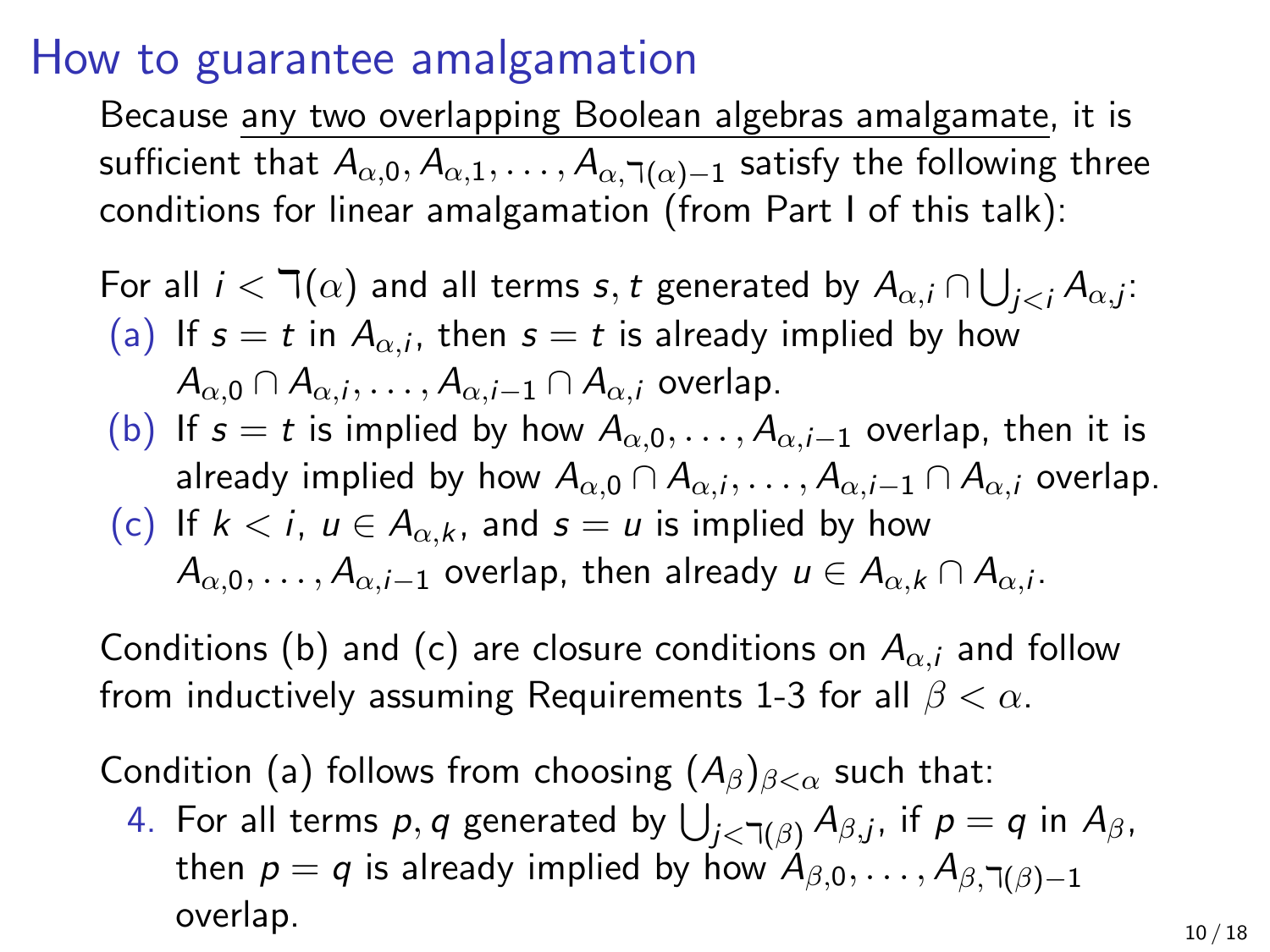### Boolean algebra construction strategy

**•** Recall that a <u>pushout</u>  $\Box|_{i \lt m} B_i$  of overlapping algebraic structures  $B_0, \ldots, B_{m-1}$  is generated by a disjoint union of copies  $e_i(B_i)$  of  $B_i$  and relations saying that each  $e_i$  is an isomorphism and  $e_i(x) = e_j(y)$  for all  $i < j < m$  and  $x, y \in B_i \cap B_j$ .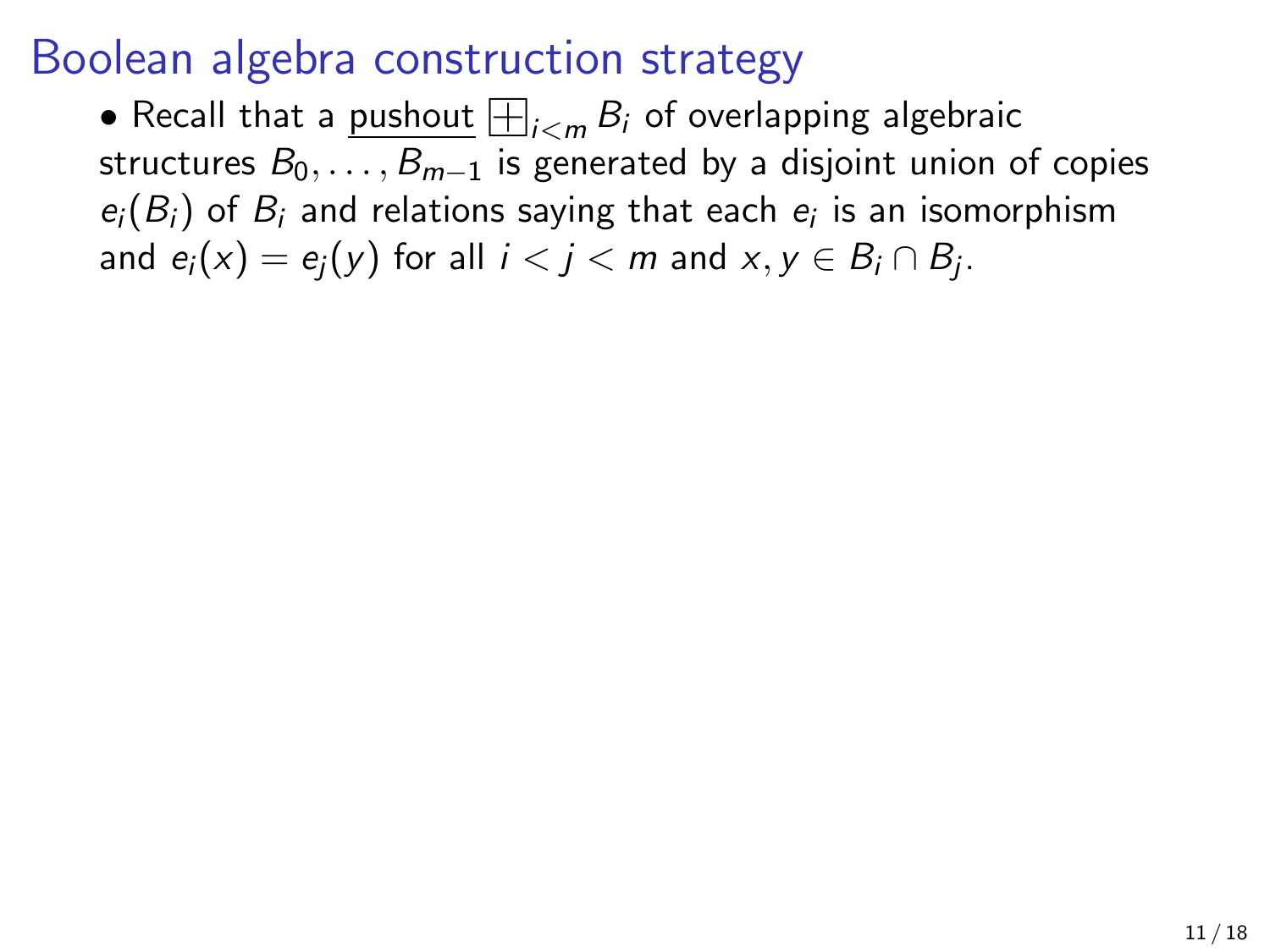### Boolean algebra construction strategy

**•** Recall that a <u>pushout</u>  $\Box|_{i \lt m} B_i$  of overlapping algebraic structures  $B_0, \ldots, B_{m-1}$  is generated by a disjoint union of copies  $e_i(B_i)$  of  $B_i$  and relations saying that each  $e_i$  is an isomorphism and  $e_i(x) = e_j(y)$  for all  $i < j < m$  and  $x, y \in B_i \cap B_j$ .

• A new way to build an  $\aleph_n$ -sized Boolean algebra A: 0.  $A = \bigcup \{A_\alpha \mid \alpha < \omega_n\}.$ 1.  $(M_{\alpha})_{\alpha<\omega_n}$  will be a Davies sequence with  $(A_{\beta})_{\beta<\alpha}\in M_{\alpha}$ . 2.  $A_{\alpha} \subset M_{\alpha}$  and  $A_{\alpha} \cap \bigcup_{\beta < \alpha} M_{\beta} \subset \bigcup_{\beta < \alpha} A_{\beta}$ . 3.+4.  $A_{\alpha,i} \leq \boxplus_{j<\daleth(\alpha)} A_{\alpha,j} \leq A_{\alpha}$  for all  $i<\daleth(\alpha)$ 

where 
$$
A_{\alpha,i} = \bigcup \{ A_{\beta} \mid \beta \in \mathcal{I}_i(\alpha) \cap M_{\alpha} \}.
$$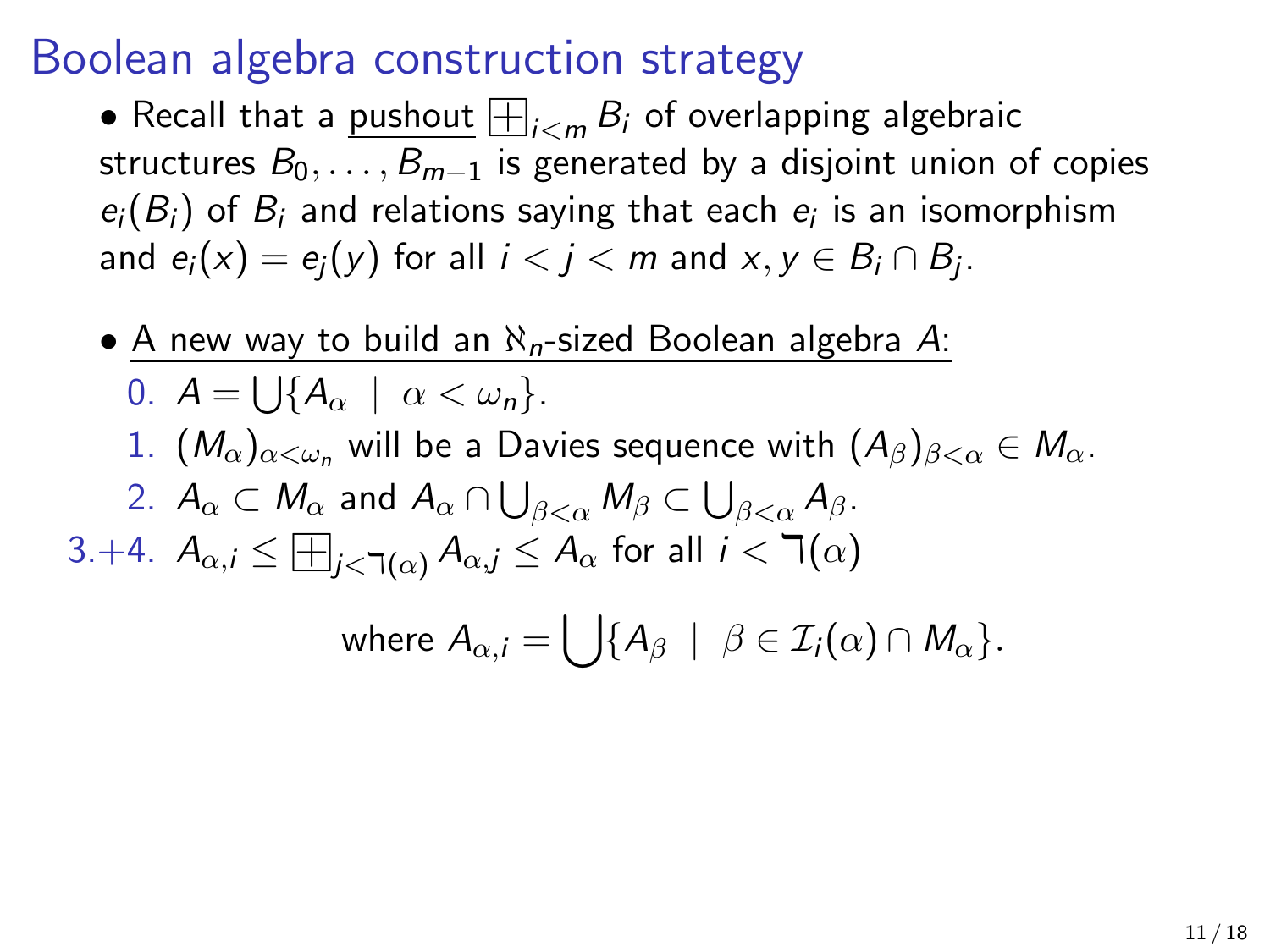### Boolean algebra construction strategy

**•** Recall that a <u>pushout</u>  $\Box|_{i \lt m} B_i$  of overlapping algebraic structures  $B_0, \ldots, B_{m-1}$  is generated by a disjoint union of copies  $e_i(B_i)$  of  $B_i$  and relations saying that each  $e_i$  is an isomorphism and  $e_i(x) = e_j(y)$  for all  $i < j < m$  and  $x, y \in B_i \cap B_j$ .

• A new way to build an  $\aleph_n$ -sized Boolean algebra A: 0.  $A = \bigcup \{A_\alpha \mid \alpha < \omega_n\}.$ 1.  $(M_{\alpha})_{\alpha<\omega_n}$  will be a Davies sequence with  $(A_{\beta})_{\beta<\alpha}\in M_{\alpha}$ . 2.  $A_{\alpha} \subset M_{\alpha}$  and  $A_{\alpha} \cap \bigcup_{\beta < \alpha} M_{\beta} \subset \bigcup_{\beta < \alpha} A_{\beta}$ . 3.+4.  $A_{\alpha,i} \leq \boxplus_{j<\daleth(\alpha)} A_{\alpha,j} \leq A_{\alpha}$  for all  $i<\daleth(\alpha)$ where  $A_{\alpha ,i} = \bigcup \{ A_\beta \ \mid \ \beta \in \mathcal{I}_i(\alpha) \cap M_\alpha \}.$ 

• If requirements 1–4 are met for 
$$
\alpha' < \alpha
$$
, then:

- $\triangleright$  Each {A<sub>β</sub> | β ∈  $\mathcal{I}_i(\alpha) \cap M_\alpha$ } is directed.
- Each  ${^{\mathcal{A}}A^{\beta}}$   $\beta \in L_i(\alpha) \cap M_{\alpha}$  is directe<br>  $\blacktriangleright$  We may choose  $\boxplus_{j < \exists (\alpha)} A_{\alpha,j}$  such that  $A_{\alpha,i} \leq \boxplus_{j\in s} A_{\alpha,j} \leq \boxplus_{j<\exists (\alpha)}^{\alpha, \forall} A_{\alpha,j}$  for all  $i \in s \subset \exists (\alpha).$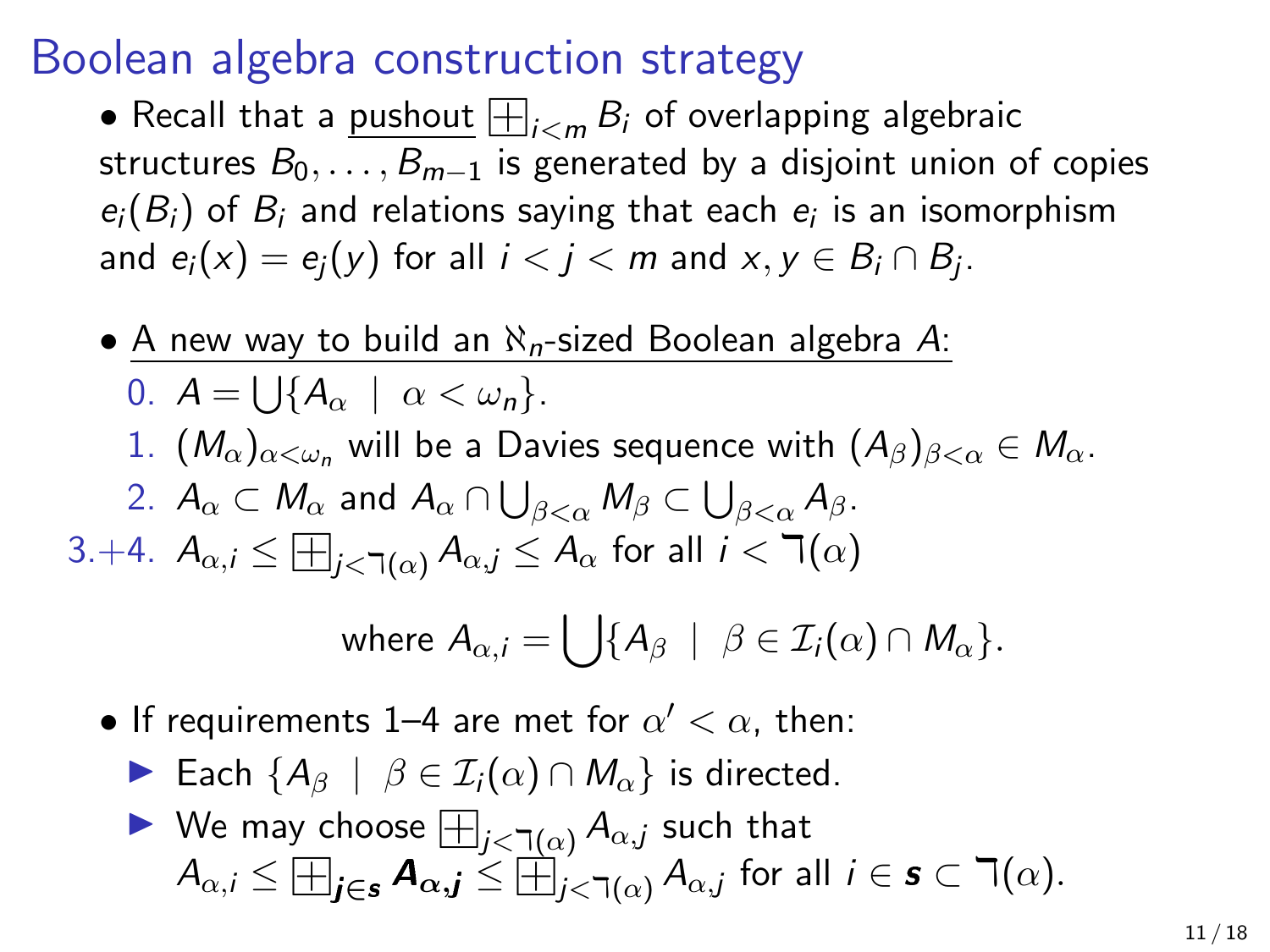0'.  $A = \bigcup \{ A_{\alpha} \mid \alpha < \omega_n \}$  where  $n \geq 3$ . 1.  $(M_{\alpha})_{\alpha<\omega_n}$  will be a Davies sequence with  $(A_{\beta})_{\beta<\alpha}\in M_{\alpha}$ . 2.  $A_\alpha\subset M_\alpha$  and  $A_\alpha\cap\bigcup_{\beta<\alpha}M_\beta\subset\bigcup_{\beta<\alpha}A_\beta.$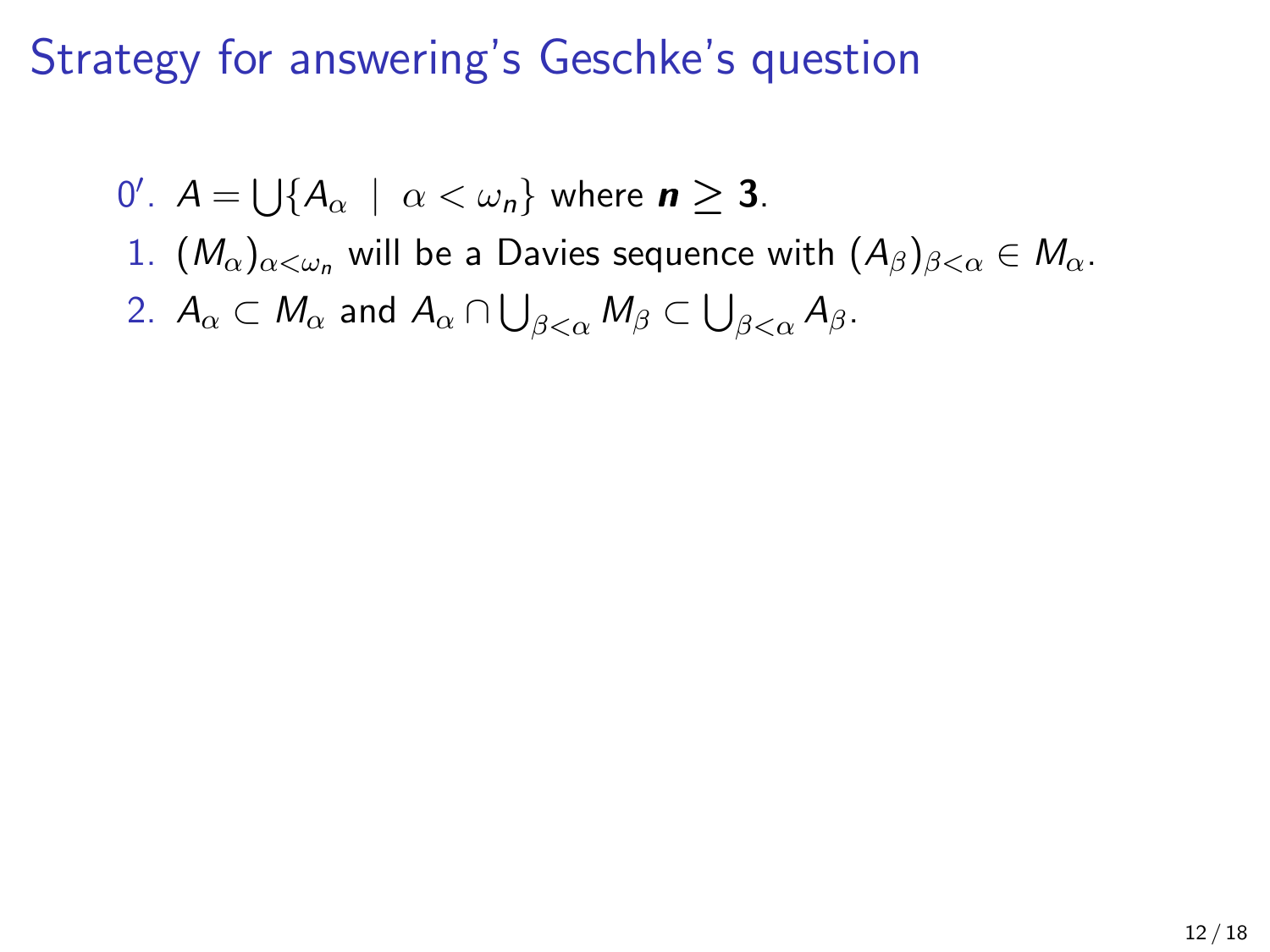\n- \n
$$
0'
$$
.  $A = \bigcup \{ A_{\alpha} \mid \alpha < \omega_n \}$  where  $n \geq 3$ .\n
\n- \n $1. \, (M_{\alpha})_{\alpha < \omega_n}$  will be a Davies sequence with  $(A_{\beta})_{\beta < \alpha} \in M_{\alpha}$ .\n
\n- \n $A_{\alpha} \subset M_{\alpha}$  and  $A_{\alpha} \cap \bigcup_{\beta < \alpha} M_{\beta} \subset \bigcup_{\beta < \alpha} A_{\beta}$ .\n
\n- \n $3. + 4'$ .  $A_{\alpha,i} \leq \bigoplus_{j \in \mathbf{s}} A_{\alpha,j} \leq \bigoplus_{j < \gamma(\alpha)} A_{\alpha,j} \leq A_{\alpha}$  for all  $i \in \mathbf{s} \subset \gamma(\alpha)$ .\n
\n- \n where  $A_{\alpha,i} = \bigcup \{ A_{\beta} \mid \beta \in \mathcal{I}_i(\alpha) \cap M_{\alpha} \}$ .\n
\n

$$
12 \;/ \;18
$$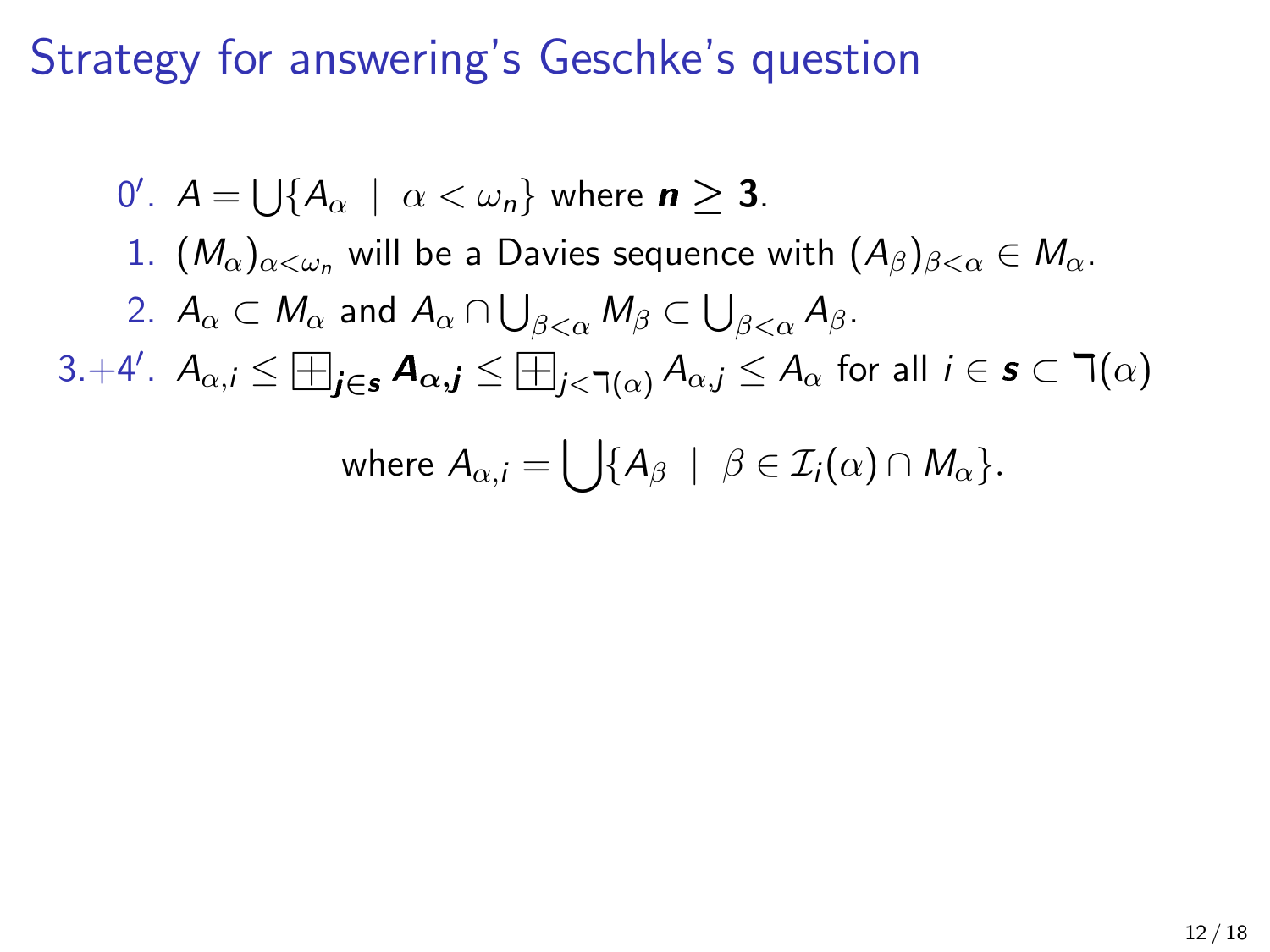\n- \n
$$
0'
$$
.  $A = \bigcup \{ A_{\alpha} \mid \alpha < \omega_n \}$  where  $n \geq 3$ .\n
\n- \n $1. \left( M_{\alpha} \right)_{\alpha < \omega_n}$  will be a Davies sequence with  $(A_{\beta})_{\beta < \alpha} \in M_{\alpha}$ .\n
\n- \n $A_{\alpha} \subset M_{\alpha}$  and  $A_{\alpha} \cap \bigcup_{\beta < \alpha} M_{\beta} \subset \bigcup_{\beta < \alpha} A_{\beta}$ .\n
\n- \n $3. + 4'$ .  $A_{\alpha,i} \leq \bigoplus_{j \in s} A_{\alpha,j} \leq \bigoplus_{j < \gamma(\alpha)} A_{\alpha,j} \leq A_{\alpha}$  for all  $i \in s \subset \gamma(\alpha)$  where  $A_{\alpha,i} = \bigcup \{ A_{\beta} \mid \beta \in \mathcal{I}_i(\alpha) \cap M_{\alpha} \}$ .\n
\n- \n $5. \bigoplus_{j \in s} A_{\alpha,j} \leq_{\text{rc}} A_{\alpha}$  for all  $s \subset \gamma(\alpha)$  of size less than  $n$ .\n
\n- \n $6. \bigoplus_{j < \gamma(\alpha)} A_{\alpha,j} \leq_{\text{rc}} A_{\alpha}$  if  $\gamma(\alpha) = n$ .\n
\n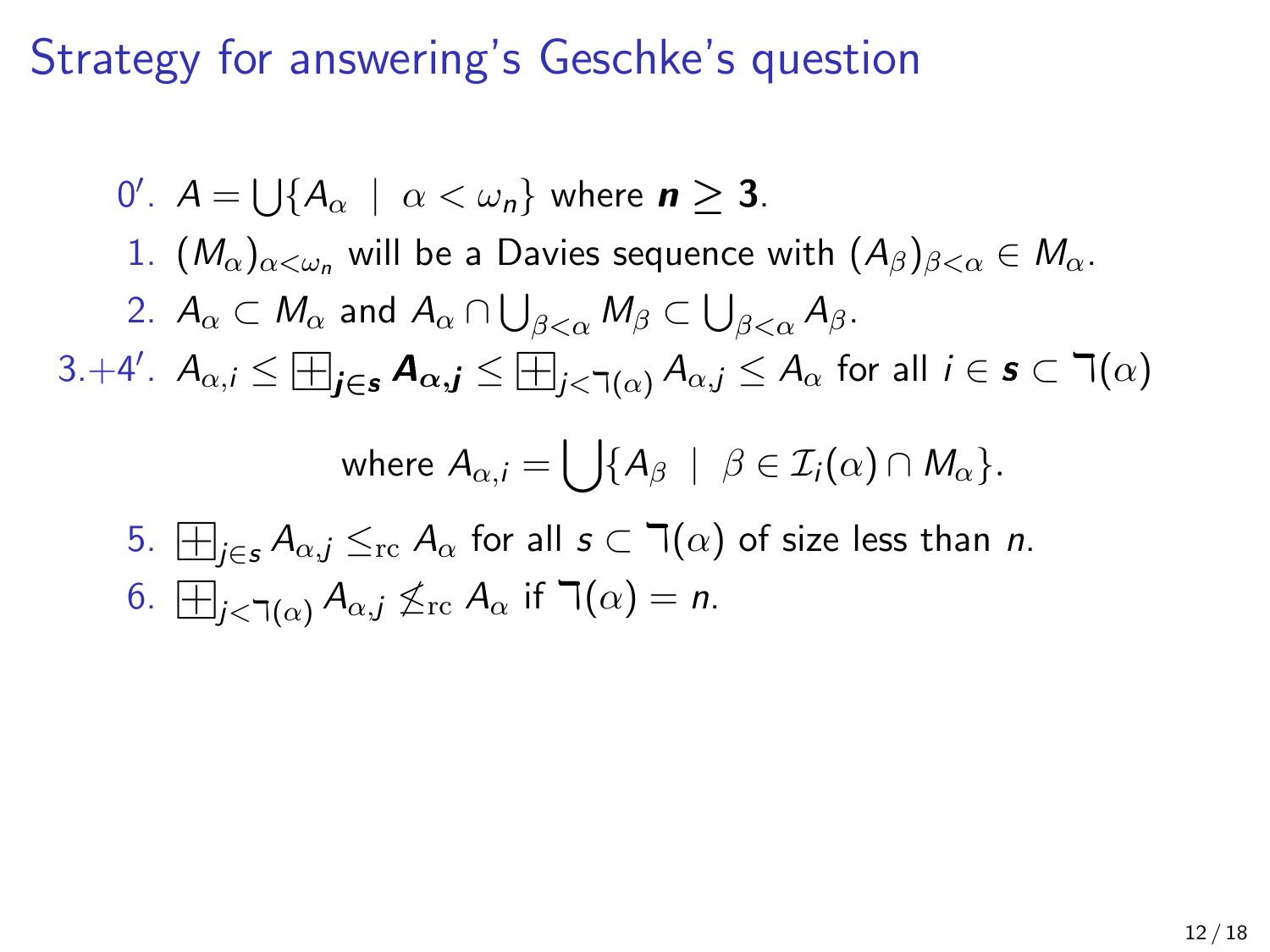\n- \n
$$
0'
$$
.  $A = \bigcup \{ A_{\alpha} \mid \alpha < \omega_n \}$  where  $n \geq 3$ .\n
\n- \n $1. \, (M_{\alpha})_{\alpha < \omega_n}$  will be a Davies sequence with  $(A_{\beta})_{\beta < \alpha} \in M_{\alpha}$ .\n
\n- \n $A_{\alpha} \subset M_{\alpha}$  and  $A_{\alpha} \cap \bigcup_{\beta < \alpha} M_{\beta} \subset \bigcup_{\beta < \alpha} A_{\beta}$ .\n
\n- \n $3. + 4'$ .  $A_{\alpha,i} \leq \bigoplus_{j \in \mathbf{s}} \mathbf{A}_{\alpha,j} \leq \bigoplus_{j < \gamma(\alpha)} A_{\alpha,j} \leq A_{\alpha}$  for all  $i \in \mathbf{s} \subset \gamma(\alpha)$  where  $A_{\alpha,i} = \bigcup \{ A_{\beta} \mid \beta \in \mathcal{I}_i(\alpha) \cap M_{\alpha} \}$ .\n
\n- \n $5. \, \bigoplus_{j \in \mathbf{s}} A_{\alpha,j} \leq_{\text{rc}} A_{\alpha}$  for all  $s \subset \gamma(\alpha)$  of size less than  $n$ .\n
\n- \n $6. \, \bigoplus_{j < \gamma(\alpha)} A_{\alpha,j} \leq_{\text{rc}} A_{\alpha}$  if  $\gamma(\alpha) = n$ .\n
\n

- Condition 5 (and  $n \geq 3$ ) ensure that A is doubly rc-filtered.
- Condition 6 ensures that A is not projective.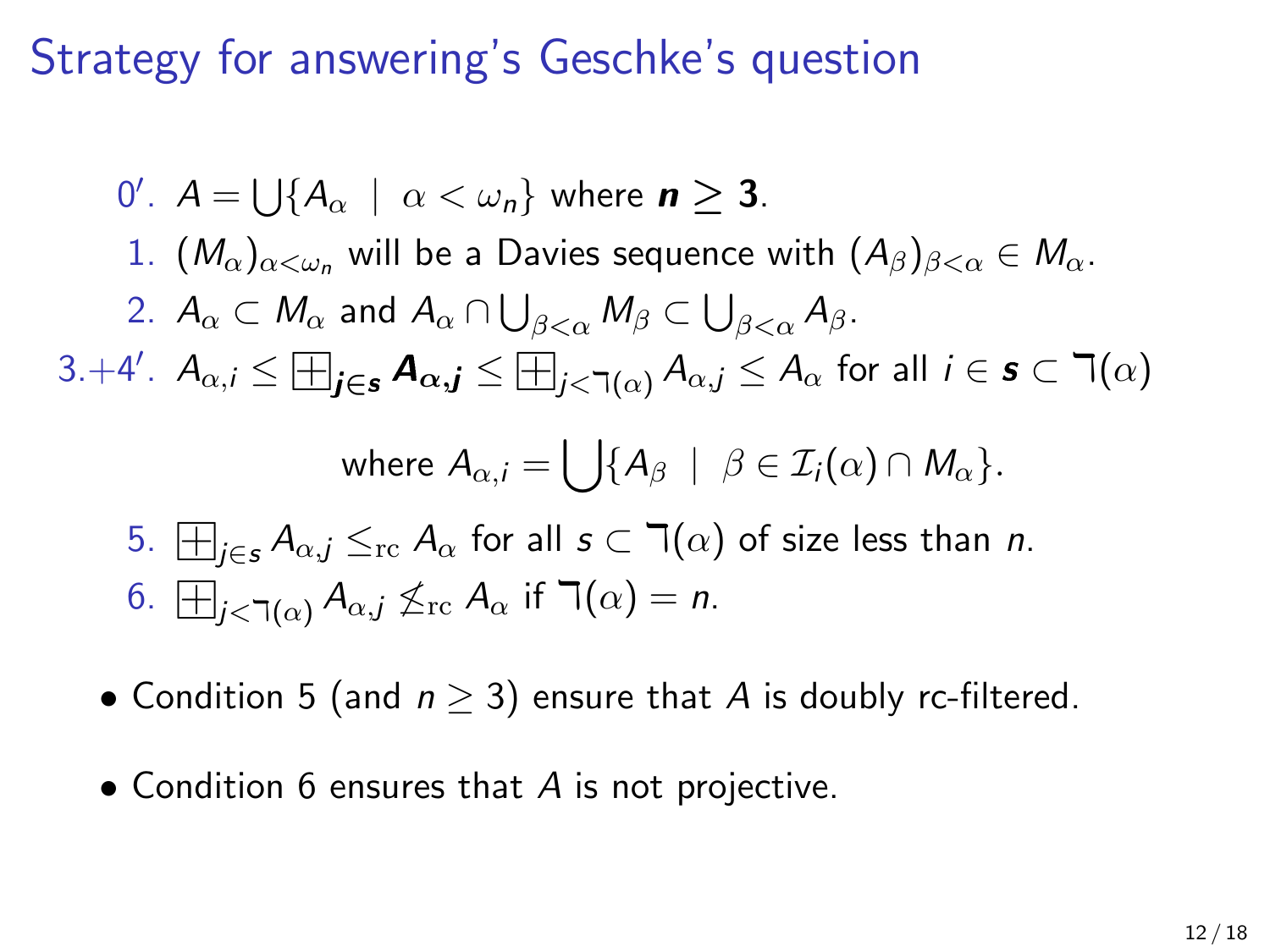5. 
$$
\Box_{j\in s} A_{\alpha,j} \leq_{\text{rc}} A_{\alpha}
$$
 for all  $s \subset \Box(\alpha)$  of size less than *n*. 6.  $\Box_{j<\Box(\alpha)} A_{\alpha,j} \nleq_{\text{rc}} A_{\alpha}$  if  $\Box(\alpha) = n$ .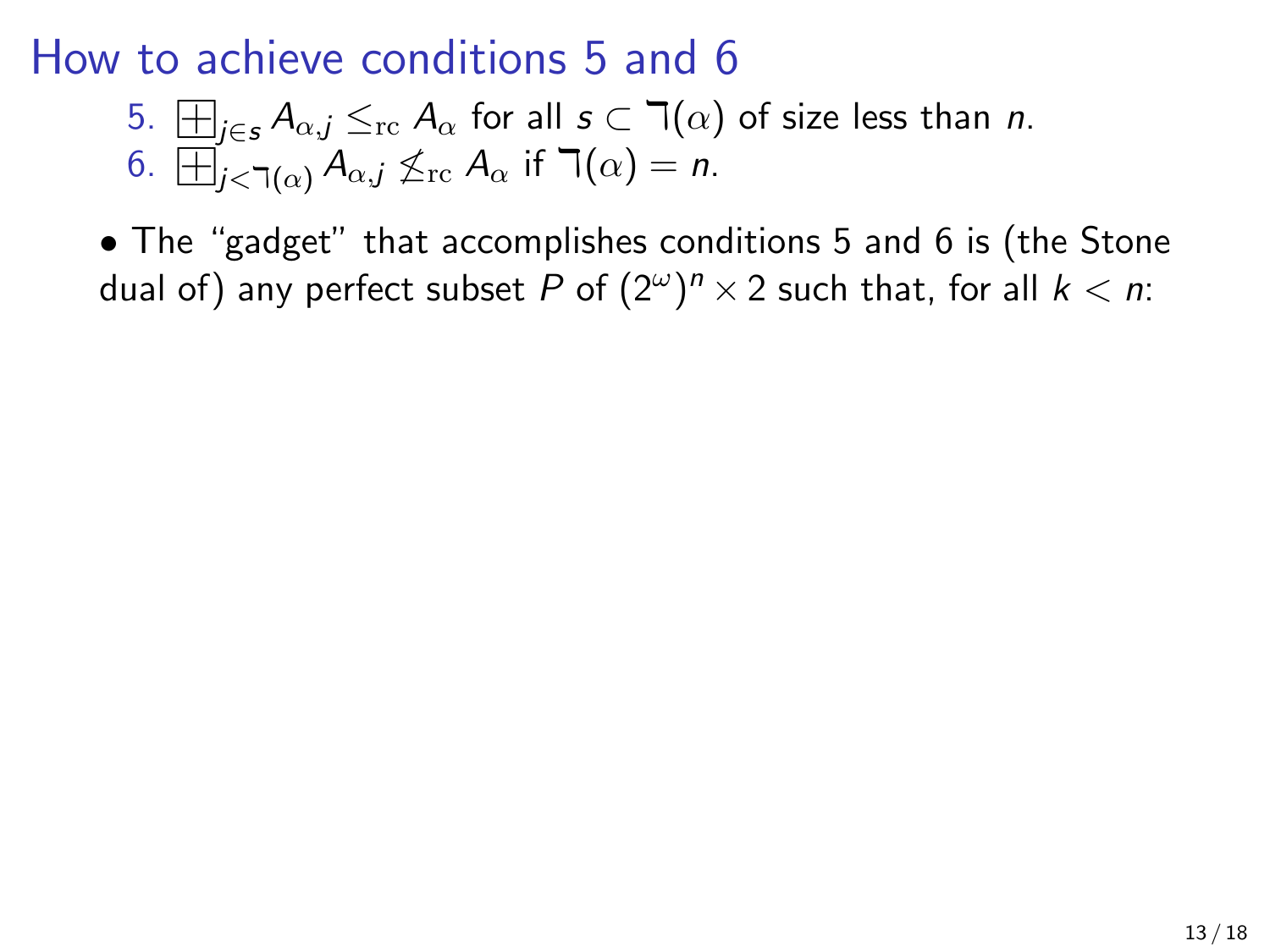5. 
$$
\Box_{j\in s} A_{\alpha,j} \leq_{\text{rc}} A_{\alpha}
$$
 for all  $s \subset \Box(\alpha)$  of size less than *n*. 6.  $\Box_{j<\Box(\alpha)} A_{\alpha,j} \nleq_{\text{rc}} A_{\alpha}$  if  $\Box(\alpha) = n$ .

• The "gadget" that accomplishes conditions 5 and 6 is (the Stone dual of) any perfect subset  $P$  of  $(2^{\omega})^n \times 2$  such that, for all  $k < n$ :

 $\blacktriangleright \pi_{n\setminus\{k\}}\colon P\to (2^\omega)^{n\setminus\{k\}}, ((x_i)_{i is open.$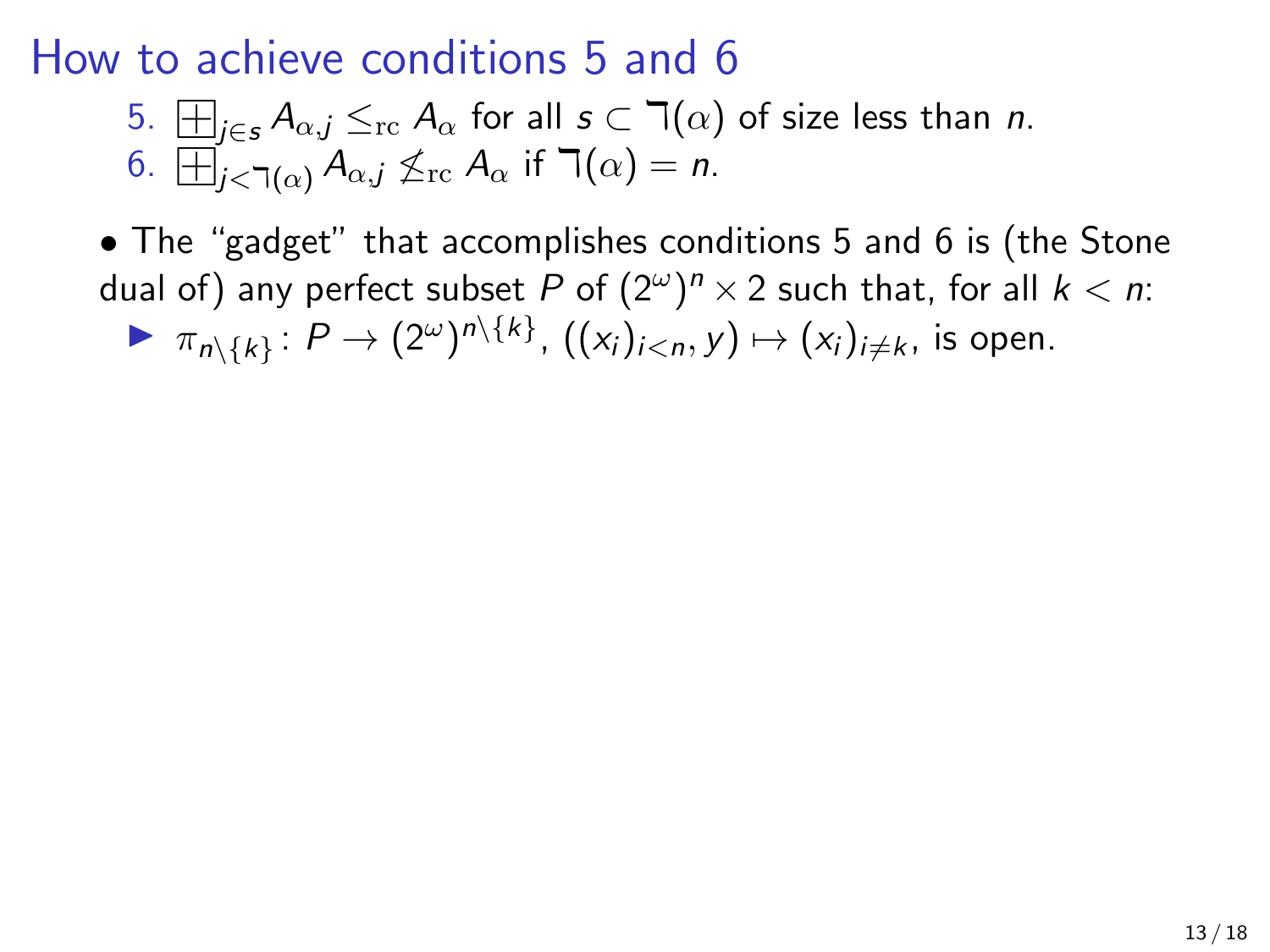5. 
$$
\Box_{j\in s} A_{\alpha,j} \leq_{\text{rc}} A_{\alpha}
$$
 for all  $s \subset \Box(\alpha)$  of size less than *n*. 6.  $\Box_{j<\Box(\alpha)} A_{\alpha,j} \nleq_{\text{rc}} A_{\alpha}$  if  $\Box(\alpha) = n$ .

\n- \n
$$
\pi_{n\setminus\{k\}}: P \to (2^{\omega})^{n\setminus\{k\}}, \left( (x_i)_{i < n}, y \right) \mapsto (x_i)_{i \neq k}, \text{ is open.}
$$
\n
\n- \n $\pi_n: P \to (2^{\omega})^n, \left( (x_i)_{i < n}, y \right) \mapsto (x_i)_{i < n}, \text{ is surjective but not open.}$ \n
\n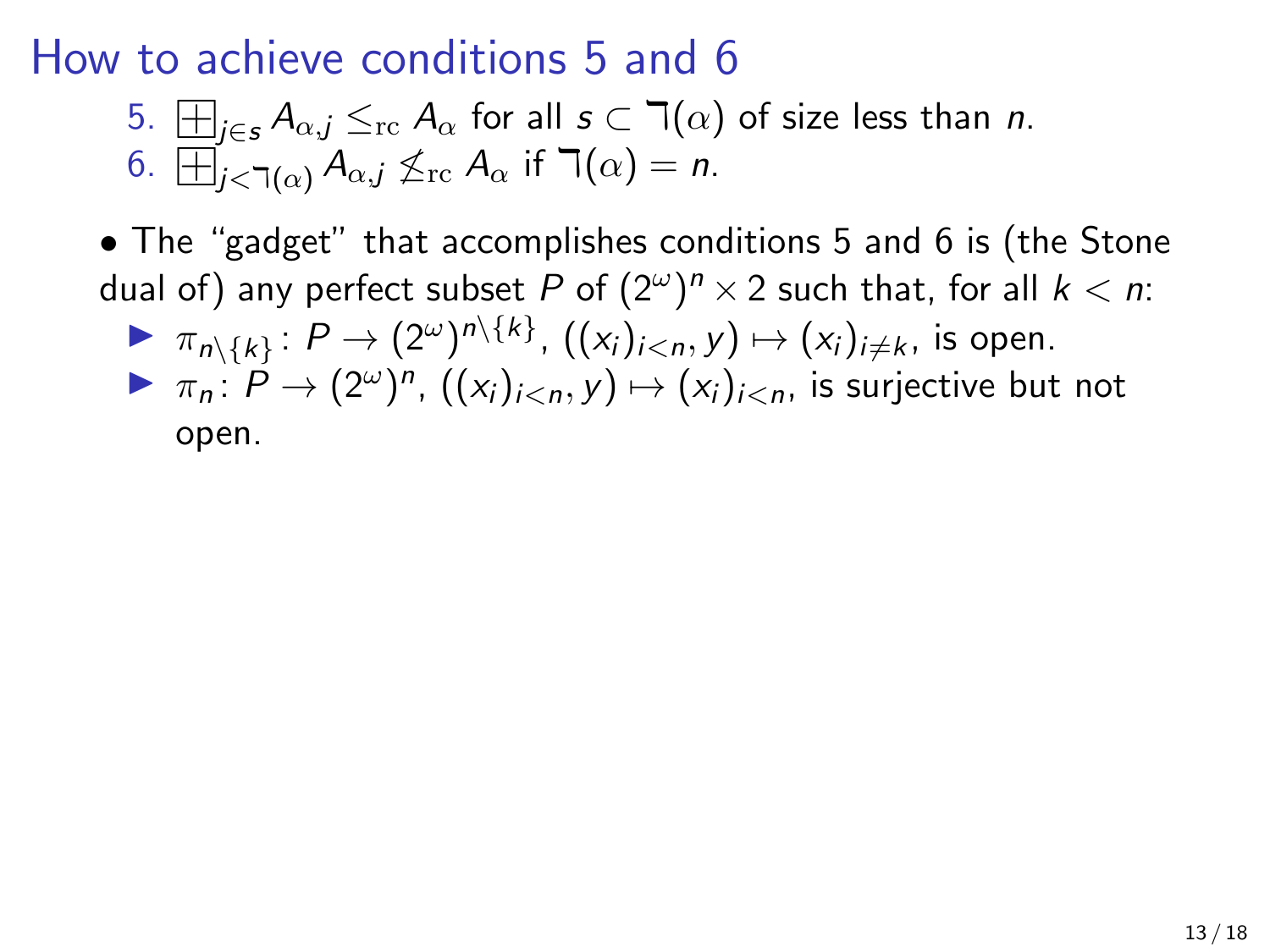5. 
$$
\Box_{j\in s} A_{\alpha,j} \leq_{\text{rc}} A_{\alpha}
$$
 for all  $s \subset \Box(\alpha)$  of size less than *n*. 6.  $\Box_{j<\Box(\alpha)} A_{\alpha,j} \nleq_{\text{rc}} A_{\alpha}$  if  $\Box(\alpha) = n$ .

• The "gadget" that accomplishes conditions 5 and 6 is (the Stone dual of) any perfect subset  $P$  of  $(2^{\omega})^n \times 2$  such that, for all  $k < n$ :

\n- \n
$$
\pi_{n\setminus\{k\}}: P \to (2^{\omega})^{n\setminus\{k\}}, \left( (x_i)_{i < n}, y \right) \mapsto (x_i)_{i \neq k}, \text{ is open.}
$$
\n
\n- \n $\pi_n: P \to (2^{\omega})^n, \left( (x_i)_{i < n}, y \right) \mapsto (x_i)_{i < n}, \text{ is surjective but not open.}$ \n
\n

 $\bullet$  An example construction of  $P$ :

► Let  $K_0 \cup K_1 = 2^{\omega}$  where each  $K_h$  is perfect but not open.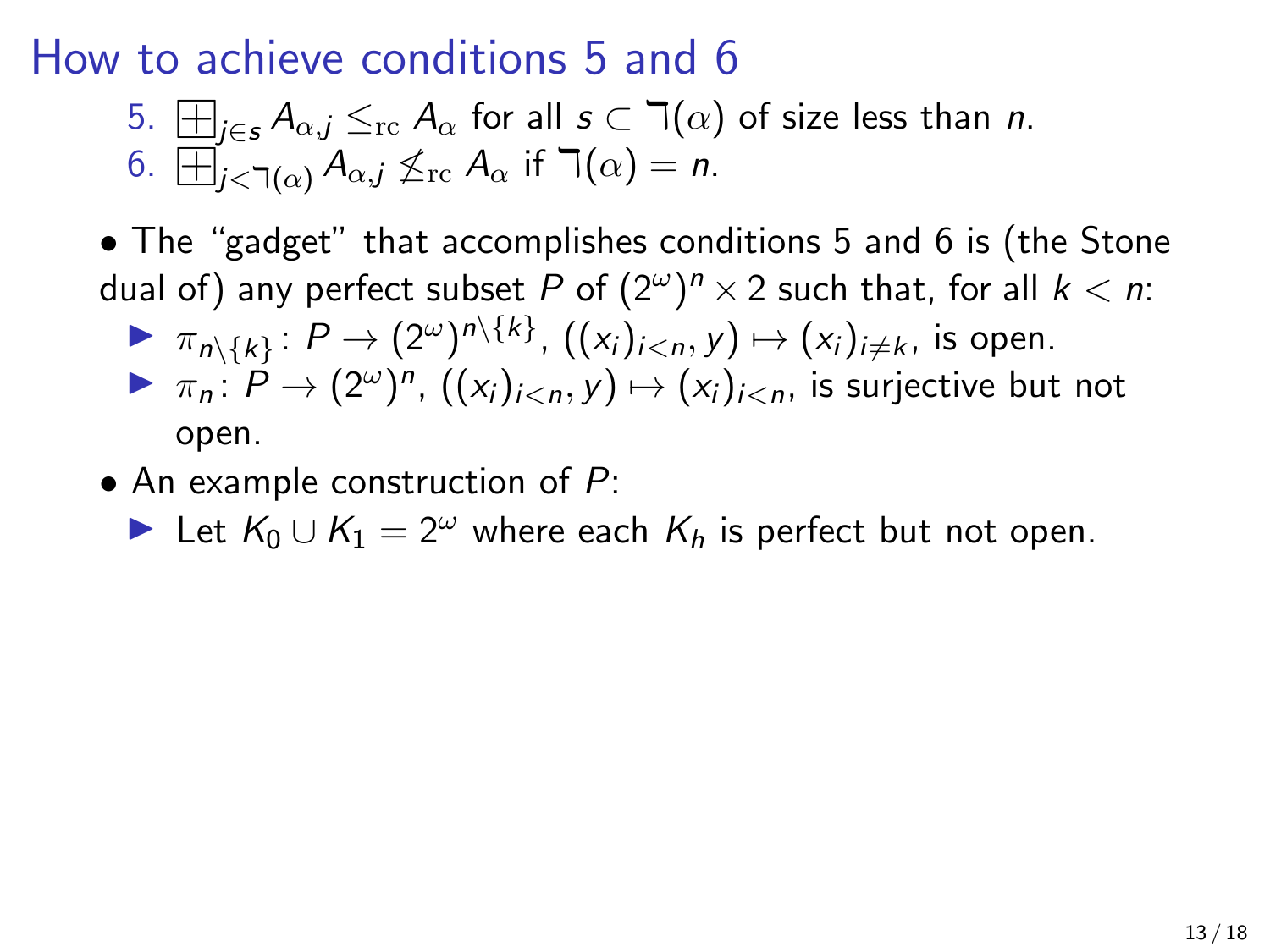5. 
$$
\Box_{j\in s} A_{\alpha,j} \leq_{\text{rc}} A_{\alpha}
$$
 for all  $s \subset \Box(\alpha)$  of size less than *n*. 6.  $\Box_{j<\Box(\alpha)} A_{\alpha,j} \nleq_{\text{rc}} A_{\alpha}$  if  $\Box(\alpha) = n$ .

\n- \n
$$
\pi_{n\setminus\{k\}}: P \to (2^{\omega})^{n\setminus\{k\}}, ((x_i)_{i < n}, y) \mapsto (x_i)_{i \neq k}
$$
, is open.\n
\n- \n $\pi_n: P \to (2^{\omega})^n, ((x_i)_{i < n}, y) \mapsto (x_i)_{i < n}$ , is surjective but not open.\n
\n

- An example construction of  $P$ :
	- ► Let  $K_0 \cup K_1 = 2^{\omega}$  where each  $K_h$  is perfect but not open.
	- **►** Let  $P = (P_0 \times \{0\}) \cup (P_1 \times \{1\})$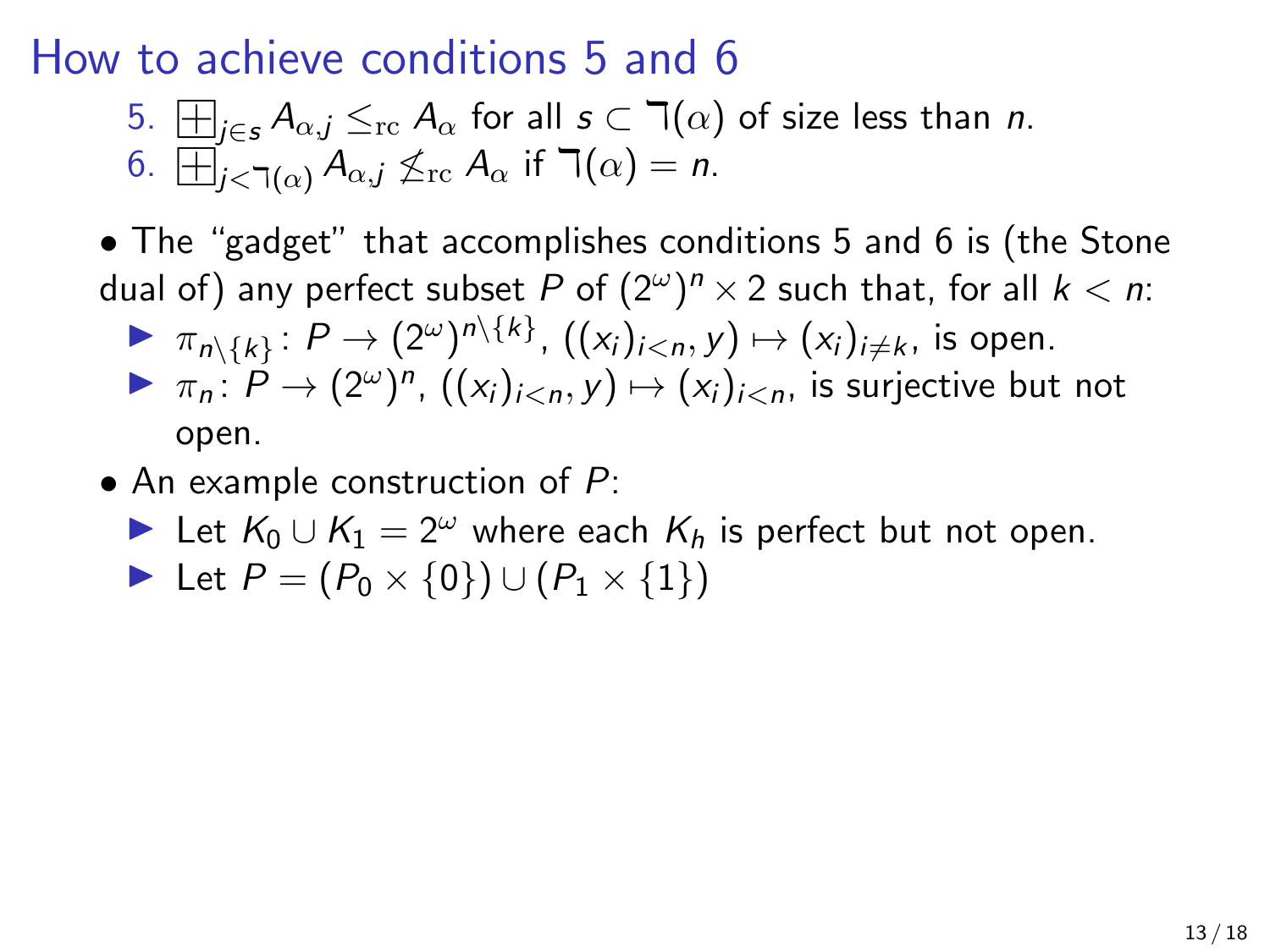5. 
$$
\Box_{j\in s} A_{\alpha,j} \leq_{\text{rc}} A_{\alpha}
$$
 for all  $s \subset \Box(\alpha)$  of size less than *n*. 6.  $\Box_{j<\Box(\alpha)} A_{\alpha,j} \nleq_{\text{rc}} A_{\alpha}$  if  $\Box(\alpha) = n$ .

\n- \n
$$
\pi_{n\setminus\{k\}}: P \to (2^{\omega})^{n\setminus\{k\}}, ((x_i)_{i < n}, y) \mapsto (x_i)_{i \neq k}
$$
, is open.\n
\n- \n $\pi_n: P \to (2^{\omega})^n, ((x_i)_{i < n}, y) \mapsto (x_i)_{i < n}$ , is surjective but not open.\n
\n

- An example construction of  $P$ :
	- ► Let  $K_0 \cup K_1 = 2^{\omega}$  where each  $K_h$  is perfect but not open.

Let 
$$
P = (P_0 \times \{0\}) \cup (P_1 \times \{1\})
$$
  
where  $P_h = \{(x_i)_{i \le n} \mid \sum_{i \le n} x_i \in K_h\}$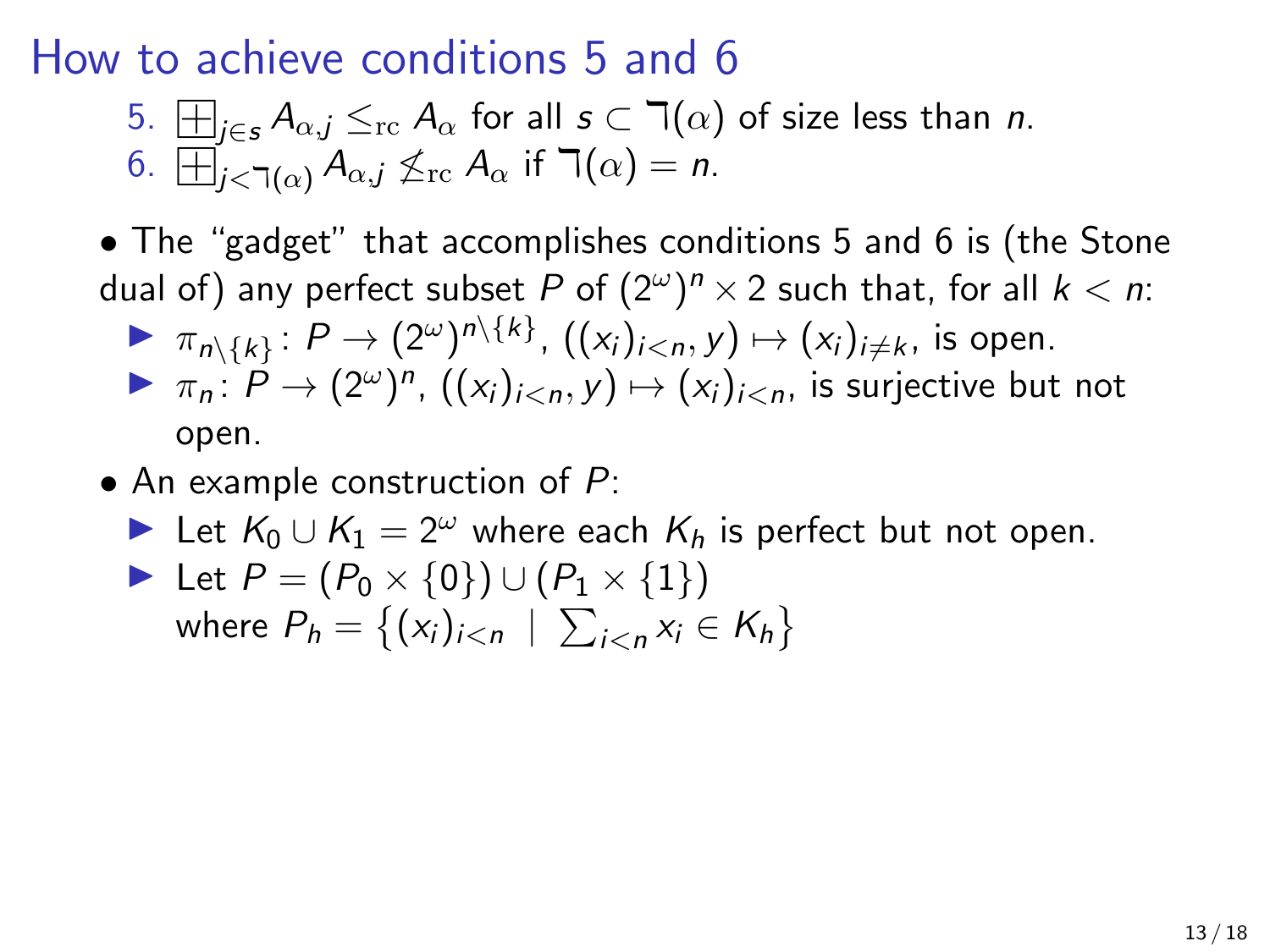5. 
$$
\Box_{j\in s} A_{\alpha,j} \leq_{\text{rc}} A_{\alpha}
$$
 for all  $s \subset \Box(\alpha)$  of size less than *n*. 6.  $\Box_{j<\Box(\alpha)} A_{\alpha,j} \nleq_{\text{rc}} A_{\alpha}$  if  $\Box(\alpha) = n$ .

\n- \n
$$
\pi_{n\setminus\{k\}}: P \to (2^{\omega})^{n\setminus\{k\}}, ((x_i)_{i < n}, y) \mapsto (x_i)_{i \neq k}
$$
, is open.\n
\n- \n $\pi_n: P \to (2^{\omega})^n, ((x_i)_{i < n}, y) \mapsto (x_i)_{i < n}$ , is surjective but not open.\n
\n

- An example construction of  $P$ :
	- ► Let  $K_0 \cup K_1 = 2^{\omega}$  where each  $K_h$  is perfect but not open.

Let 
$$
P = (P_0 \times \{0\}) \cup (P_1 \times \{1\})
$$
  
where  $P_h = \{(x_i)_{i \le n} \mid \sum_{i \le n} x_i \in K_h\}$   
where  $(x_i + x_j)_m = (x_i)_m + (x_j)_m \mod 2$ .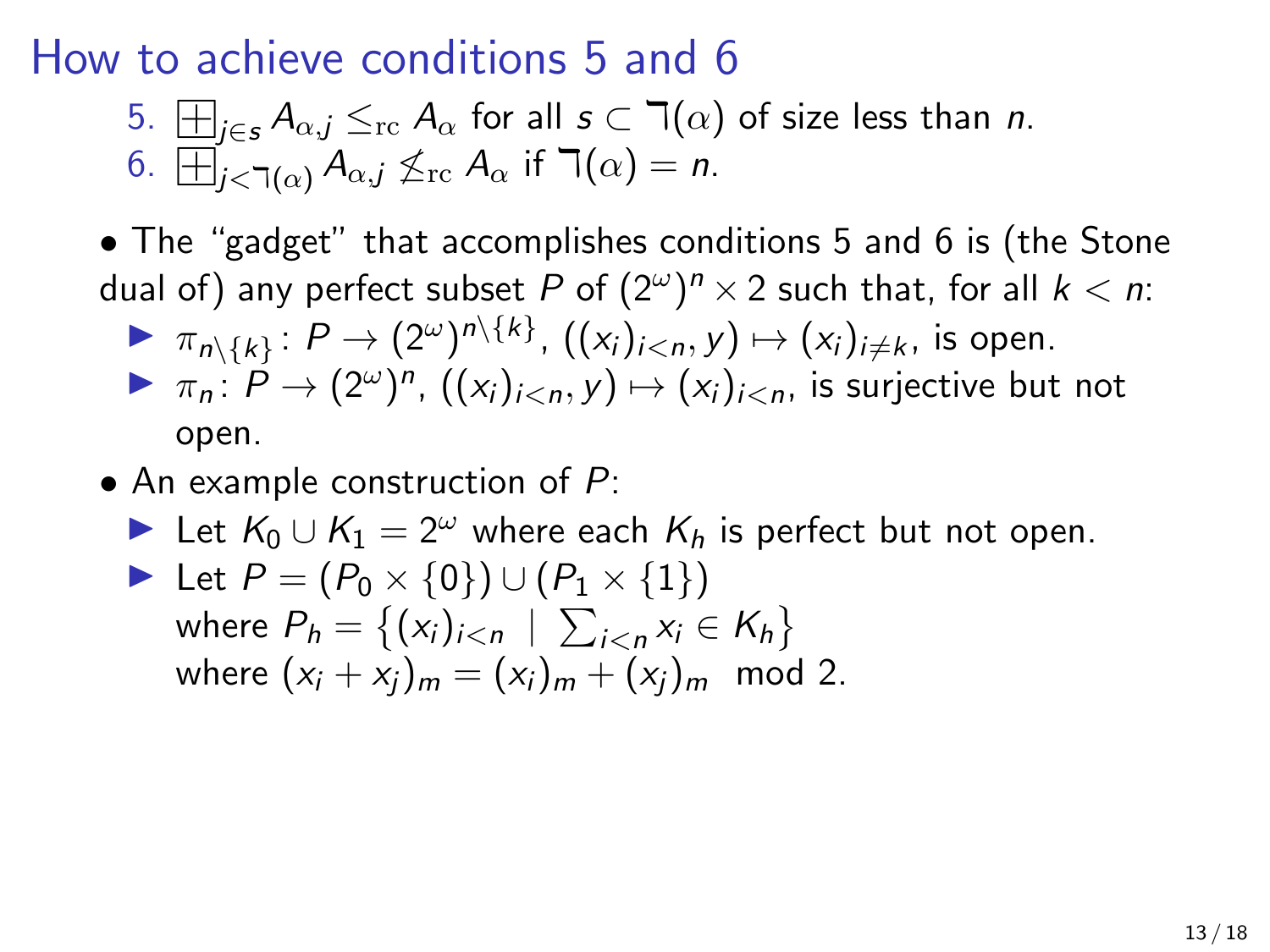5. 
$$
\Box_{j\in s} A_{\alpha,j} \leq_{\text{rc}} A_{\alpha}
$$
 for all  $s \subset \Box(\alpha)$  of size less than *n*. 6.  $\Box_{j<\Box(\alpha)} A_{\alpha,j} \nleq_{\text{rc}} A_{\alpha}$  if  $\Box(\alpha) = n$ .

\n- \n
$$
\pi_{n\setminus\{k\}}: P \to (2^{\omega})^{n\setminus\{k\}}, ((x_i)_{i < n}, y) \mapsto (x_i)_{i \neq k}
$$
, is open.\n
\n- \n $\pi_n: P \to (2^{\omega})^n, ((x_i)_{i < n}, y) \mapsto (x_i)_{i < n}$ , is surjective but not open.\n
\n

- An example construction of  $P$ :
	- ► Let  $K_0 \cup K_1 = 2^{\omega}$  where each  $K_h$  is perfect but not open.

\n- Let 
$$
P = (P_0 \times \{0\}) \cup (P_1 \times \{1\})
$$
 where  $P_h = \{(x_i)_{i < n} \mid \sum_{i < n} x_i \in K_h\}$  where  $(x_i + x_j)_m = (x_i)_m + (x_j)_m \mod 2$ .
\n- $\pi_{n \setminus \{k\}}$  is open: given  $\sum_{i < n} x_i \in K_h$  and  $x_i \approx y_i$  for  $i \neq k$ ,
\n

choose 
$$
y_k = x_k + \sum_{i \neq k} (x_i + y_i) \approx x_k
$$
.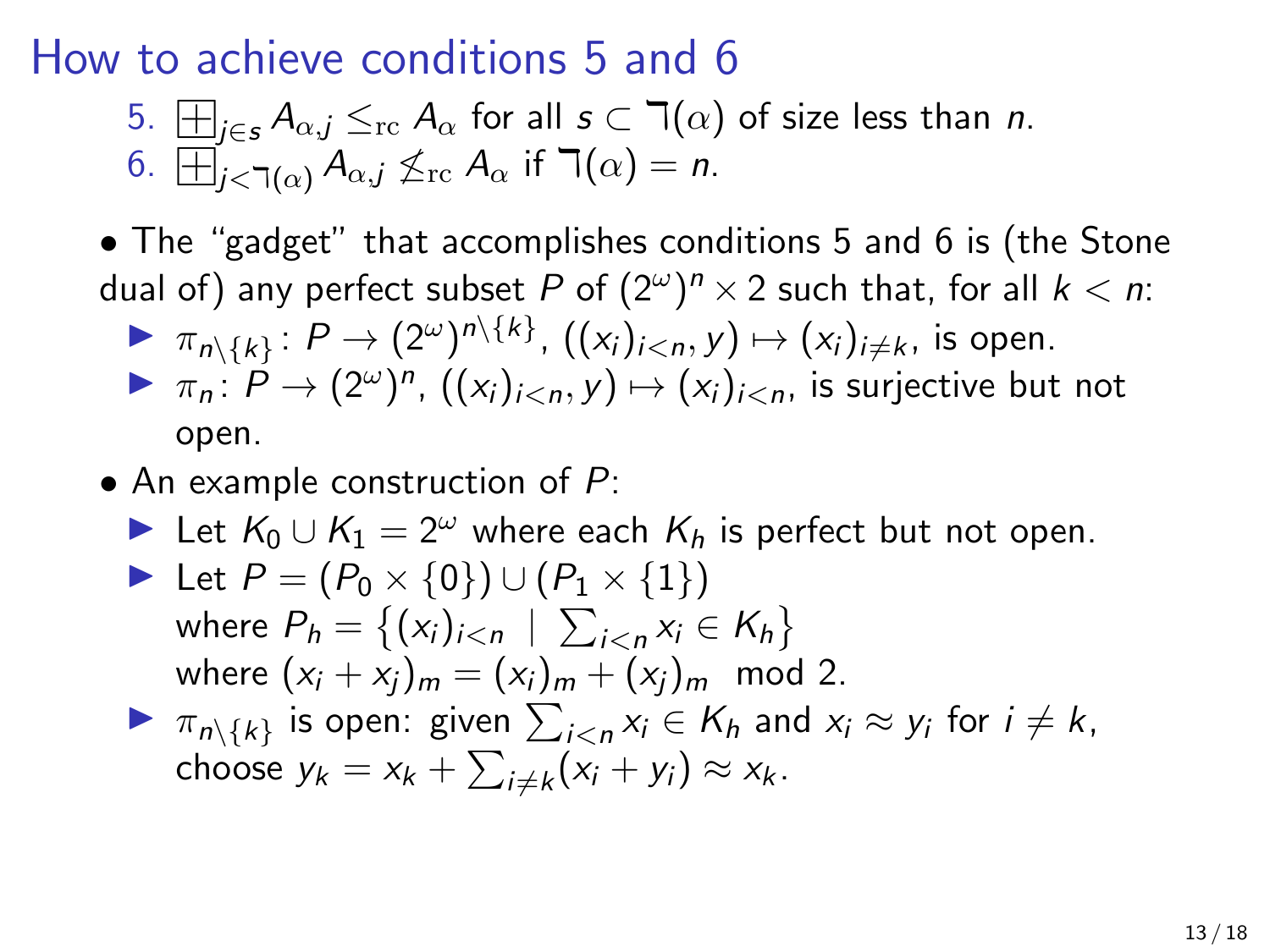5. 
$$
\Box_{j\in s} A_{\alpha,j} \leq_{\text{rc}} A_{\alpha}
$$
 for all  $s \subset \Box(\alpha)$  of size less than *n*. 6.  $\Box_{j<\Box(\alpha)} A_{\alpha,j} \nleq_{\text{rc}} A_{\alpha}$  if  $\Box(\alpha) = n$ .

• The "gadget" that accomplishes conditions 5 and 6 is (the Stone dual of) any perfect subset  $P$  of  $(2^{\omega})^n \times 2$  such that, for all  $k < n$ :

\n- \n
$$
\pi_{n\setminus\{k\}}: P \to (2^{\omega})^{n\setminus\{k\}}, ((x_i)_{i < n}, y) \mapsto (x_i)_{i \neq k}
$$
, is open.\n
\n- \n $\pi_n: P \to (2^{\omega})^n, ((x_i)_{i < n}, y) \mapsto (x_i)_{i < n}$ , is surjective but not open.\n
\n

- An example construction of  $P$ :
	- ► Let  $K_0 \cup K_1 = 2^{\omega}$  where each  $K_h$  is perfect but not open.

\n- Let 
$$
P = (P_0 \times \{0\}) \cup (P_1 \times \{1\})
$$
 where  $P_h = \{(x_i)_{i < n} \mid \sum_{i < n} x_i \in K_h\}$  where  $(x_i + x_j)_m = (x_i)_m + (x_j)_m \mod 2$ .
\n- $\pi_{n\setminus\{k\}}$  is open: given  $\sum_{i < n} x_i \in K_h$  and  $x_i \approx y_i$  for  $i \neq k$ , choose  $y_k = x_k + \sum_{i \neq k} (x_i + y_i) \approx x_k$ .
\n

• Verifying Condition 5 also requires some tricky lemmas about how  $\Box$  and  $\leq_{\rm rc}$  interact.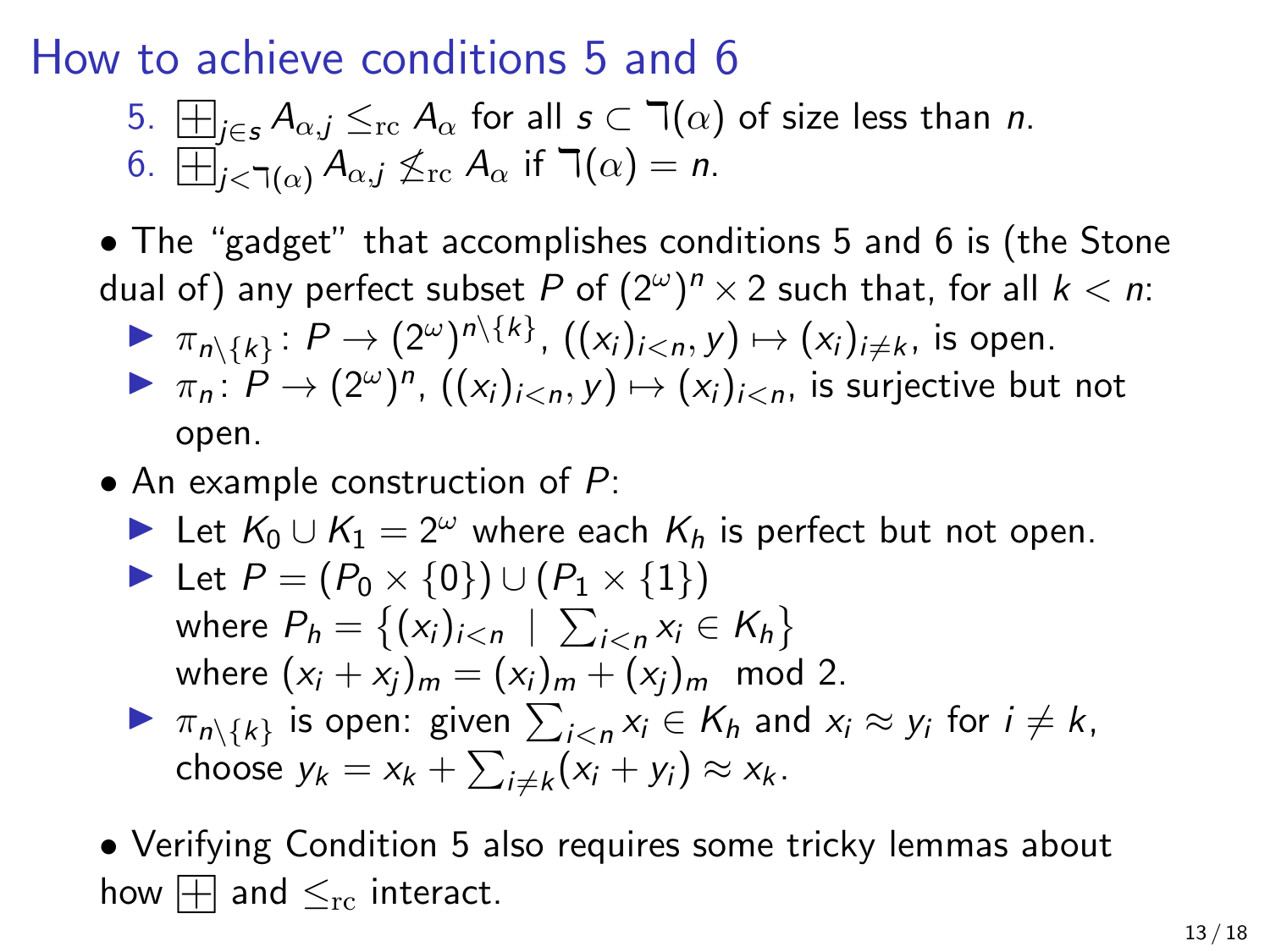Assume  $\eta$  is an ordinal and, for all  $\alpha < \eta$  and  $i < \mathcal{T}(\alpha)$ : 1.  $(M_{\alpha})_{\alpha\leq n}$  is a Davies sequence with  $(A_{\beta})_{\beta\leq\alpha}\in M_{\alpha}$ .

\n- 1. 
$$
(M_{\alpha})_{\alpha < \eta}
$$
 is a Davies sequence with  $(A_{\beta})_{\beta < \alpha} \in$
\n- 2.  $A_{\alpha} \subset M_{\alpha}$  and  $A_{\alpha} \cap \bigcup_{\beta < \alpha} M_{\beta} \subset \bigcup_{\beta < \alpha} A_{\beta}$
\n- 3''.  $A_{\alpha} \supsetneq A_{\alpha,i} = \bigcup \{A_{\beta} \mid \beta \in \mathcal{I}_i(\alpha) \cap M_{\alpha}\}$
\n

Then, for all  $\alpha < \eta$ ,  $i < j < \mathbb{I}(\alpha)$ ,  $s \subset \mathbb{I}(\alpha)$ , and  $E \subset \eta$ :  $\blacktriangleright$  If  $A_\alpha\subset\bigcup_{\beta\in E}A_\beta$ , then  $A_\alpha\subset A_\beta$  for some  $\beta\in E$ .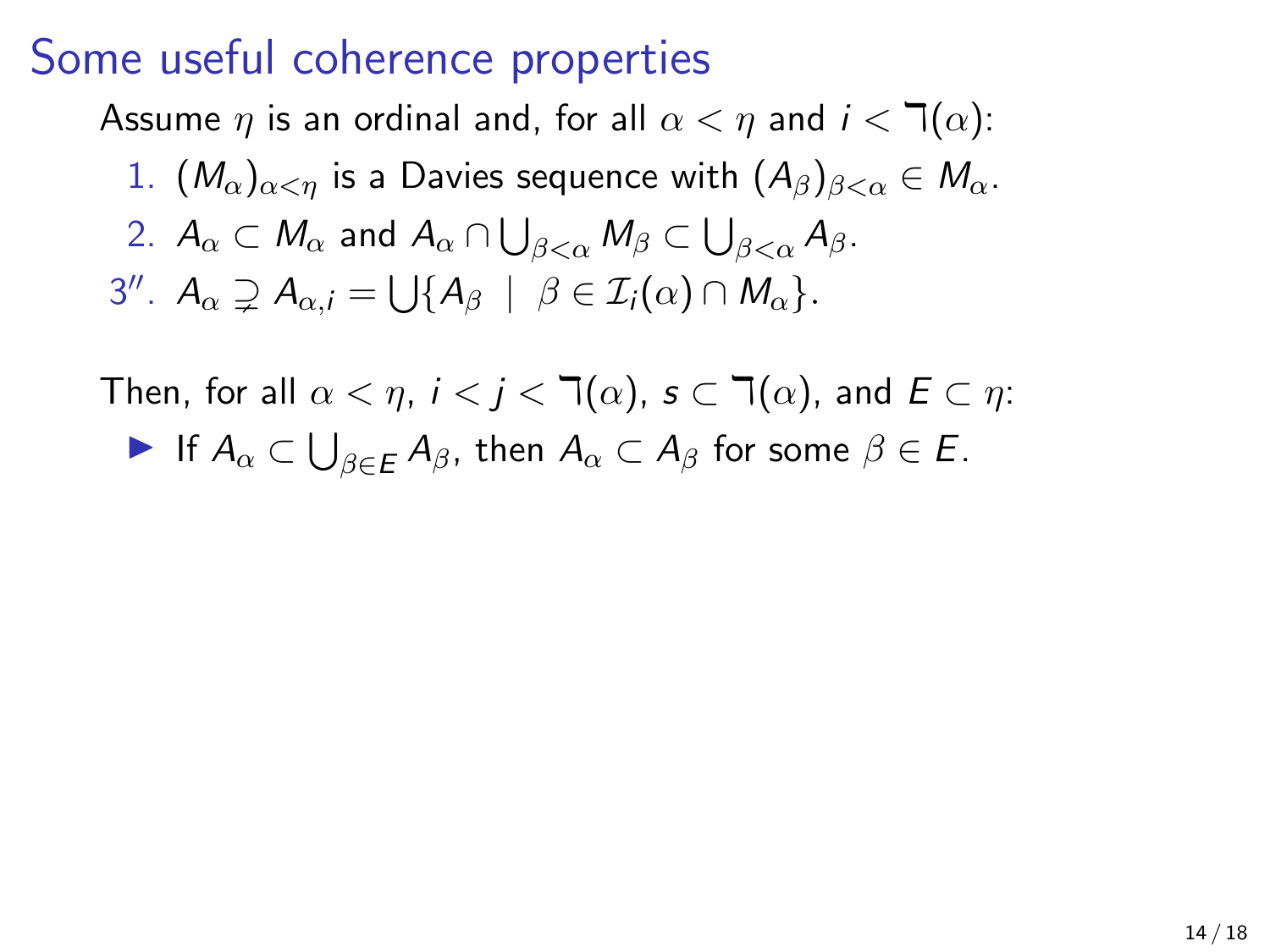Assume  $\eta$  is an ordinal and, for all  $\alpha < \eta$  and  $i < \mathcal{T}(\alpha)$ :

1.  $(M_{\alpha})_{\alpha<\eta}$  is a Davies sequence with  $(A_{\beta})_{\beta<\alpha}\in M_{\alpha}$ . 2.  $A_\alpha\subset M_\alpha$  and  $A_\alpha\cap\bigcup_{\beta<\alpha}M_\beta\subset\bigcup_{\beta<\alpha}A_\beta.$ 3''.  $A_{\alpha} \supsetneq A_{\alpha,i} = \bigcup \{ A_{\beta} \mid \beta \in \mathcal{I}_i(\alpha) \cap M_{\alpha} \}.$ 

Then, for all  $\alpha < \eta$ ,  $i < j < \mathbb{I}(\alpha)$ ,  $s \subset \mathbb{I}(\alpha)$ , and  $E \subset \eta$ :  $\blacktriangleright$  If  $A_\alpha\subset\bigcup_{\beta\in E}A_\beta$ , then  $A_\alpha\subset A_\beta$  for some  $\beta\in E$ .  $\blacktriangleright$  There exists  $D \subset \eta$  such that  $\bigcup_{\beta\in D}A_{\beta}=\bigcap_{\beta\in E}A_{\beta}$  and  $\{A_{\beta}\ \mid\ \beta\in D\}$  is directed.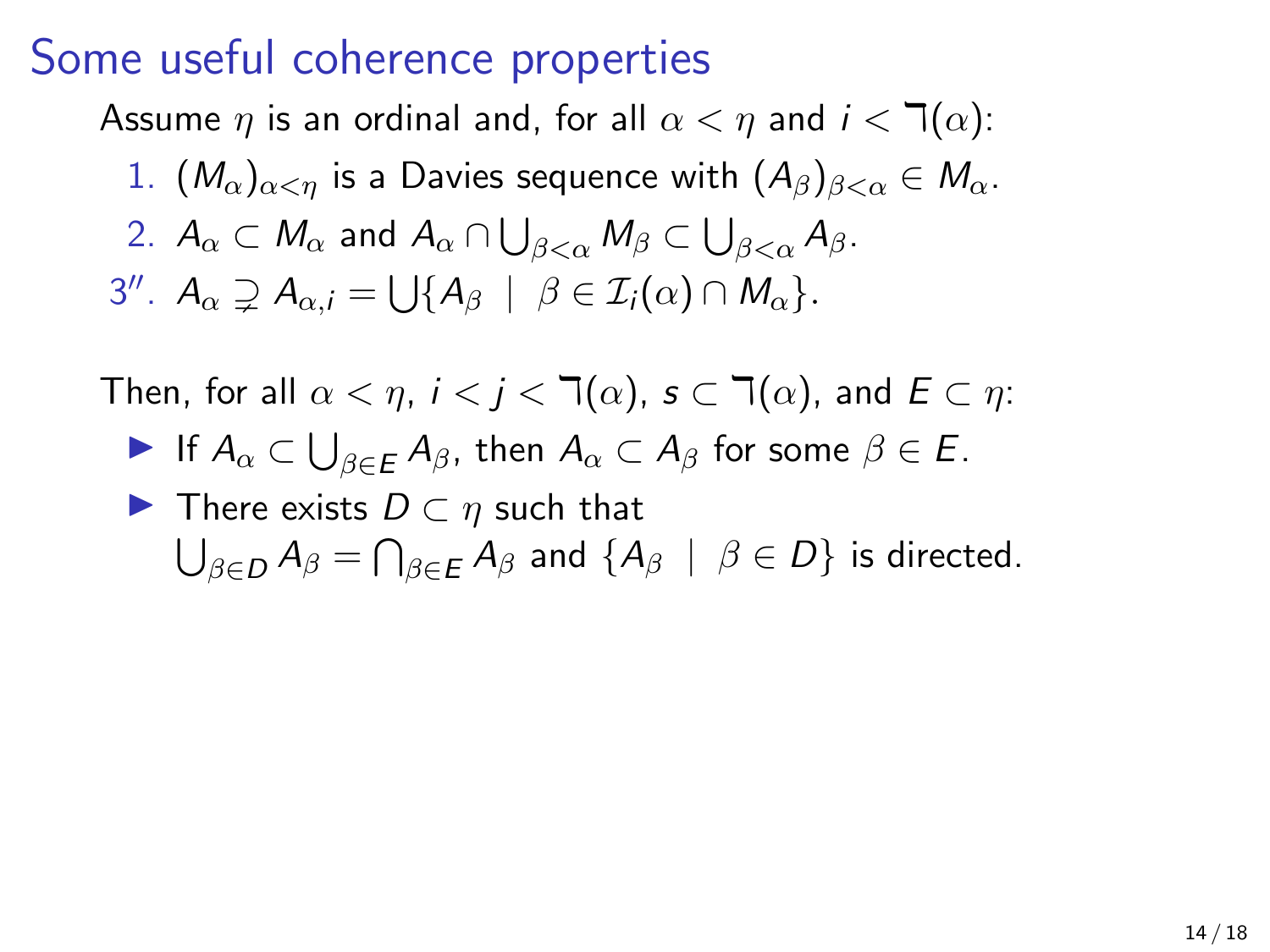Assume  $\eta$  is an ordinal and, for all  $\alpha < \eta$  and  $i < \mathcal{T}(\alpha)$ :

1.  $(M_{\alpha})_{\alpha<\eta}$  is a Davies sequence with  $(A_{\beta})_{\beta<\alpha}\in M_{\alpha}$ . 2.  $A_\alpha\subset M_\alpha$  and  $A_\alpha\cap\bigcup_{\beta<\alpha}M_\beta\subset\bigcup_{\beta<\alpha}A_\beta.$ 3''.  $A_{\alpha} \supsetneq A_{\alpha,i} = \bigcup \{ A_{\beta} \mid \beta \in \mathcal{I}_i(\alpha) \cap M_{\alpha} \}.$ 

Then, for all  $\alpha < \eta$ ,  $i < j < \mathbb{I}(\alpha)$ ,  $s \subset \mathbb{I}(\alpha)$ , and  $E \subset \eta$ :

- $\blacktriangleright$  If  $A_\alpha\subset\bigcup_{\beta\in E}A_\beta$ , then  $A_\alpha\subset A_\beta$  for some  $\beta\in E$ .
- $\blacktriangleright$  There exists  $D \subset \eta$  such that  $\bigcup_{\beta\in D}A_{\beta}=\bigcap_{\beta\in E}A_{\beta}$  and  $\{A_{\beta}\ \mid\ \beta\in D\}$  is directed.
- $\blacktriangleright$  Hence, there exists  $D \subset n$  such that  $\bigcup_{\beta\in D}A_\beta=\bigcap_{k\in s}A_{\alpha,k}$  and  $\{A_\beta\;\mid\;\beta\in D\}$  is directed.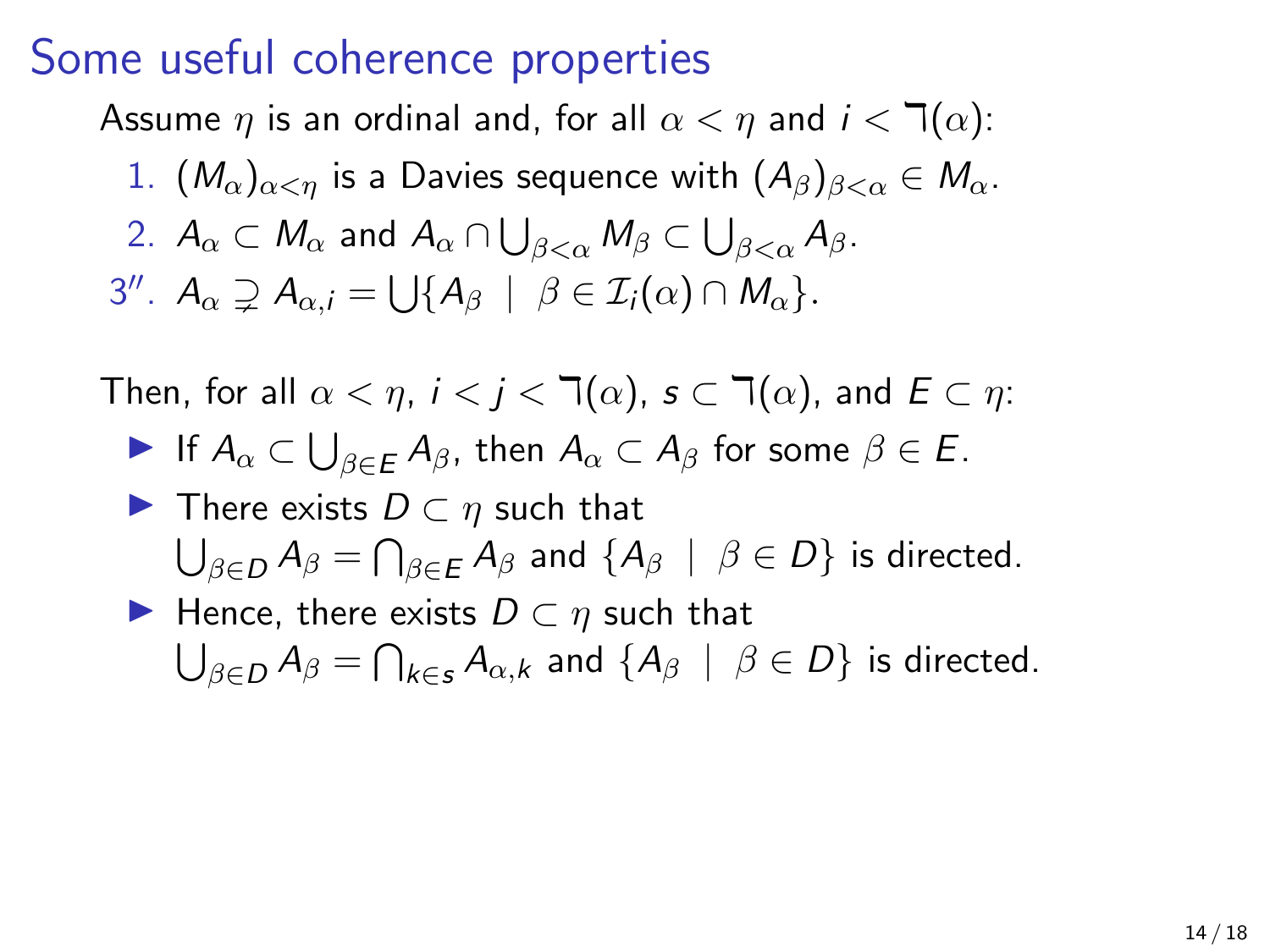Assume  $\eta$  is an ordinal and, for all  $\alpha < \eta$  and  $i < \mathbb{I}(\alpha)$ :

1.  $(M_{\alpha})_{\alpha<\eta}$  is a Davies sequence with  $(A_{\beta})_{\beta<\alpha}\in M_{\alpha}$ . 2.  $A_\alpha\subset M_\alpha$  and  $A_\alpha\cap\bigcup_{\beta<\alpha}M_\beta\subset\bigcup_{\beta<\alpha}A_\beta.$ 3''.  $A_{\alpha} \supsetneq A_{\alpha,i} = \bigcup \{ A_{\beta} \mid \beta \in \mathcal{I}_i(\alpha) \cap M_{\alpha} \}.$ 

Then, for all  $\alpha < \eta$ ,  $i < j < \mathbb{I}(\alpha)$ ,  $s \subset \mathbb{I}(\alpha)$ , and  $E \subset \eta$ :

$$
\blacktriangleright \text{ If } A_{\alpha} \subset \bigcup_{\beta \in E} A_{\beta}, \text{ then } A_{\alpha} \subset A_{\beta} \text{ for some } \beta \in E.
$$

 $\blacktriangleright$  There exists  $D \subset \eta$  such that  $\bigcup_{\beta\in D}A_{\beta}=\bigcap_{\beta\in E}A_{\beta}$  and  $\{A_{\beta}\ \mid\ \beta\in D\}$  is directed.

Hence, there exists 
$$
D \subset \eta
$$
 such that  
\n
$$
\bigcup_{\beta \in D} A_{\beta} = \bigcap_{k \in \mathcal{S}} A_{\alpha,k}
$$
 and  $\{A_{\beta} \mid \beta \in D\}$  is directed.

► If 
$$
\{A_{\beta} \mid \beta \in E\}
$$
 is directed, then:  
\n $A_{\alpha} \subset A_{\beta}$  for some  $\beta \in E$  or  
\n $A_{\alpha} \cap \bigcup_{\beta \in E} A_{\beta} \subset A_{\alpha,k}$  for some  $k < \exists (\alpha)$ .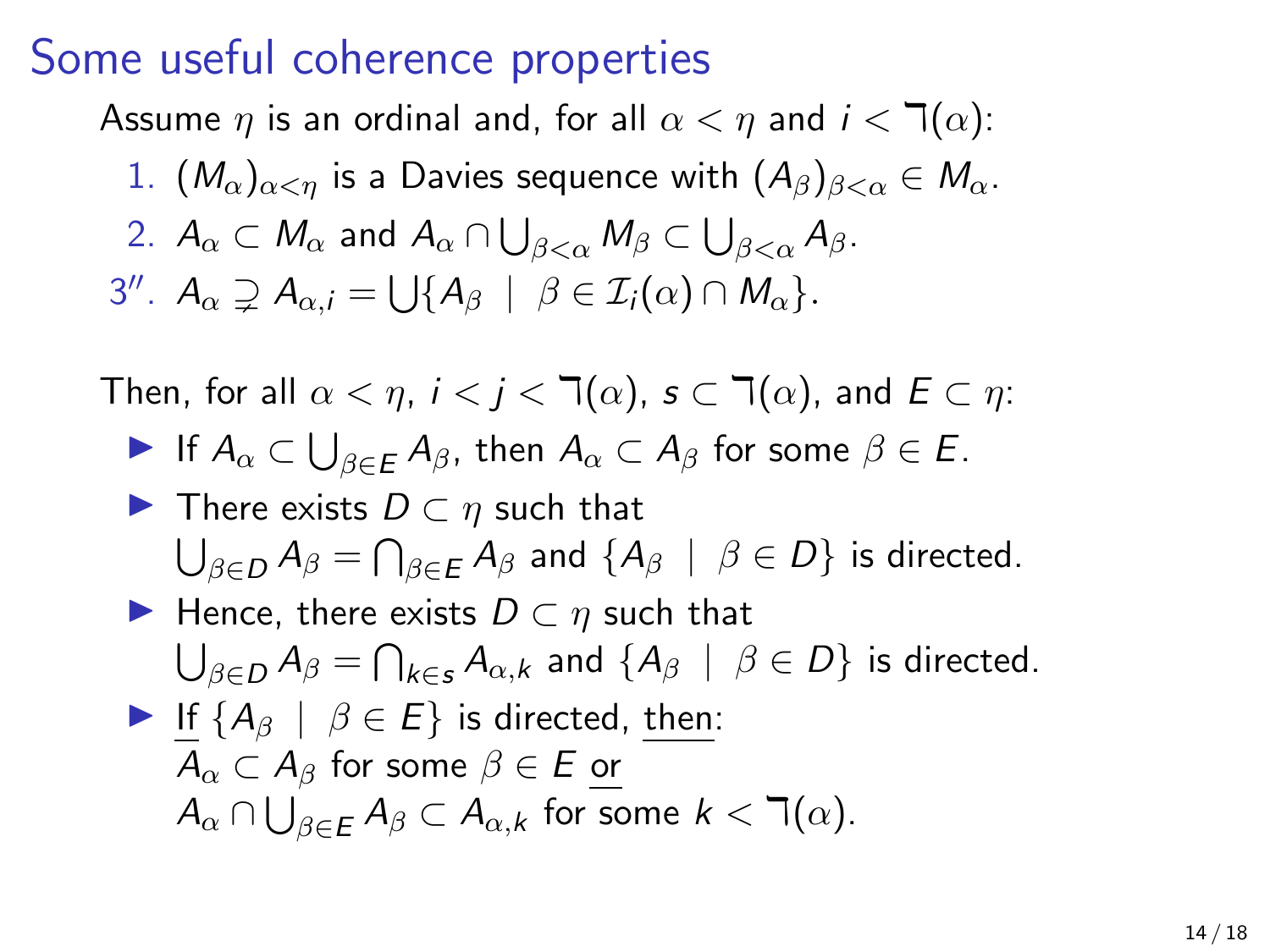Assume  $\eta$  is an ordinal and, for all  $\alpha < \eta$  and  $i < \mathcal{T}(\alpha)$ :

1.  $(M_{\alpha})_{\alpha<\eta}$  is a Davies sequence with  $(A_{\beta})_{\beta<\alpha}\in M_{\alpha}$ . 2.  $A_\alpha\subset M_\alpha$  and  $A_\alpha\cap\bigcup_{\beta<\alpha}M_\beta\subset\bigcup_{\beta<\alpha}A_\beta.$ 3''.  $A_{\alpha} \supsetneq A_{\alpha,i} = \bigcup \{ A_{\beta} \mid \beta \in \mathcal{I}_i(\alpha) \cap M_{\alpha} \}.$ 

Then, for all  $\alpha < \eta$ ,  $i < j < \mathbb{I}(\alpha)$ ,  $s \subset \mathbb{I}(\alpha)$ , and  $E \subset \eta$ :

**Example 16** If 
$$
A_{\alpha} \subset \bigcup_{\beta \in E} A_{\beta}
$$
, then  $A_{\alpha} \subset A_{\beta}$  for some  $\beta \in E$ .

 $\blacktriangleright$  There exists  $D \subset \eta$  such that  $\bigcup_{\beta\in D}A_{\beta}=\bigcap_{\beta\in E}A_{\beta}$  and  $\{A_{\beta}\ \mid\ \beta\in D\}$  is directed.

Hence, there exists 
$$
D \subset \eta
$$
 such that  
\n
$$
\bigcup_{\beta \in D} A_{\beta} = \bigcap_{k \in S} A_{\alpha,k} \text{ and } \{A_{\beta} \mid \beta \in D\} \text{ is directed.}
$$

► If 
$$
\{A_{\beta} \mid \beta \in E\}
$$
 is directed, then:  
\n $A_{\alpha} \subset A_{\beta}$  for some  $\beta \in E$  or  
\n $A_{\alpha} \cap \bigcup_{\beta \in E} A_{\beta} \subset A_{\alpha,k}$  for some  $k < \exists (\alpha)$ .

 $\blacktriangleright \bigcup \{ A_{\beta} \mid \beta \in \mathcal{I}_i(\alpha) \} \in M_{\alpha} \cap M_{\beta} \text{ for all } \beta \in \mathcal{I}_j(\alpha).$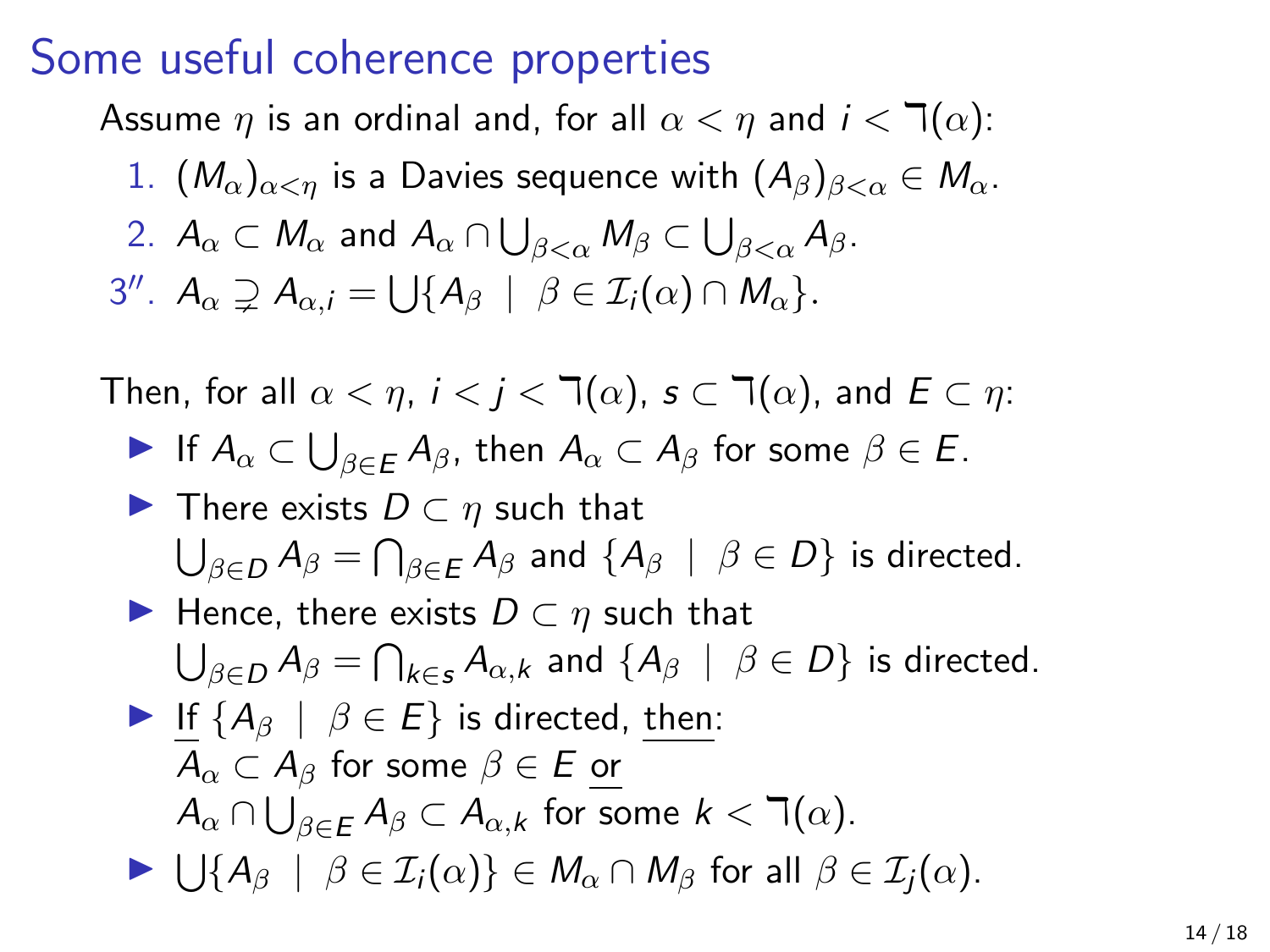# The easier half of the Main Theorem

If:

A is a Boolean algebra of size  $\leq \aleph_n$  and there is a closed cofinal  $\mathcal{E}\subset [A]^{<\aleph_1}$  such that  $\langle S_1\cup\cdots\cup S_n\rangle\leq_{\rm rc} A$  for all  $S_1,\ldots,S_n\in\mathcal{E},$ then A is projective.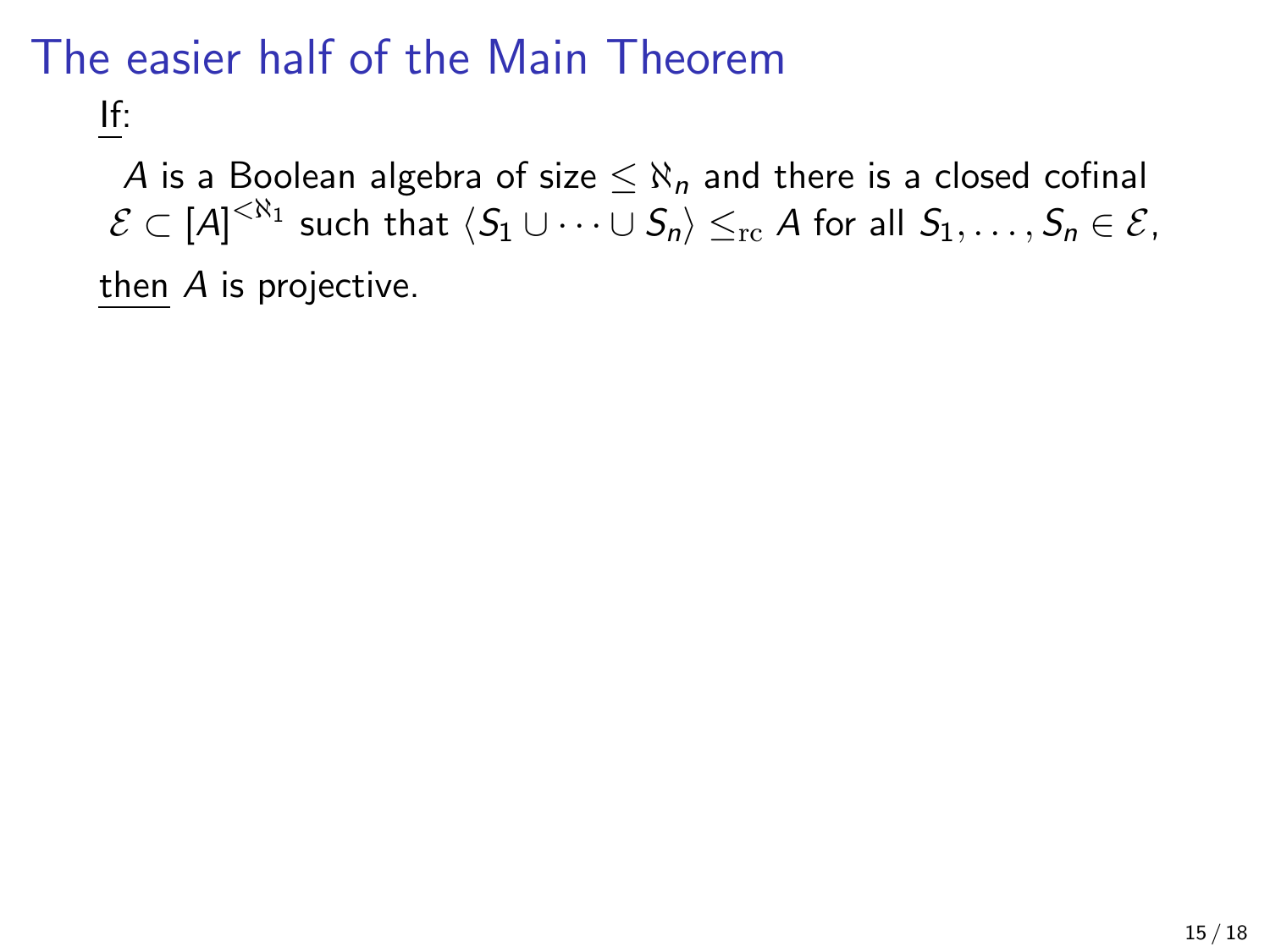# The easier half of the Main Theorem

If:

A is a Boolean algebra of size  $\leq \aleph_n$  and there is a closed cofinal  $\mathcal{E}\subset [A]^{<\aleph_1}$  such that  $\langle S_1\cup\cdots\cup S_n\rangle\leq_{\rm rc} A$  for all  $S_1,\ldots,S_n\in\mathcal{E},$ then A is projective.

Proof.

 $\blacktriangleright$  Let  $(M_{\alpha})_{\alpha<\omega_n}$  be a Davies sequence with  $\mathcal{E}\in M_0$ .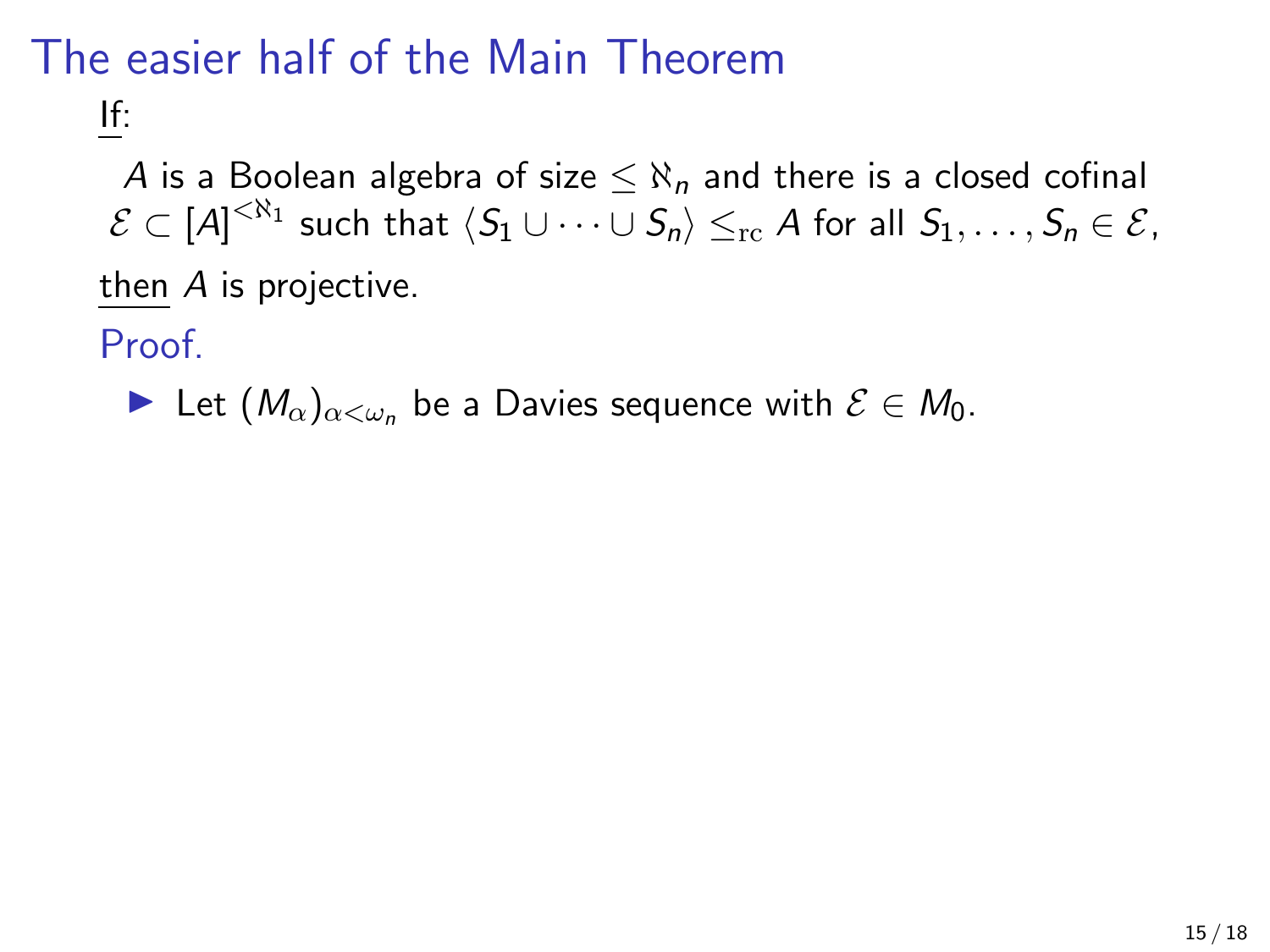# The easier half of the Main Theorem

If:

A is a Boolean algebra of size  $\leq \aleph_n$  and there is a closed cofinal  $\mathcal{E}\subset [A]^{<\aleph_1}$  such that  $\langle S_1\cup\cdots\cup S_n\rangle\leq_{\rm rc} A$  for all  $S_1,\ldots,S_n\in\mathcal{E},$ then A is projective.

Proof.

 $\blacktriangleright$  Let  $(M_{\alpha})_{\alpha<\omega_n}$  be a Davies sequence with  $\mathcal{E}\in M_0$ .

Let 
$$
A_{\alpha} = A \cap M_{\alpha}
$$
.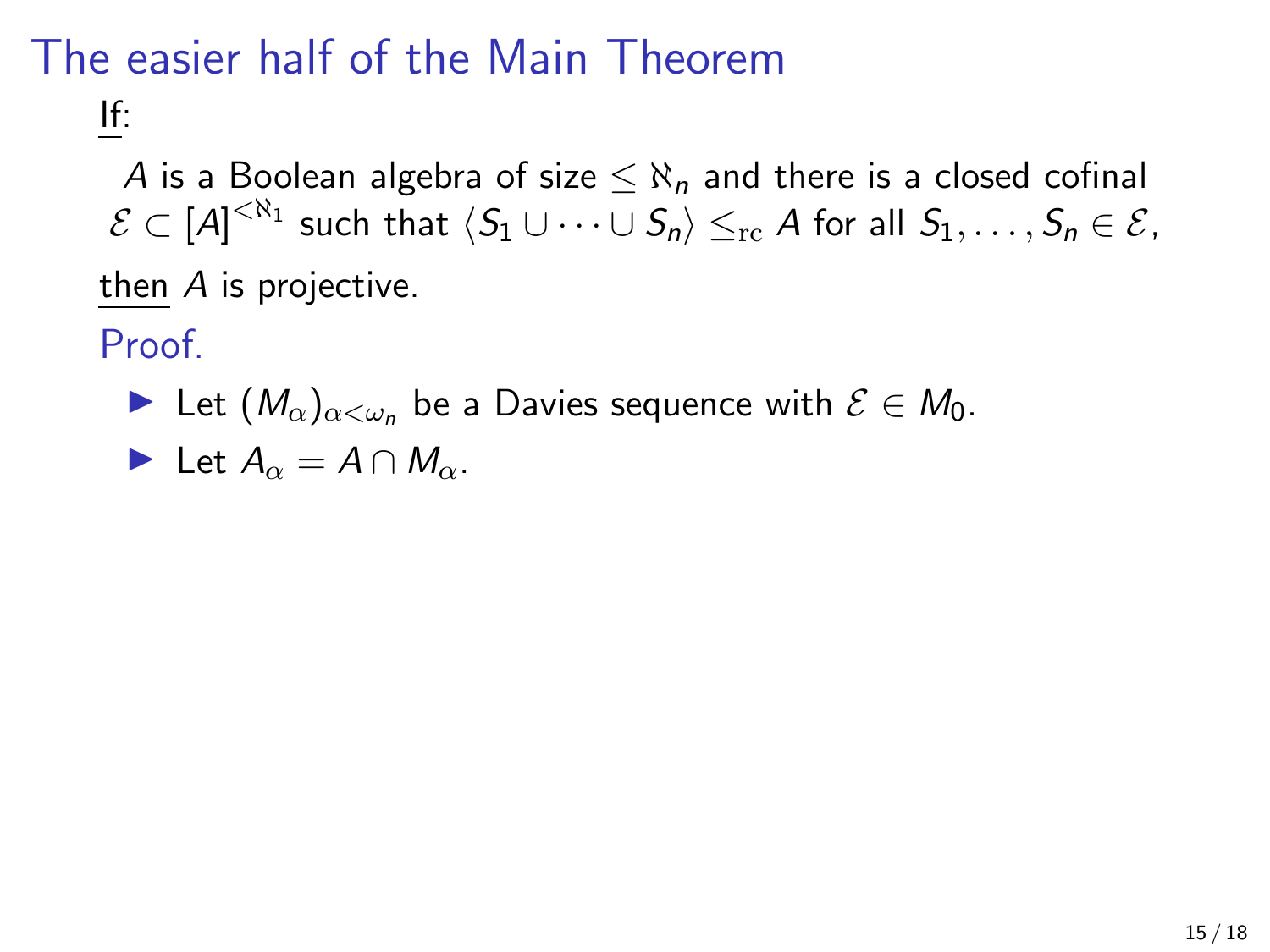# The easier half of the Main Theorem

If:

A is a Boolean algebra of size  $\leq \aleph_n$  and there is a closed cofinal  $\mathcal{E}\subset [A]^{<\aleph_1}$  such that  $\langle S_1\cup\cdots\cup S_n\rangle\leq_{\rm rc} A$  for all  $S_1,\ldots,S_n\in\mathcal{E},$ then A is projective.

Proof.

► Let  $(M_\alpha)_{\alpha<\omega_n}$  be a Davies sequence with  $\mathcal{E} \in M_0$ .

Let 
$$
A_{\alpha} = A \cap M_{\alpha}
$$
.

$$
\blacktriangleright \text{ Then } \langle \bigcup \{ A_{\beta} \mid \beta \in \alpha \cap M_{\alpha} \} \rangle = \langle \bigcup_{i < \daleth(\alpha)} A_{\alpha,i} \rangle \leq_{\text{rc}} A_{\alpha}.
$$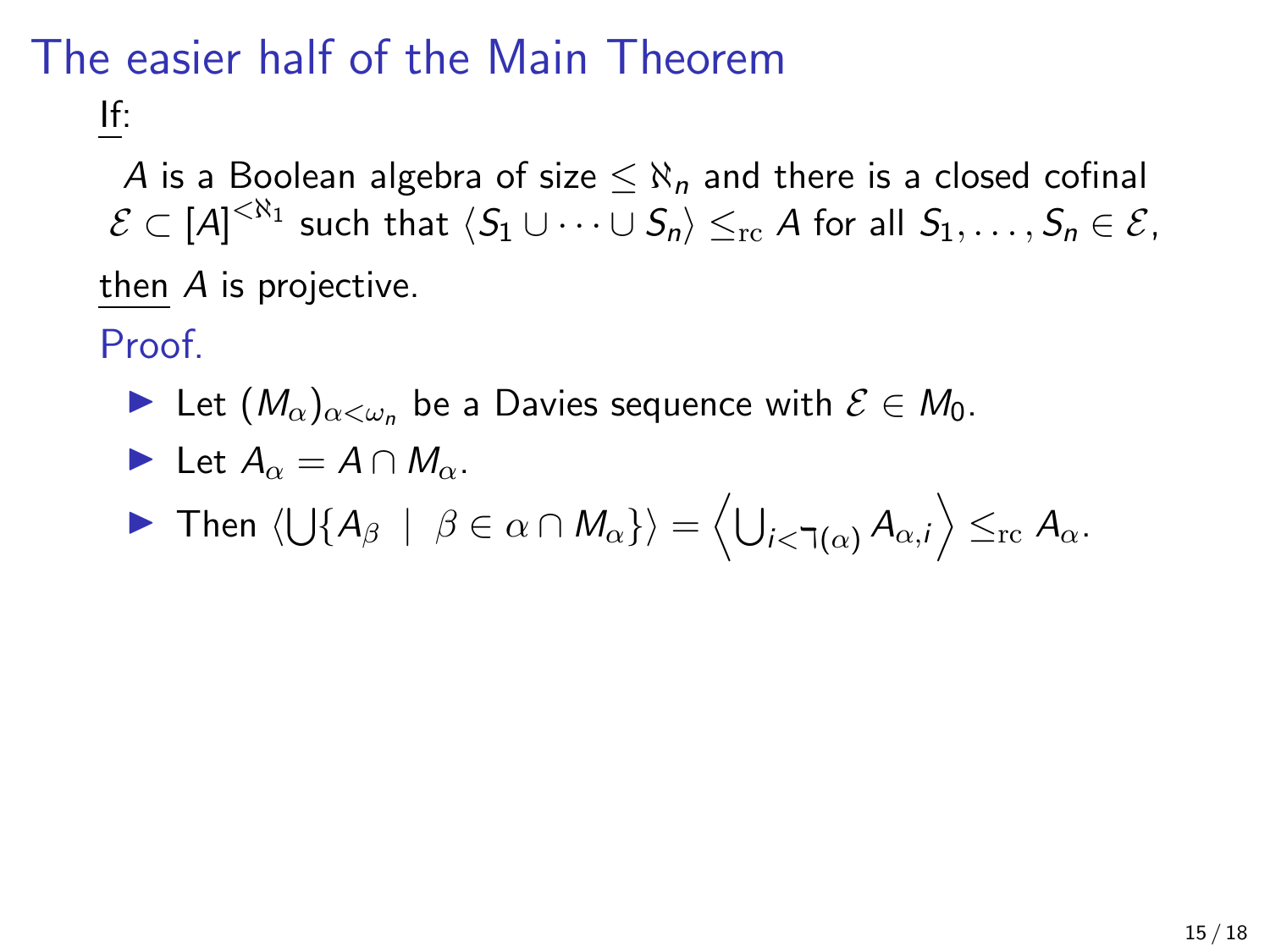# The easier half of the Main Theorem

If:

A is a Boolean algebra of size  $\leq \aleph_n$  and there is a closed cofinal  $\mathcal{E}\subset [A]^{<\aleph_1}$  such that  $\langle S_1\cup\cdots\cup S_n\rangle\leq_{\rm rc} A$  for all  $S_1,\ldots,S_n\in\mathcal{E},$ then A is projective.

Proof.

In Let  $(M_\alpha)_{\alpha<\omega_n}$  be a Davies sequence with  $\mathcal{E}\in M_0$ .

Let 
$$
A_{\alpha} = A \cap M_{\alpha}
$$
.

- **Figure 11** Then  $\langle \bigcup \{ A_\beta \; | \; \beta \in \alpha \cap M_\alpha \} \rangle = \Big\langle \bigcup_{i < \daleth(\alpha)} A_{\alpha,i} \Big\rangle \leq_{\text{rc}} A_\alpha.$
- ▶ By elementarity,  $\left\langle \bigcup_{\beta<\alpha}A_{\beta}\right\rangle \leq_{\mathrm{rc}}A.$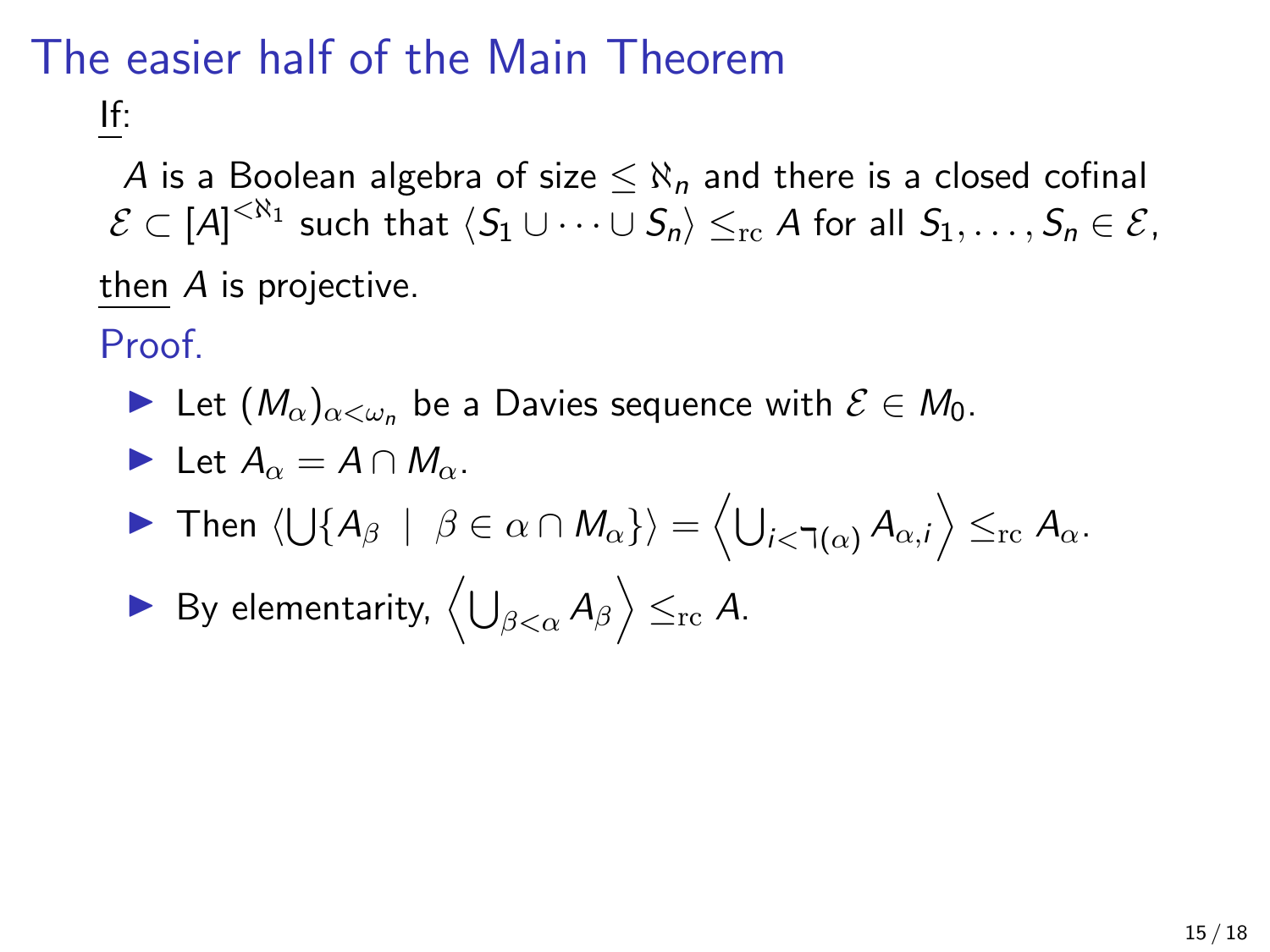# The easier half of the Main Theorem

If:

A is a Boolean algebra of size  $\leq \aleph_n$  and there is a closed cofinal  $\mathcal{E}\subset [A]^{<\aleph_1}$  such that  $\langle S_1\cup\cdots\cup S_n\rangle\leq_{\rm rc} A$  for all  $S_1,\ldots,S_n\in\mathcal{E},$ then A is projective.

Proof.

► Let  $(M_{\alpha})_{\alpha<\omega_n}$  be a Davies sequence with  $\mathcal{E}\in M_0$ .

Let 
$$
A_{\alpha} = A \cap M_{\alpha}
$$
.

- **Figure 11** Then  $\langle \bigcup \{ A_\beta \; | \; \beta \in \alpha \cap M_\alpha \} \rangle = \Big\langle \bigcup_{i < \daleth(\alpha)} A_{\alpha,i} \Big\rangle \leq_{\text{rc}} A_\alpha.$
- ▶ By elementarity,  $\left\langle \bigcup_{\beta<\alpha}A_{\beta}\right\rangle \leq_{\mathrm{rc}}A.$
- $\blacktriangleright$  Haydon's theorem: A is projective iff A is of the form  $\left\langle \bigcup_{\alpha<\eta}\mathcal{C}_\alpha\right\rangle$  where each  $C_{\alpha}$  is countable and  $\blacktriangleright \langle \bigcup_{\beta < \alpha} C_{\beta} \rangle \leq_{\rm rc} \langle \bigcup_{\beta < \alpha + 1} C_{\beta} \rangle.$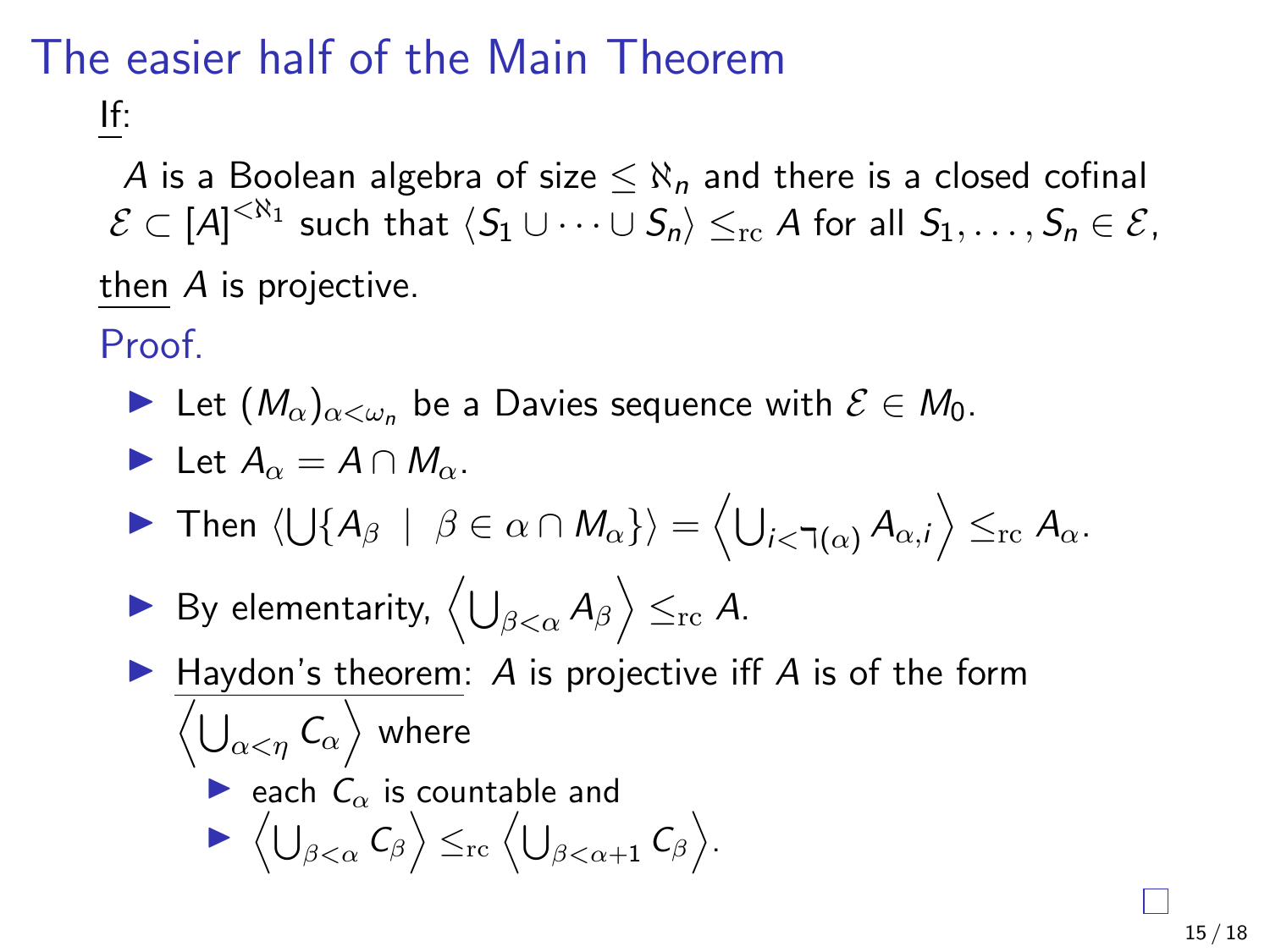A finitary characterization of projective Boolean algebras

#### Theorem (M., arXiv:1607.07944)

A Boolean algebra A is projective if and only if there exists D such that:

 $\triangleright$  D is a directed set of finite subalgebras of A,

 $\blacktriangleright \bigcup \mathcal{D} = A$ , and

\n- For all 
$$
m < \omega
$$
 and all  $B_0, \ldots, B_{m-1} \in \mathcal{D}$ , for all terms  $s$ ,  $t$  generated by  $\bigcup_{i < m} B_i$ , if  $s = t$  in  $A$ , then  $s = t$  is already implied by how  $B_0, \ldots B_{m-1}$  overlap.
\n

The proof uses lemmas about how  $\boxplus$  and  $\leq_{\text{rc}}$  interact, and Koppelberg's representation of any projective A as  $A = \langle \{x_{\alpha} \mid \alpha < \eta \} \rangle$  where

$$
\langle \{x_{\beta} \mid \beta < \alpha\} \rangle \leq_{\rm rc} \langle \{x_{\beta} \mid \beta < \alpha + 1\} \rangle.
$$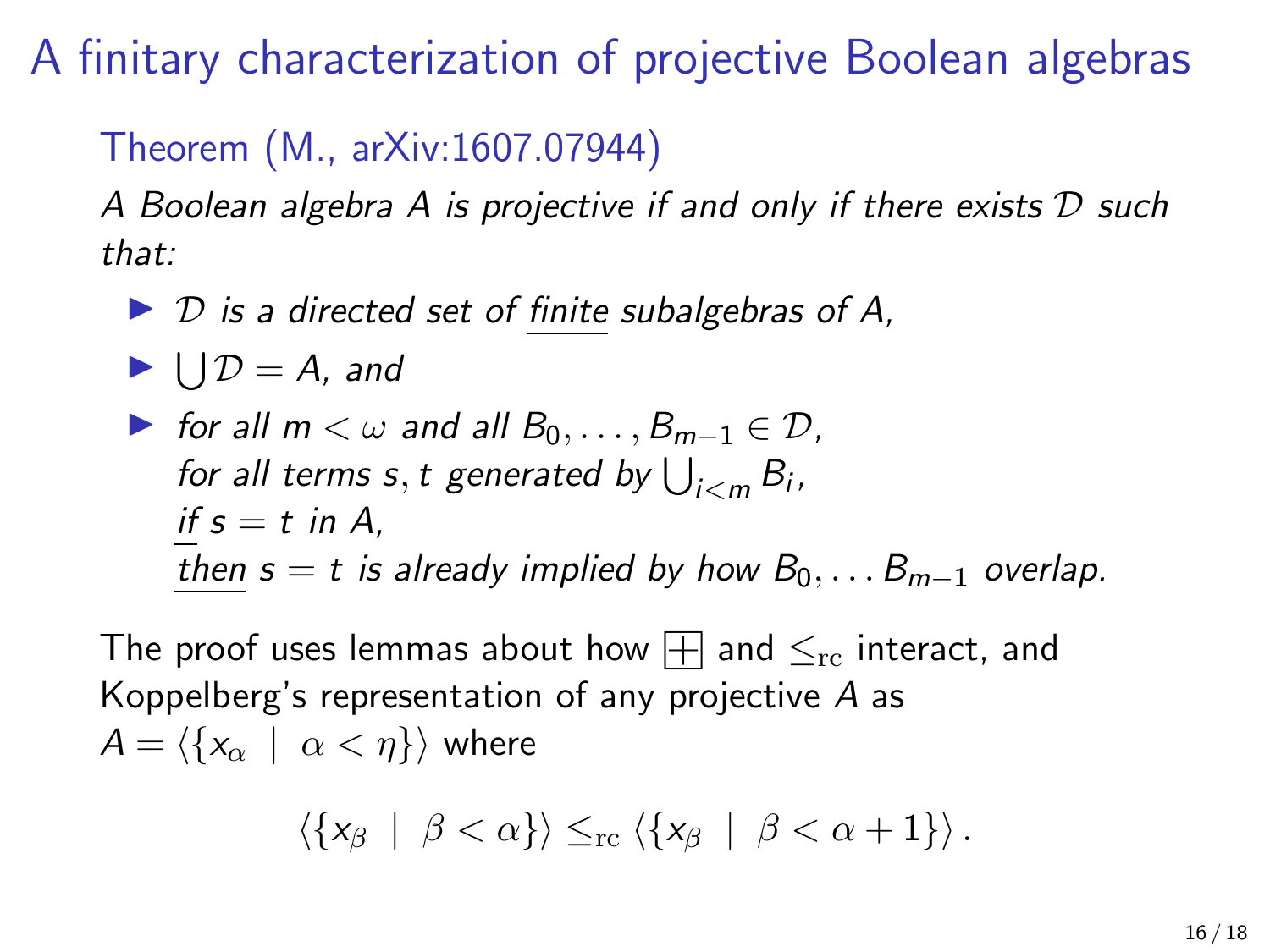## An open problem

Suppose that A has the ternary SFN

(where  $SFN =$  strong Freese-Nation property), that is,

 $\triangleright$  D is a directed set of finite Boolean algebras,

$$
\blacktriangleright \bigcup \mathcal{D} = A, \text{ and}
$$

 $\triangleright$  for all  $m < 3$  and all  $B_0, \ldots, B_{m-1} \in \mathcal{D}$ , for all terms  $s,t$  generated by  $\bigcup_{i < m} B_i$ , if  $s = t$  in A, then  $s = t$  is already implied by how  $B_0, \ldots B_{m-1}$  overlap.

Must A be projective?

- $\blacktriangleright$  I know that the following two implications are true: projective  $\Rightarrow$  ternary SFN  $\Rightarrow$  doubly rc-filtered.
- $\blacktriangleright$  I know that at least one of them is strict. But which?
- I know that neither is strict for Boolean algebras of size  $\lt N_2$ .
- $\blacktriangleright$  I know that both of the following implications are strict: projective  $\Rightarrow$  binary SFN  $\Rightarrow$  rc-filtered.